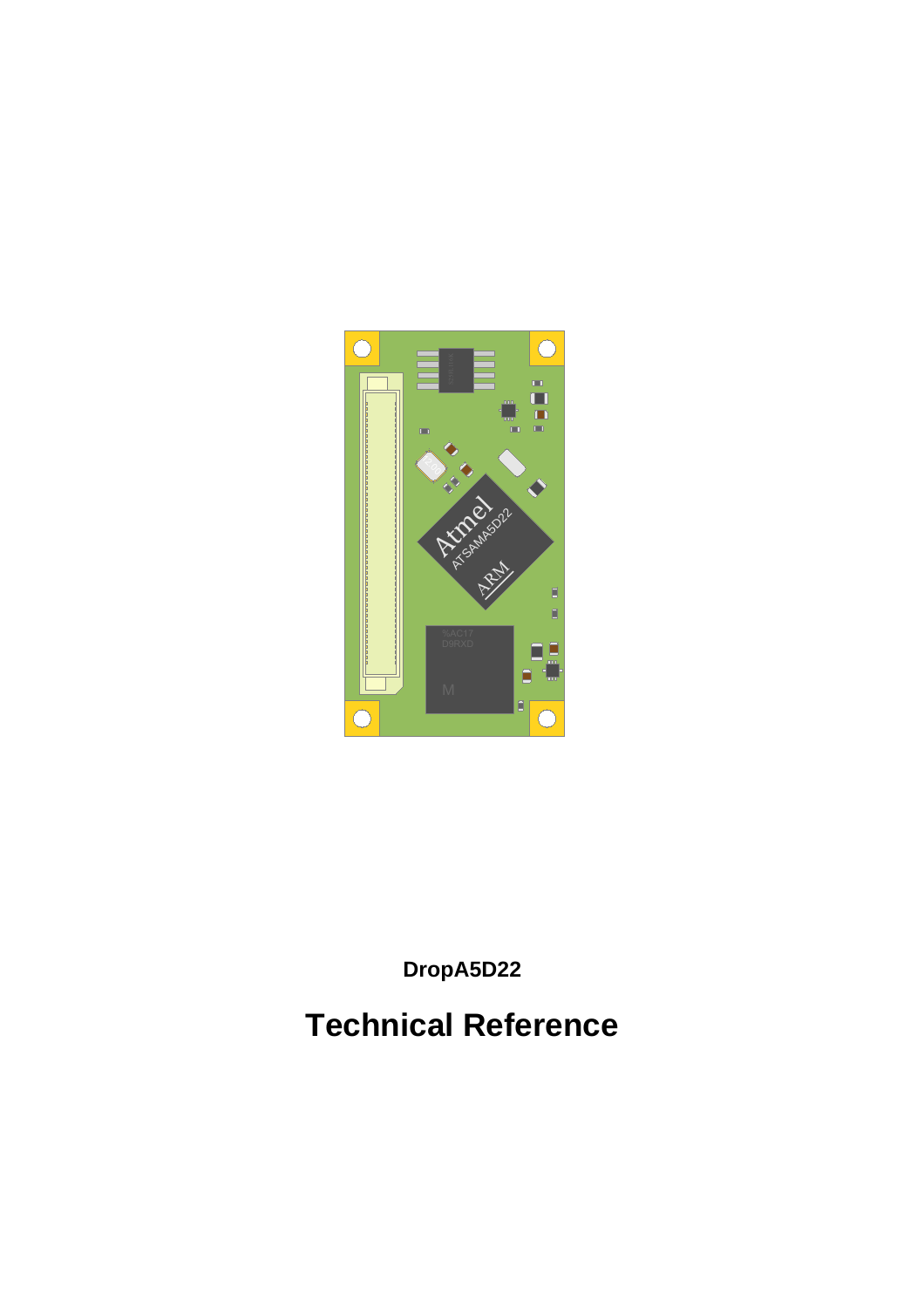taskit

#### **DropA5D22: Technical Reference**

Copyright © 2016 taskit GmbH

All rights to this documentation and to the product(s) described herein are reserved by taskit GmbH.

This document was written with care, but errors cannot be excluded. Neither the company named above nor the seller assumes legal liability for mistakes, resulting operational errors or the consequences thereof. Trademarks, company names and product names may be protected by law. This document may not be reproduced, edited, copied or distributed in part or in whole without written permission.

This document was generated on 2016-10-10T23:09:50+02:00.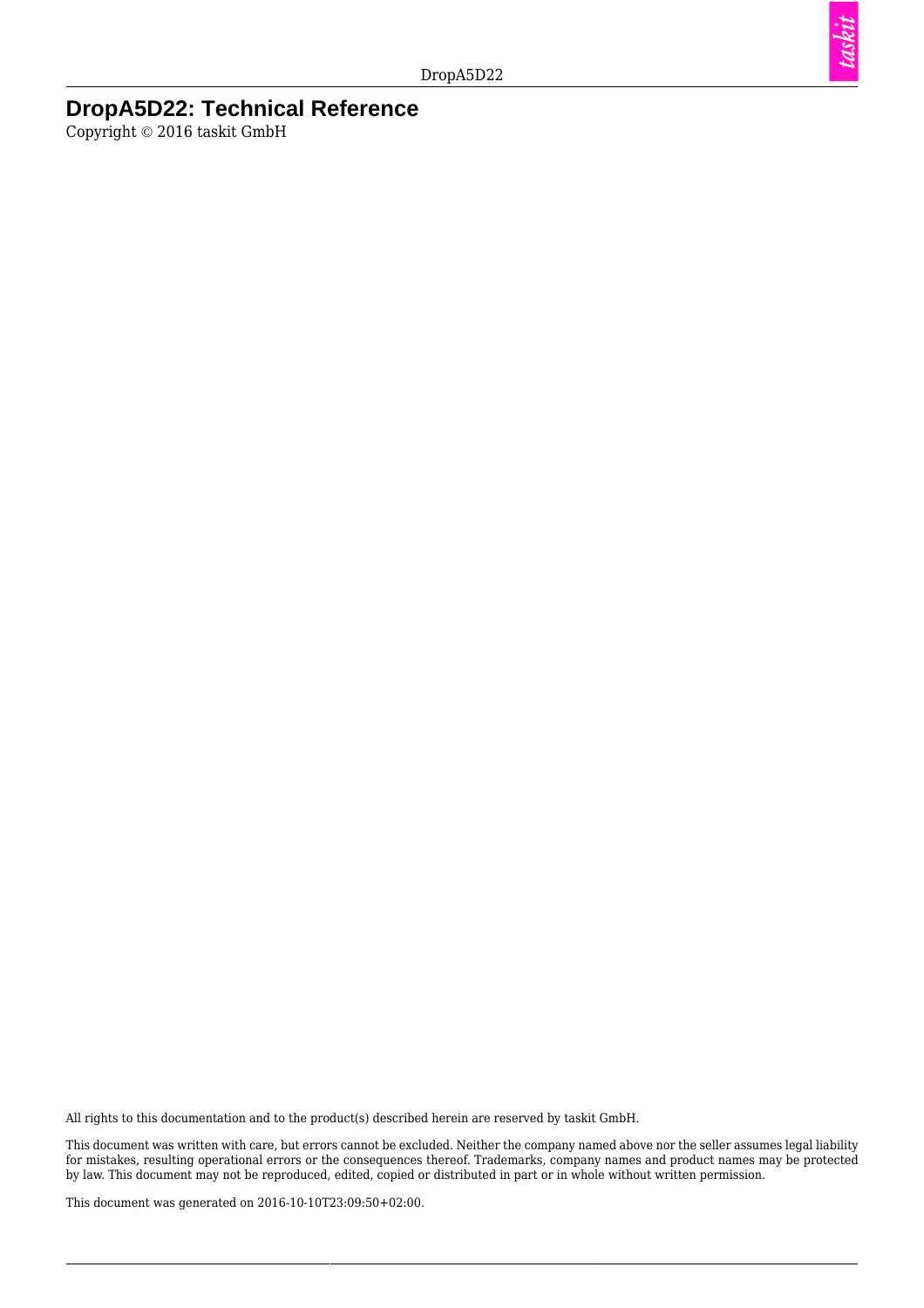taskit

# **Table of Contents**

| 2.24. Universal Sychronous Asynchronous Receiver and Transmitter (USART, FLEXCOM)  11 |  |
|---------------------------------------------------------------------------------------|--|
|                                                                                       |  |
|                                                                                       |  |
|                                                                                       |  |
|                                                                                       |  |
|                                                                                       |  |
|                                                                                       |  |
|                                                                                       |  |
|                                                                                       |  |
|                                                                                       |  |
|                                                                                       |  |
|                                                                                       |  |
|                                                                                       |  |
|                                                                                       |  |
|                                                                                       |  |
|                                                                                       |  |
|                                                                                       |  |
|                                                                                       |  |
|                                                                                       |  |
|                                                                                       |  |
|                                                                                       |  |
|                                                                                       |  |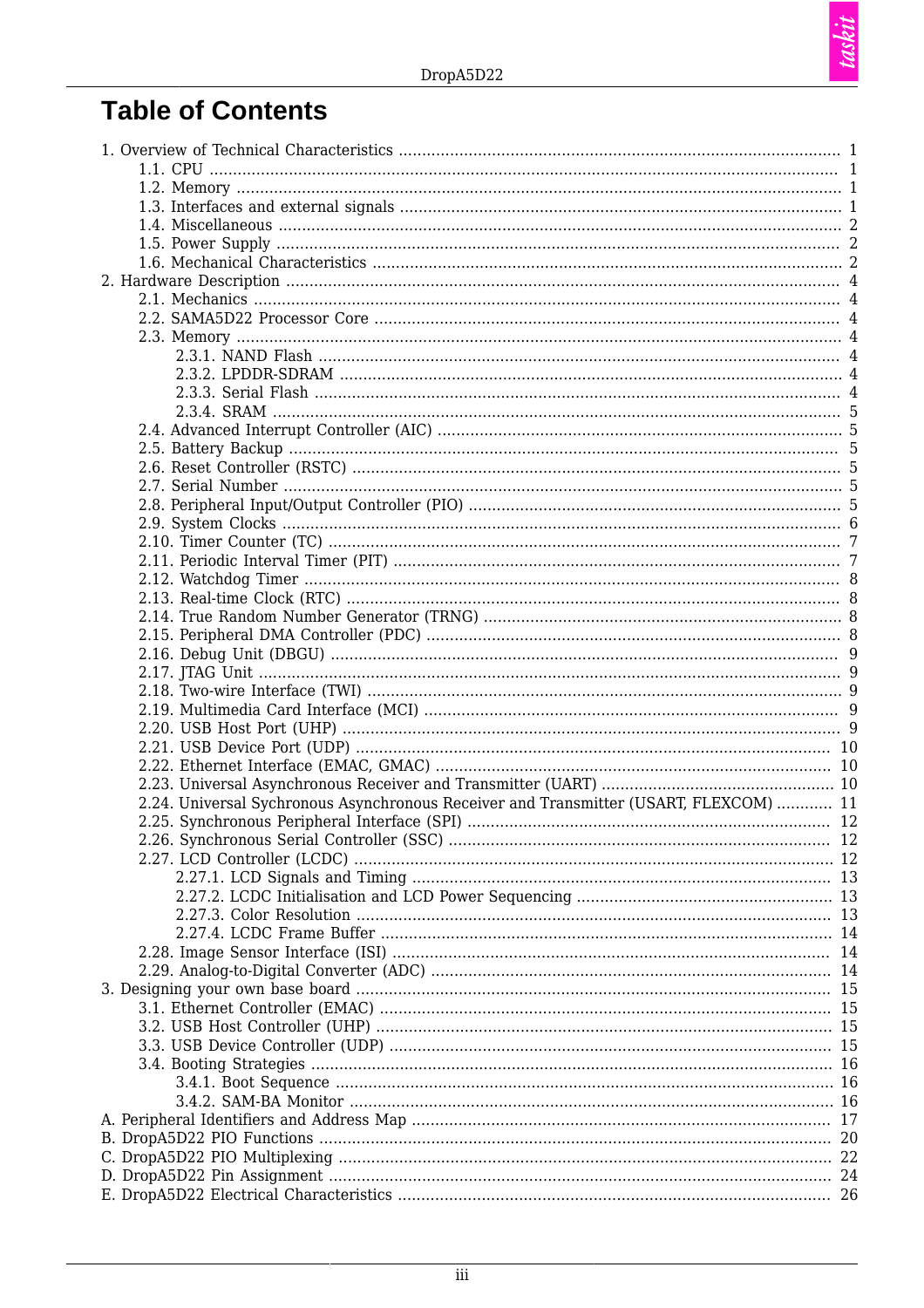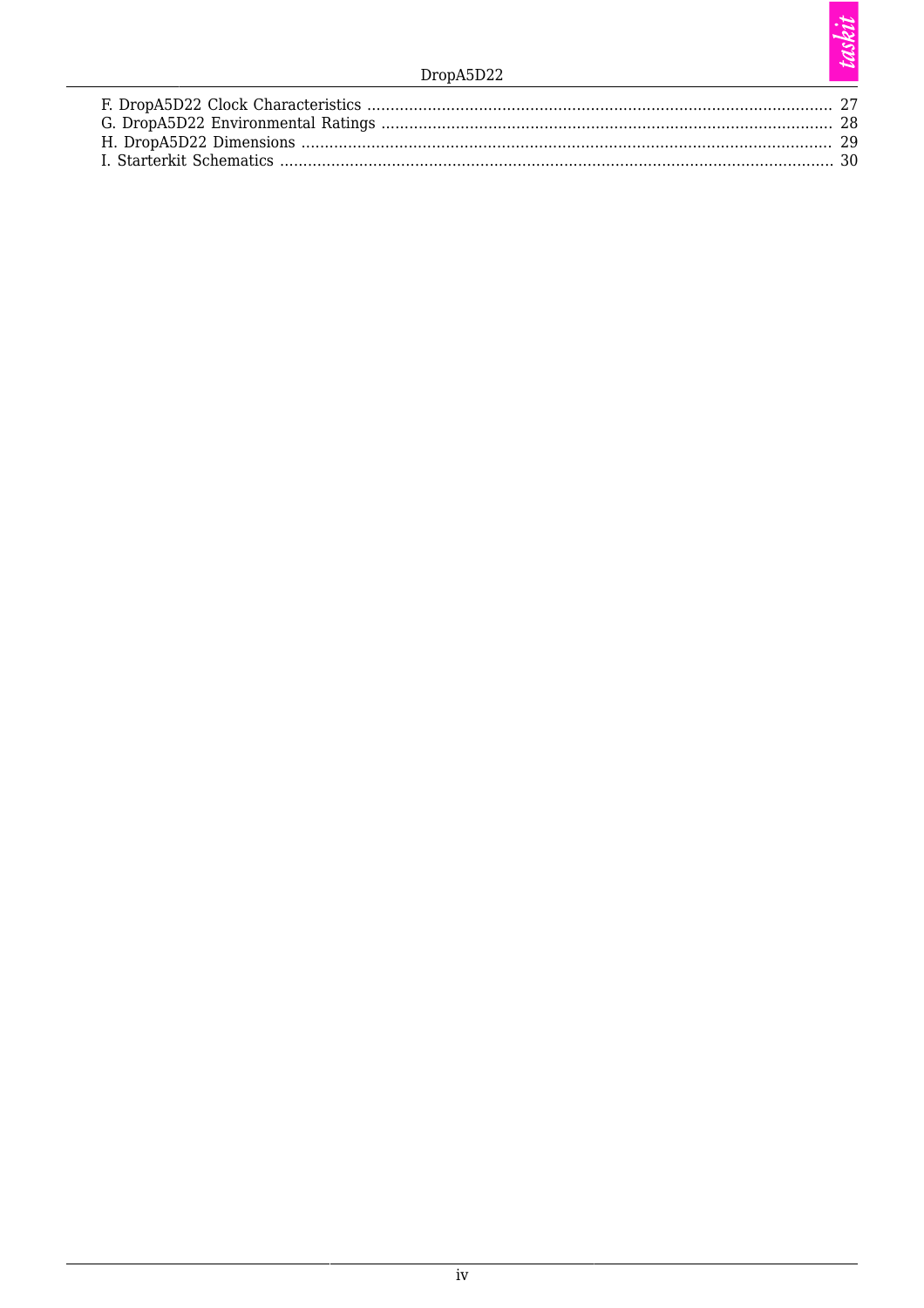# **List of Figures**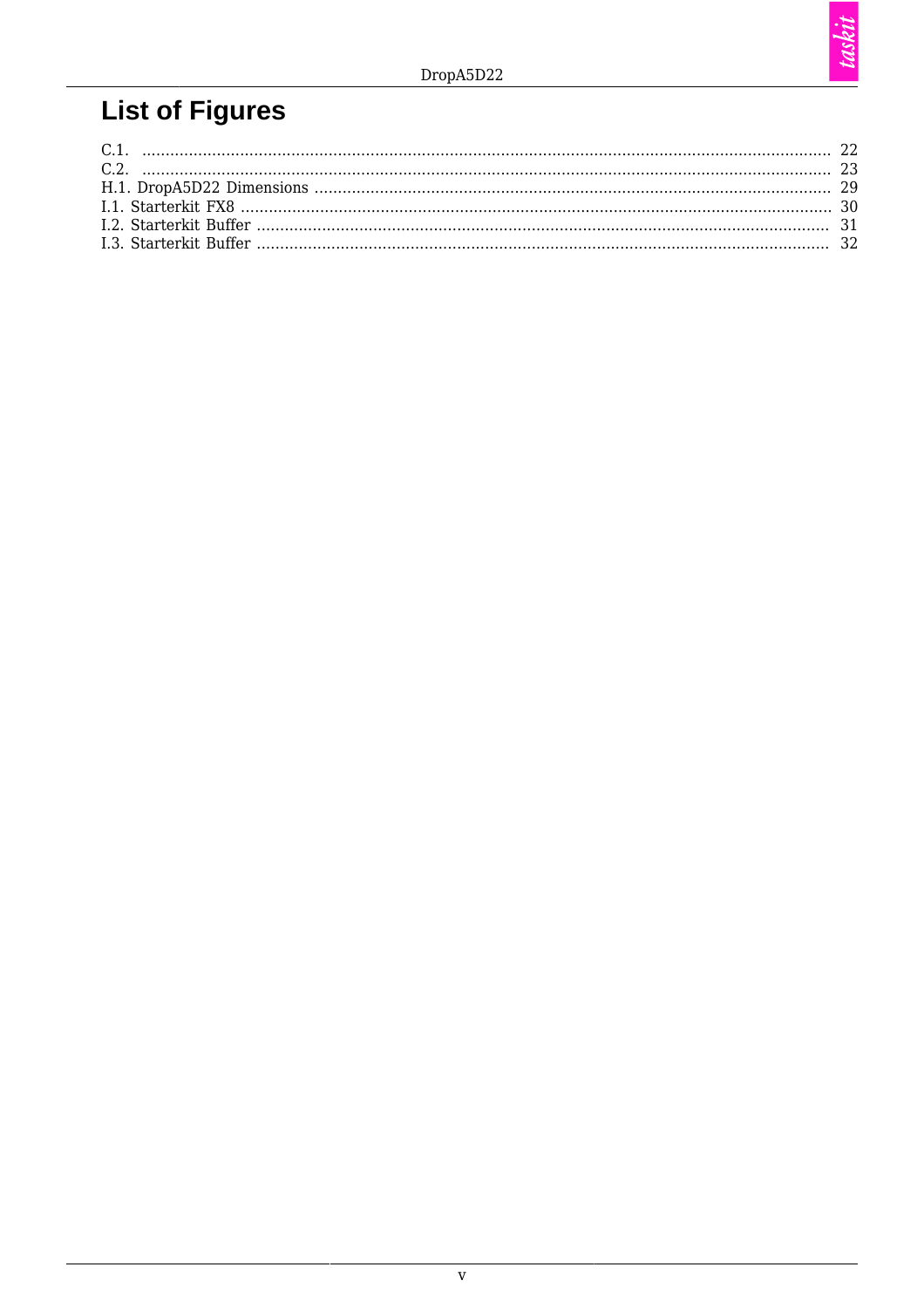# **List of Tables**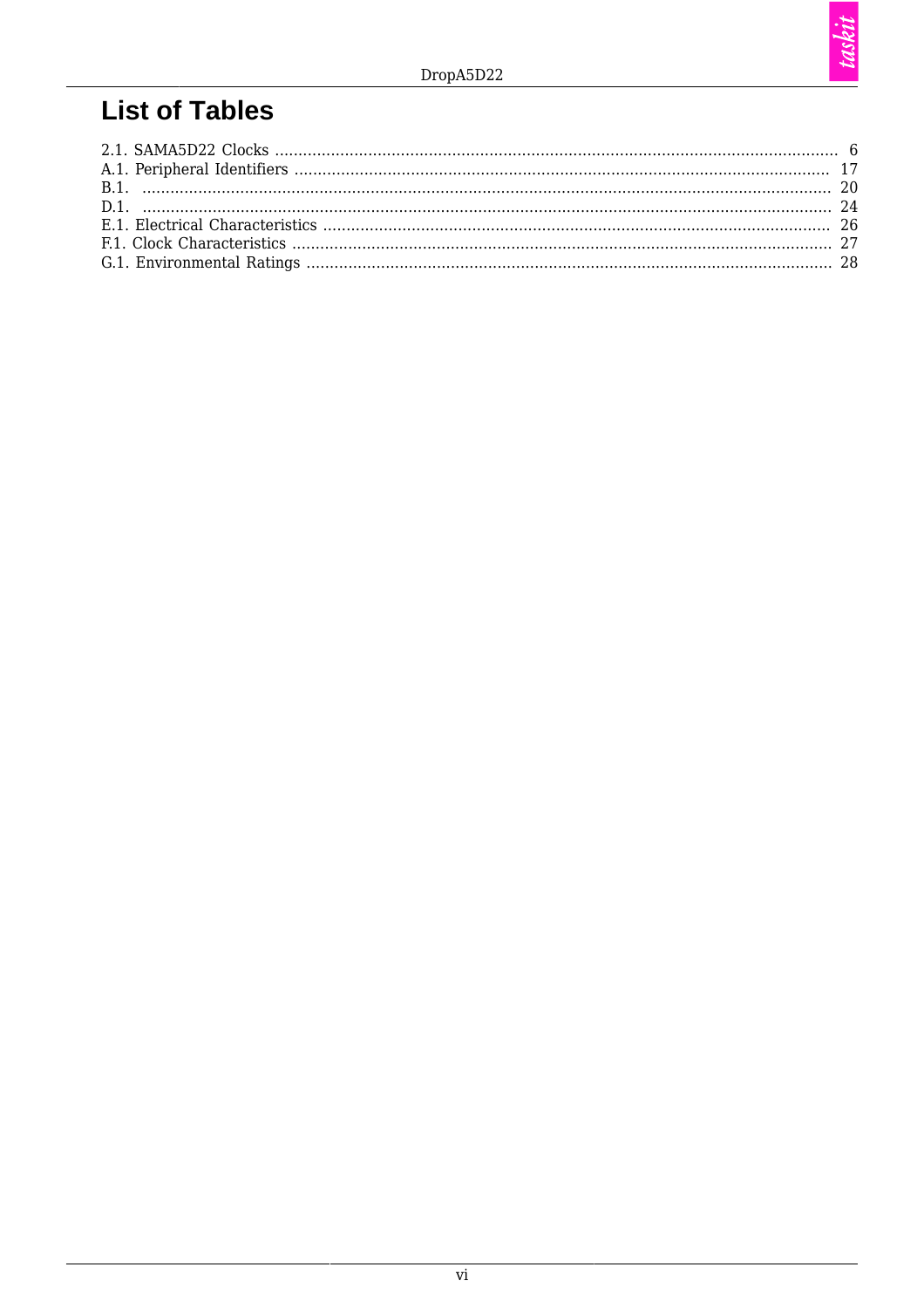### <span id="page-6-0"></span>**1. Overview of Technical Characteristics**

#### <span id="page-6-1"></span>**1.1. CPU**

- Atmel ATSAMA5D22 Embedded Processor at 500 MHz
- ARM Cortex-A5 Core
- ARM V7-A Thumb2 Instruction Set.
- 64kB Level-1 Cache (32kB Instruction, 32kB Data)
- 128kB Level-2 Cache (available also for general use)
- Separated 16-Bit DDR-RAM Bus and 16-Bit EBI (External Bus Interface)
- Memory Management Unit (MMU)
- NEON<sup>™</sup> Media Processing Engine, including Vector Floating Point Unit (VFPv4)
- Jazelle (direct Bytecode Execution) Java Acceleration
- ARM TrustZone® Advanced Security Functions
- Tamper Detection
- Secure Data Storage

#### <span id="page-6-2"></span>**1.2. Memory**

- 64k L1 Cache (32k Data, 32k Instruction)
- 128k SRAM (L2 Cache or general use)
- 128k Scrambled SRAM
- LPDDR1 256 MB Main Memory
- Serial NOR-Flash: 2MB standard (boot device), other capacities on request
- On-board Micro SD-Card slot
- Optional: external NAND-Flash on 8-Bit EBI

#### <span id="page-6-3"></span>**1.3. Interfaces and external signals**

- PIO-Controller: 72 Multi-configurable Digital I/O-Pins
- USB 2.0 High Speed (480MBit/s): 1x Host, 1x Host/Device
- 10/100MBit Ethernet MAC
- LCD Interface 24 Bit, up to 1024x768 Pixel
- Image Sensor Controller up to 5M-pixel sensors
- Serial Ports:

Flexcom (USART) (4), configurable as: UART, SPI, I2C, LIN, RS485, SmartCard, Irda

- UART (5)
- SPI (2)
- QSPI (2)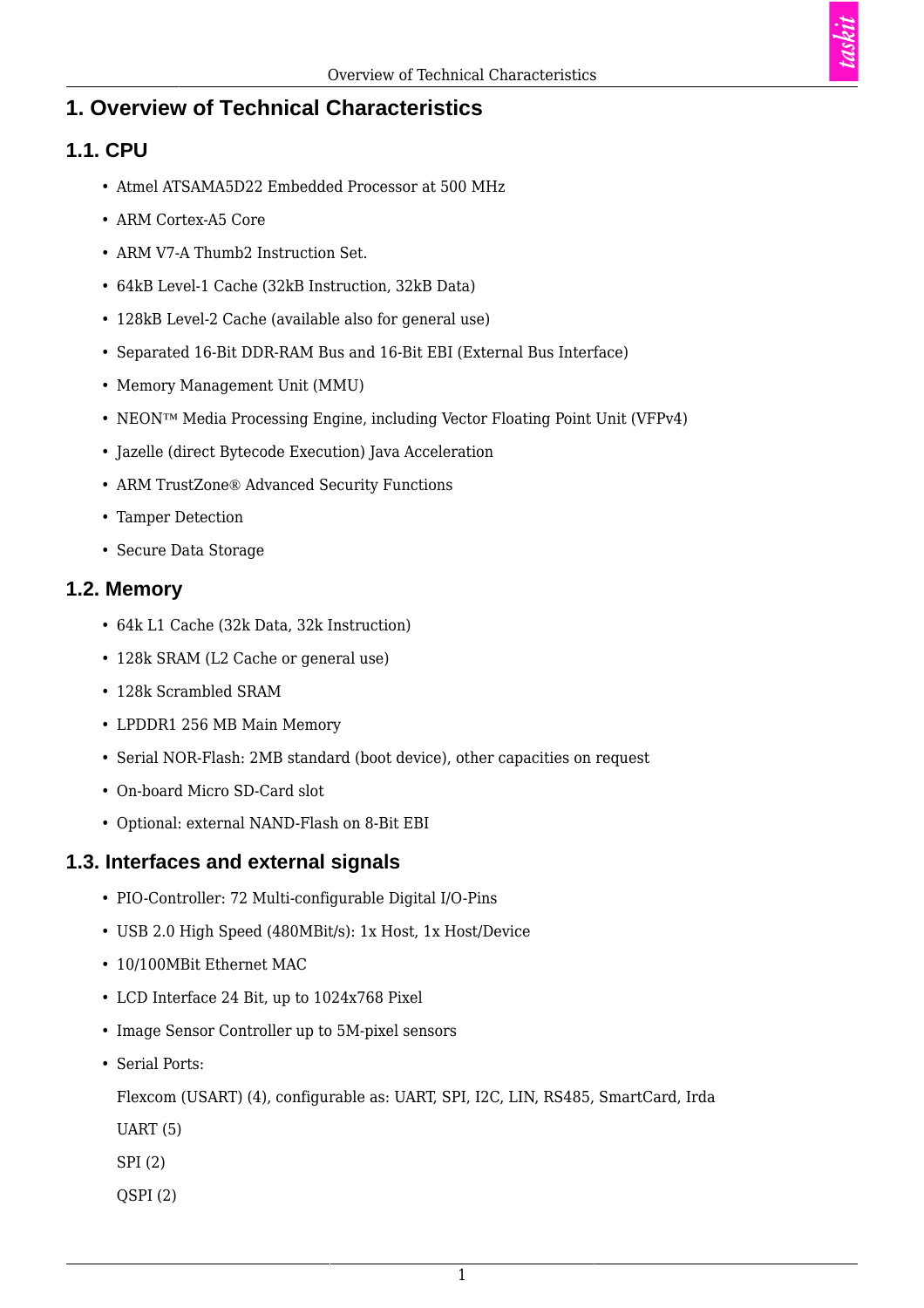I2C (2)

CAN (1)

SSC (2)

I2S (2)

- PDM (Pulse Density Modulation) Microphone Input
- Audio Class-D (PWM controlled switching) Stereo Amplifier
- 6-Channel General Purpose 32-Bit Timer/Counter
- 4-Channel 16-Bit PWM-Controller
- 5-Channel ADC 12Bit resolution, 1 MS/s

#### <span id="page-7-0"></span>**1.4. Miscellaneous**

- Periodic Interval Timer (PIT)
- Real Time Clock (RTC), with battery backup
- Watchdog Timer (WDT)
- Shutdown Controller (SDC)
- Hardware cryptography:

SHA (SHA1, SHA224, SHA256, SHA384, SHA512)

AES: 256-, 192-, 128-bit key, compliant with FIPS PUB 197

Triple-DES: two-key or three-key, compliant with FIPS PUB 46-3

True Random Number Generator (TRNG) compliant with NIST Special Publication 800-22 Test Suite and FIPS

- Security Module: Secure Boot, Intrusion Detection
- Hardware Identification and Configuration:

Fuse Controller: 544 one-time-programmable fuse bits (32 for system, 512 available for user)

Unique Hardware Serial Number 64 Bit

Chip-ID Registers

• Ultra Low-power mode with fast wakeup capability

#### <span id="page-7-1"></span>**1.5. Power Supply**

- 3.3V Power Supply
- 3.3V I/O Voltage, 1.8V Memory Voltage, 1.25V Core Voltage (internal)
- 3V backup power supply (lithium battery, or similar device)

## <span id="page-7-2"></span>**1.6. Mechanical Characteristics**

• Dimensions: 46x25x6mmm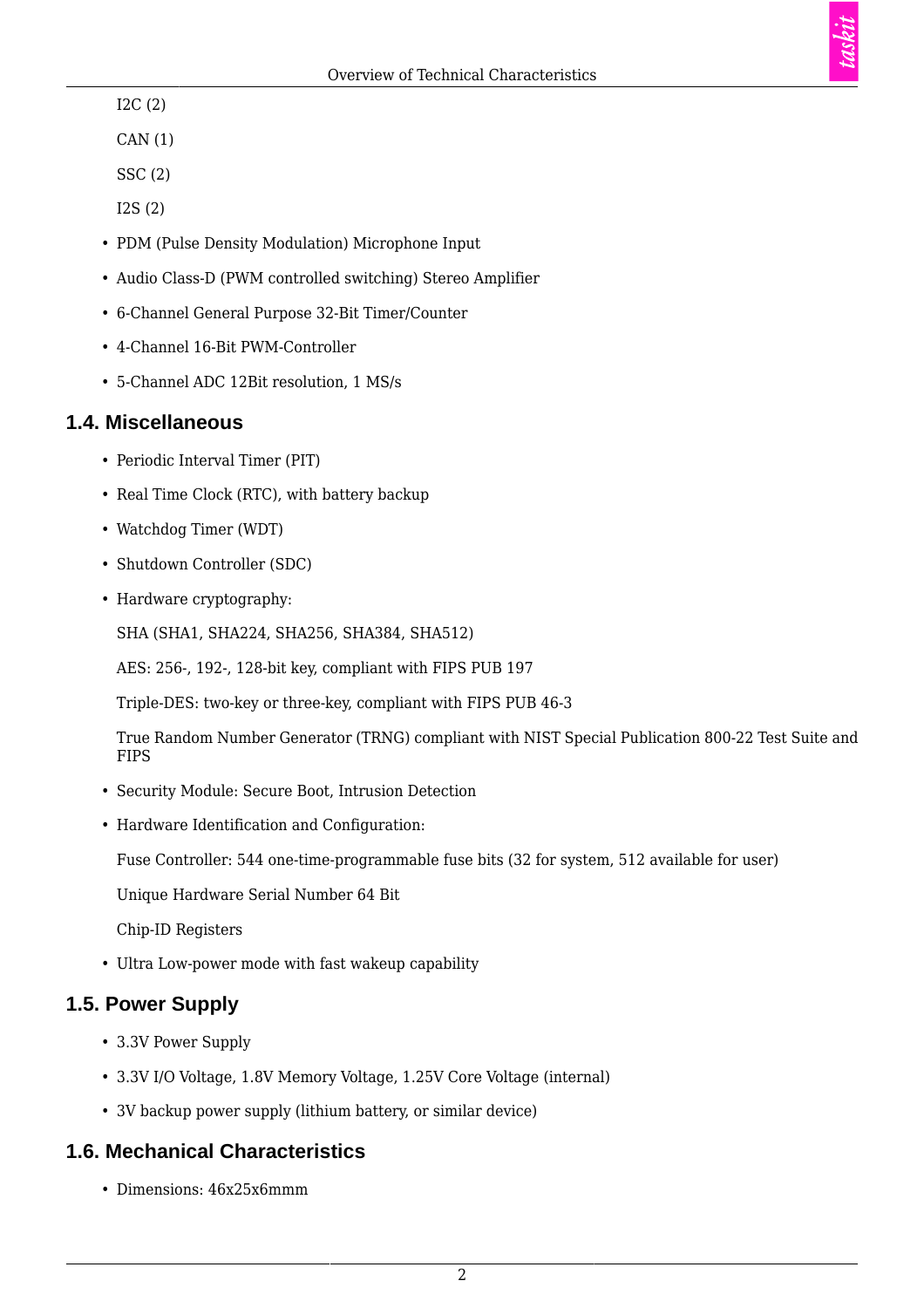taskit

- One 100-Pin Hirose FX8-P Connector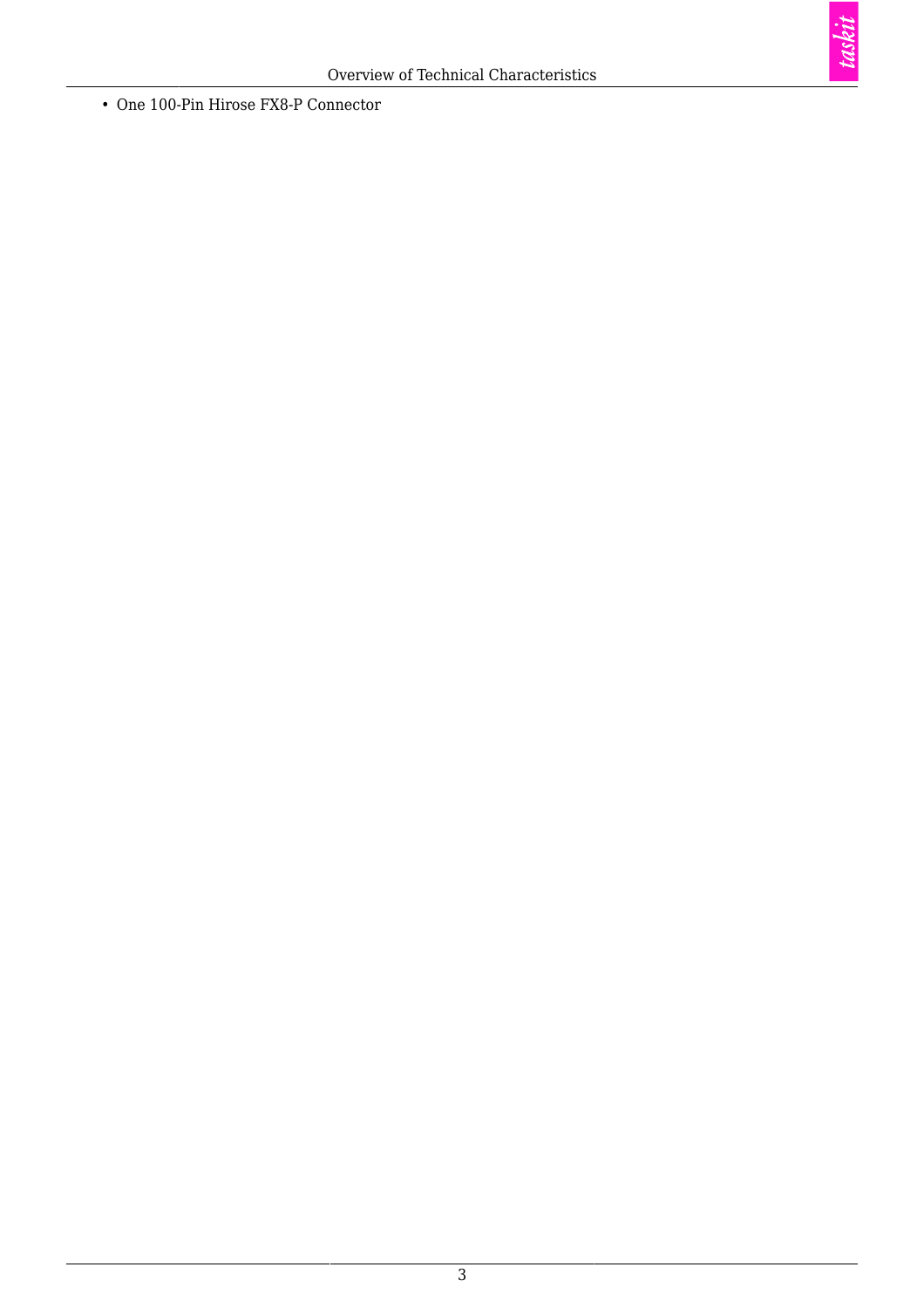### <span id="page-9-0"></span>**2. Hardware Description**

#### <span id="page-9-1"></span>**2.1. Mechanics**

The DropA5D3 is a versatile CPU module featuring an ARM Cortex-A5 processor and Linux as standard operating system. It is optimized for low power applications and ease of use. Although it only has one connector with only 100 external pins, its powerful peripheral multiplexer unit still makes it suited for a great number of requirements.

The DropA5D22 has one on-board MicroSD-Card slot. Its signals are also available on the FX8-connector.

#### <span id="page-9-2"></span>**2.2. SAMA5D22 Processor Core**

The ATSAMA5D22 runs at 500 MHz with a memory bus frequency of 166 MHz.

Here are some of the most important features of the SAMA5D22 Cortex-A5 core:

- 64kB Level-1 Cache (32 Kbyte Data Cache, 32 Kbyte Instruction Cache, Write Buffer)
- Separated 16-Bit DDR-RAM Bus and 16-Bit EBI (External Bus Interface)
- ARM V7-A 32-bit Instruction Set, ARM Thumb 16 and 32 Bit Instruction Set
- ARM Jazelle® Technology for Java® Acceleration
- Embedded Trace "CoreSight" Macrocell, ICE/JTAG Interface, Debug Communication Channel Support
- NEON<sup>™</sup> Media Processing Engine
- ARM TrustZone

#### <span id="page-9-3"></span>**2.3. Memory**

The SAMA5D22 processor has two 16-bit external bus interfaces, one of which is dedicated to fast DRAM, the other one, EBI (External Bus Interface), for slower external devices. EBI is multiplexed with a number of PIO pins.

#### <span id="page-9-4"></span>**2.3.1. NAND Flash**

The DropA5D22 does not contain on-board NAND flash. However, it is possible to use a subset of EBI (8- Bit interface, plus some control lines) to connect external NAND flash memory. Care has to be taken, as the same signals are also used for the on-board SD-Card slot, as well as the on-board serial NOR flash. Therefore, some hardware as well as software (operating system) adaptations will have to be provided in case that the SD-Card interface or the SPI0 serial NOR flash interface should still be used. As this involves a number of intricacies, such a strategy, while still possible, is not particularly recommended. An SD-Card may also be connected via SPI port (all SD-Card should provide an SPI-mode!). The data rate will be substantially lower, though.

#### <span id="page-9-5"></span>**2.3.2. LPDDR-SDRAM**

The DropA5D22 is equipped with 256B LPDDR-SDRAM (Low power DDR-SDRAM). Using LPDDR RAM in self refresh mode provides an extremely low power (<1mA) standby mode while still maintaining a quick wake-up time of less than 100 $\mu$ s.

#### <span id="page-9-6"></span>**2.3.3. Serial Flash**

The DropA5D22 has an 1MB serial NOR flash connected to SPI0\_NPCS0. This is used as the boot device (level 1 boot device) in the standard configuration. In case that a different boot strategy has to be chosen, or if the SPI0 pins must be used for different purposes, it may be necessary to unmount the serial flash.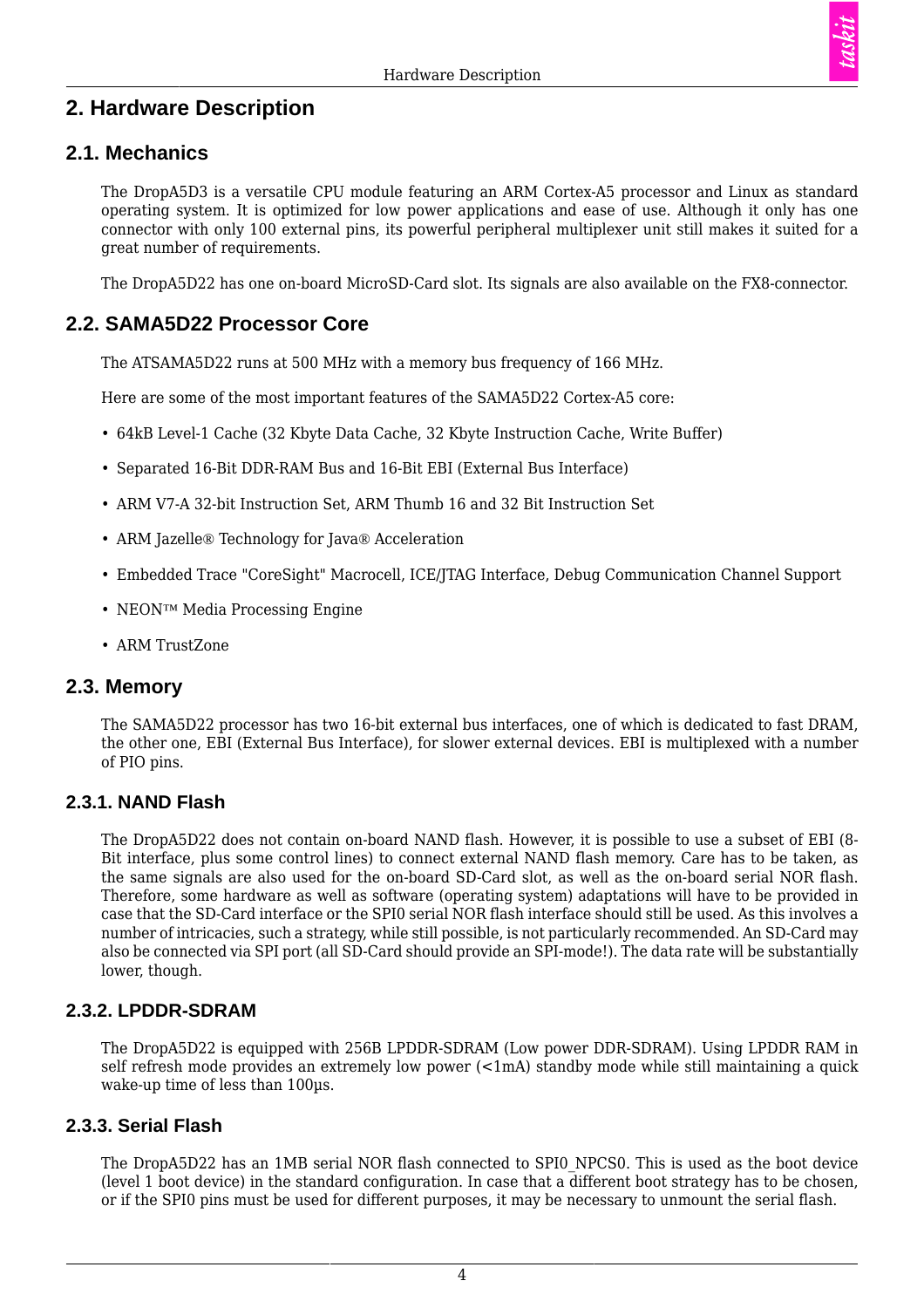

#### <span id="page-10-0"></span>**2.3.4. SRAM**

The DropA5D22's microcontroller is equipped with 128 kB internal "scrambled" SRAM, as well as 128 kB level 2 cache. In case that level-2 cache is not required, this memory may also be used for general purposes. The internal SRAM can be accessed in one bus cycle and may be used for time critical sections of code or interrupt handlers.

#### <span id="page-10-1"></span>**2.4. Advanced Interrupt Controller (AIC)**

The Advanced Interrupt Controller can handle up to 128 internal or external interrupt sources. The AIC integrates an 8-level priority controller. Interrupt sources can be programmed to be level sensitive or edge triggered. The polarity can be programmed for all external interrupt sources.

Moreover, all PIO lines can be used to generate a PIO interrupt. Each 32-bit PIO has one input to the AIC. The PIO lines can only generate level change interrupts, that is, positive as well as negative edges will generate an interrupt. The PIO interrupt itself (PIO to AIC line) is usually programmed to be level-sensitive. Otherwise interrupts will be lost if multiple PIO lines source an interrupt simultaneously.

On the DropA5D22, some pins ("IRQ" and "FIQ") are directly connected to the AIC. All PIO-pins can generate a PIO interrupt. The list of peripheral identifiers, which are used to program the AIC can be found in [Table A.1, "Peripheral Identifiers"](#page-22-1)

#### <span id="page-10-2"></span>**2.5. Battery Backup**

The following parts of the SAMA5D22 Processor can be backed-up by a battery:

- Slow Clock Oscillator
- Reset Controller
- Shutdown/Wake-Up Controller
- Real time Clock
- General Purpose Backup Registers

It is recommended to always use a backup power supply (normally a battery) in order to speed up the bootup time.

#### <span id="page-10-3"></span>**2.6. Reset Controller (RSTC)**

The embedded microcontroller has an integrated Reset Controller which samples the backup and the core voltage. The presence of a backup voltage (VDDBU) when the card is powered down speeds up the boot time of the microcontroller.

#### <span id="page-10-4"></span>**2.7. Serial Number**

Every SAMA5D22 has a unique 64-bit hardware serial number which can be used by application software. The two 32-bit serial number registers are part of the "Special Function Registers" (SFR).

#### <span id="page-10-5"></span>**2.8. Peripheral Input/Output Controller (PIO)**

72 programmable digital I/O ports ("PIO pins") are available on the connector of the DropA5D22. Most of these pins are multiplexed with several signals of other peripheral devices.

Each PIO pin is associated wih one 32-bit PIO controller: PIO-A, PIO-B, PIO-C, and PIO-D. In case of the SAMA5D22 processor, not all of the possible 128 bits are available (as opposed to its bigger relatives, the SAMA5D26, SAMA5D27, and SAMA5D28).

All PIO-pins of the DropA5D22 have 3.3V levels.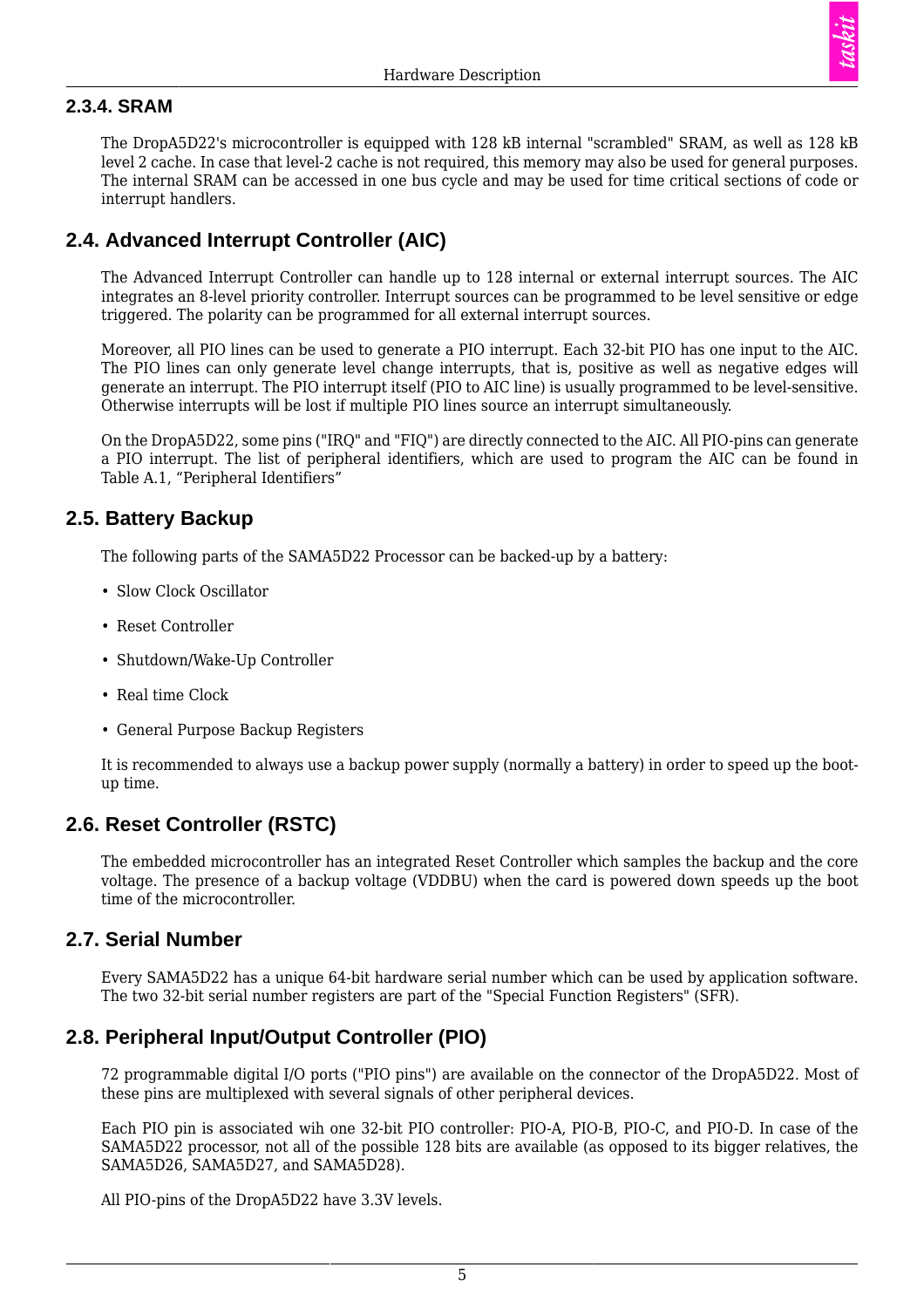One Parallel Input/Output Controller(PIO) manages up to 32 programmable I/O ports. Each I/O port is associated with a bit number in the 32 bit register of the user interface. The I/O-multiplexer of the SAMA5d22 allows to select one of up to seven diffent functions for each PIO pin.

Output data can be set or reset with separate registers (no read back necessary of register bits not involved), or by using a synchronous output register (which will then affect all bits which are configured as "PIO").

The characteristics of each PIO pin can be configured individually in various ways:

- PIO enable
- Peripheral Function Select (one out of seven)
- Direction (Input/Output)
- Pull-Up Resistor 40..130kOhm (66 kOhm typ.)
- Pull-Down Resistor 40..160kOhm (77 kOhm typ.)
- Glitch Filter
- Glitch Filter Slow Clock (SLCK) or Master Clock (MCK) Select
- Open-Drain Output
- Schmitt-Trigger
- Output Drive Strength Select: 4, 20, or 32mA
- Event Detect Select (for Interrupt): Falling Edge, Rising Edge, Both Edges, Low Level, or High Level

All configurations as well as the pin status can be read back by using the appropriate status register. Multiple pins of each PIO can also be written simultaneously by using the synchronous output register.

For interrupt handling, the PIO Controllers are considered as user peripherals. This means that the PIO Controller interrupt lines are connected among the interrupt sources 2 to 128. Refer to the PIO Controller peripheral identifier [Table A.1, "Peripheral Identifiers"](#page-22-1) to identify the interrupt sources dedicated to the PIO Controllers. The PIO Controller interrupt can be generated only if the PIO Controller clock is enabled.

A number of the PIO signals might be used internally on the module. Care has to be taken when accessing the PIO registers in order not to change the settings of these internal signals, otherwise a system crash is likely to happen.

On the DropA5D22, only four PIO lines are used internally: PB0, PB1, PA30, and PA31 (configured as SPI0, for the serial flash memory). If the USB device port is used, usually one extra PIO pin is required for VBus Detect. If the USB host port is used, one extra PIO pin may be used to shut down VBus of the USB port.

<span id="page-11-1"></span>

| <b>Mnemonic</b> | <b>Description</b>            | Frequency       | <b>Possible Dividers/</b><br><b>Prescalers</b> | <b>Source</b>                    |
|-----------------|-------------------------------|-----------------|------------------------------------------------|----------------------------------|
| <b>MOSC</b>     | Main Oscillator               | $12$ MHz        |                                                | 12MHz<br>External<br>Crystal     |
| RCOSC64K        | 64 kHz RC-Oscillator          | $12$ MHz        |                                                | RC-Oscillator<br>internal to CPU |
| RCOSC12M        | 12 MHz RC-Oscillator          | 12 MHz          |                                                | RC-Oscillator<br>internal to CPU |
| SOSC            | Slow-Clock-Crystal-Oscillator | 32kHz           |                                                | 32768Hz-<br>External<br>Crystal  |
| <b>SLCK</b>     | Slow Clock                    | 32 kHz          |                                                | SOSC or RCOSC64K                 |
| <b>MAINCK</b>   | Main Clock                    | 12 MHz          |                                                | <b>MOSC</b><br>or<br>RCOSC12M    |
| <b>PLLACK</b>   | PLLA Clock                    | 1000 MHz (typ.) |                                                | <b>MAINCK</b>                    |

#### <span id="page-11-0"></span>**2.9. System Clocks**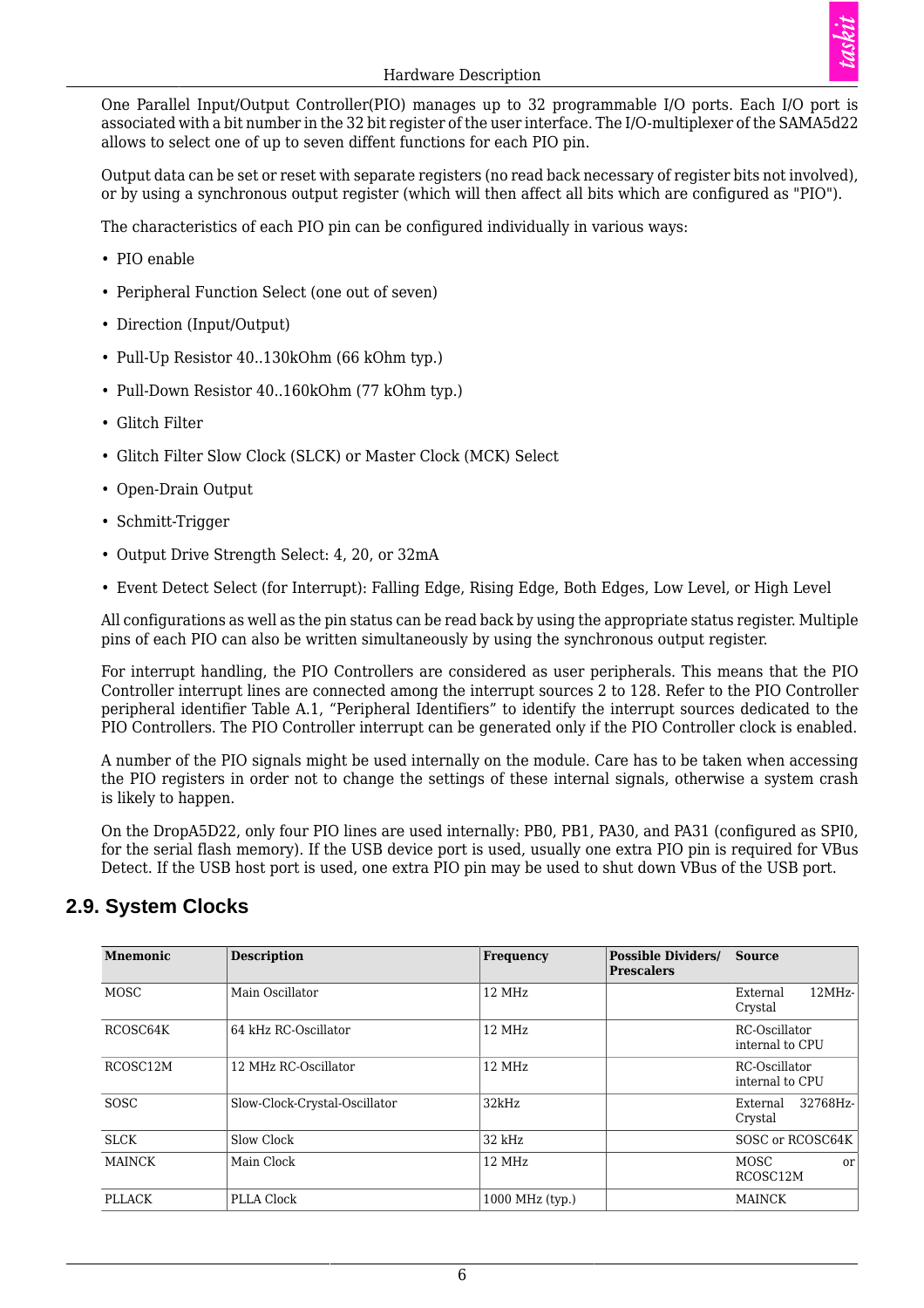

#### Hardware Description

| <b>Mnemonic</b>    | <b>Description</b>                            | Frequency                            | <b>Possible Dividers/</b><br><b>Prescalers</b> | <b>Source</b>                                             |
|--------------------|-----------------------------------------------|--------------------------------------|------------------------------------------------|-----------------------------------------------------------|
| <b>PCK</b>         | Processor Clock                               | 500 MHz (typ.)                       | $1, 2, 4, \ldots, 64$                          | UPLLCK,<br>PLLACK,<br>MAINCK, or SLCK                     |
| <b>MCK</b>         | Master Clock (for Peripherals)                | 125 MHz (typ.)                       | 1, 2, 3, 4                                     | <b>PCK</b>                                                |
| <b>DDRCK</b>       | DRAM Clock                                    | 125 MHz (typ.)                       |                                                | <b>MCK</b>                                                |
| <b>UPPLCK</b>      | USB PLL Clock                                 | 480 MHz                              |                                                | <b>MOSC</b>                                               |
| <b>AUDIOPLLCLK</b> | Audio PLL Clock                               | 700 Mhz max.                         |                                                | <b>MOSC</b>                                               |
| <b>CLK AUDIO</b>   | Audio Pin Clock                               | 11.2896 MHz, or<br>12.288 MHz (typ.) |                                                | <b>AUDIOPLLCLK</b>                                        |
| USB CLK            | <b>USB Clock</b>                              | 480 MHz, or 48MHz<br>and 12MHz       |                                                | <b>UPLLCK, or PLLACK</b>                                  |
| LCD CLK            | LCD Pixel Clock                               | 125 MHz max.                         | 2.0257                                         | MCK, or 2x MCK                                            |
| LCDPWM CLK         | LCD PWM Clock (for Contrast or<br>Brightness) | 500kHz, 128Hz                        |                                                | MCK, or SCLK                                              |
| <b>GCLK</b>        | Generic Clock                                 |                                      | 1.256                                          | SLCK,<br>MAINCK,<br>UPLLCK,<br>PLLACK,<br>MCK, AUDIOPLLCK |

#### **Table 2.1. SAMA5D22 Clocks**

Most of the on-chip peripherals of the SAMA5D22 either use MCK (master clock), or GCLK (generic clock) as their input clock. As MCK may change if the processor clock (PCK) is changed, the GCLK can be used. GCLK is configured individually (input source and 8-bit prescaler) for each peripheral. It therefore provides a very versatile means of clocking for peripherals.

#### <span id="page-12-0"></span>**2.10. Timer Counter (TC)**

The DropA5D22 features two blocks of timer counters with three 32-bit counters each.

Each timer unit consists of three independent 32-bit Timer/Counter channels. The timers can be clocked be internal clock sources (GCLK, MCK/2, MCK/8, MCK/32, MCK/128), by external pins, or by outputs of other timer channels.

Each timer unit has 9 I/O pins (TIOA0/1/2, TIOB0/1/2, TCLK0/1/2) which can be used in various ways. On the SAMA5D22 processor, there is one exception, as TC1 channel 1 does not have any I/O pins, so there are no TIOA4, TIOB4, or TCLK4 pins.

A wide range of functions includes:

Frequency measurement

Event counting

Interval measurement

Delay timing

Pulse generation

Pulse Width Modulation

Up/down capabilities

Quadrature decoder

2-bit Gray up/down count for stepper motor

#### <span id="page-12-1"></span>**2.11. Periodic Interval Timer (PIT)**

The PIT consists of a 20-bit counter running on MCK / 16. This counter can be preloaded with any value between 1 and  $2^{20}$ . The counter increments until the preloaded value is reached. At this stage it rolls over and generates an interrupt. An additional 12-bit counter counts the interrupts of the 20 bit counter.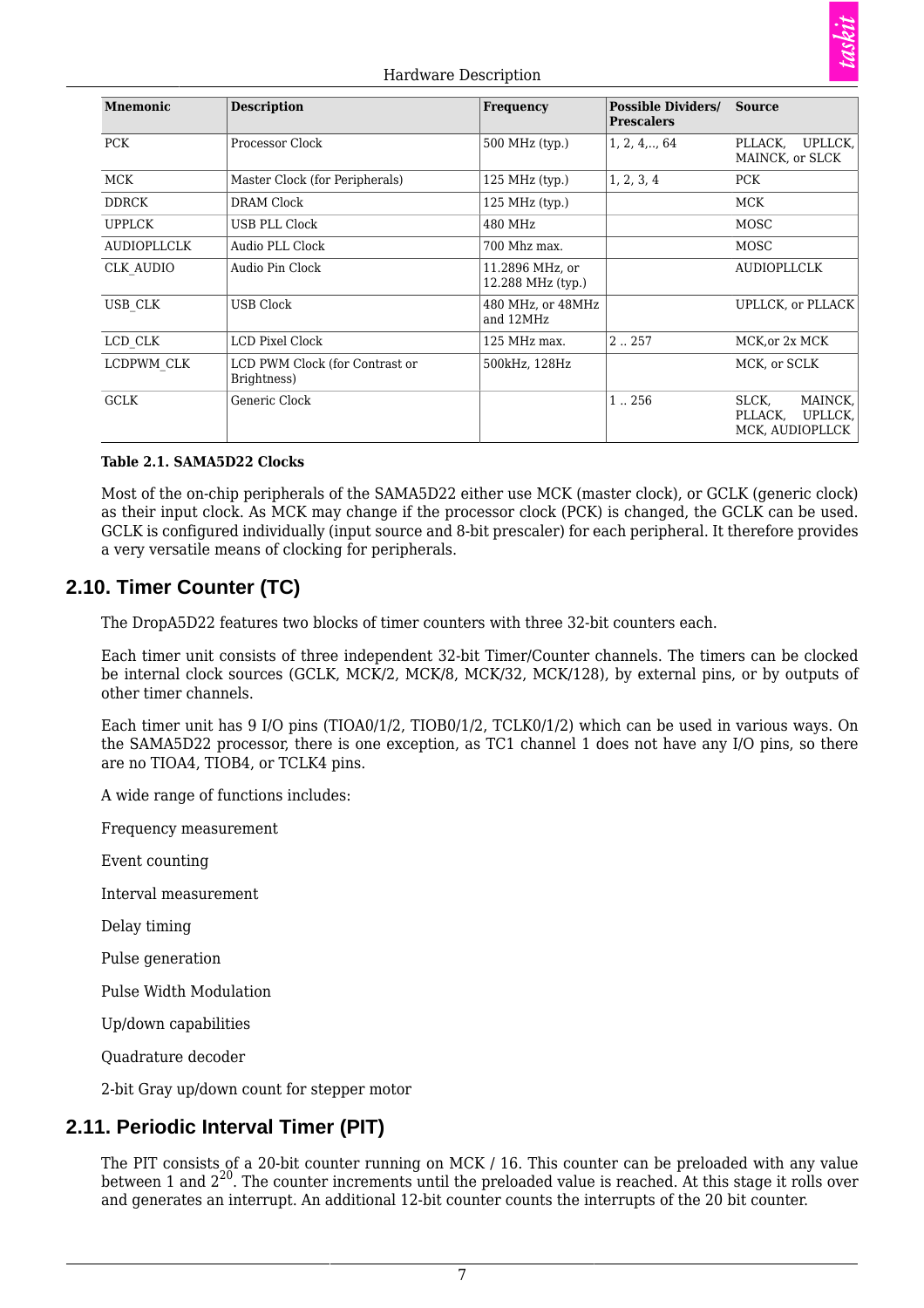

The PIT is intended for use as the operating system's scheduler interrupt.

#### <span id="page-13-0"></span>**2.12. Watchdog Timer**

The watchdog timer is a 12-bit timer running at 256 Hz (Slow Clock / 128). The maximum watchdog timeout period is therefore equal to 16 seconds. If enabled, the watchdog timer asserts a hardware reset at the end of the timeout period. The application program must always reset the watchdog timer before the timeout is reached. If an application program has crashed for some reason, the watchdog timer will reset the system, thereby reproducing a well defined state once again.

The Watchdog Mode Register can be written only once. After a processor reset, the watchdog is already activated and running with the maximum timeout period. Once the watchdog has been reconfigured or deactivated by writing to the Watchdog Mode Register, only a processor reset can change its mode once again.

#### <span id="page-13-1"></span>**2.13. Real-time Clock (RTC)**

The Real-time clock combines a complete time-of-day clock with alarm, a two-hundred-year Gregorian calendar and a programmable periodic interrupt. The time and calendar values are coded in BCD format.

#### <span id="page-13-2"></span>**2.14. True Random Number Generator (TRNG)**

The True Random Generator (TRNG) passes the American NIST Special Publication 800-22 and the Diehard Random Tests Suites. It provides a 32-bit value every 84 clock cycles.

#### <span id="page-13-3"></span>**2.15. Peripheral DMA Controller (PDC)**

The Peripheral DMA Controller (PDC) transfers data between on-chip serial peripherals and the on- and/or off-chip memories. The PDC contains unidirectional and bidirectional channels. The full-duplex peripherals feature unidirectional channels used in pairs (transmit only or receive only). The half-duplex peripherals feature one bidirectional channel. Typically full-duplex peripherals are USARTs, SPI or SSC. The MCI is a half duplex device.

The user interface of each PDC channel is integrated into the user interface of the peripheral it serves. The user interface of unidirectional channels (receive only or transmit only), contains two 32-bit memory pointers and two 16-bit counters, one set (pointer, counter) for current transfer and one set (pointer, counter) for next transfer. The bidirectional channel user interface contains four 32-bit memory pointers and four 16-bit counters. Each set (pointer, counter) is used by current transmit, next transmit, current receive and next receive.

Using the PDC removes processor overhead by reducing its intervention during the transfer. This significantly reduces the number of clock cycles required for a data transfer, which improves microcontroller performance. To launch a transfer, the peripheral triggers its associated PDC channels by using transmit and receive signals. When the programmed data is transferred, an end of transfer interrupt is generated by the peripheral itself. There are four kinds of interrupts generated by the PDC:

- End of Receive Buffer
- End of Transmit Buffer
- Receive Buffer Full
- Transmit Buffer Empty

The "End of Receive Buffer" / "End of Transmit Buffer" interrupts signify that the DMA counter has reached zero. The DMA pointer and counter register will be reloaded from the reload registers ("DMA new pointer register" and "DMA new counter register") provided that the "DMA new counter register" has a non-zero value. Otherwise a "Receive Buffer Full" or, respectively, a "Transmit Buffer Empty" interrupt is generated, and the DMA transfer terminates. Both reload registers are set to zero automatically after having been copied to the DMA pointer and counter registers.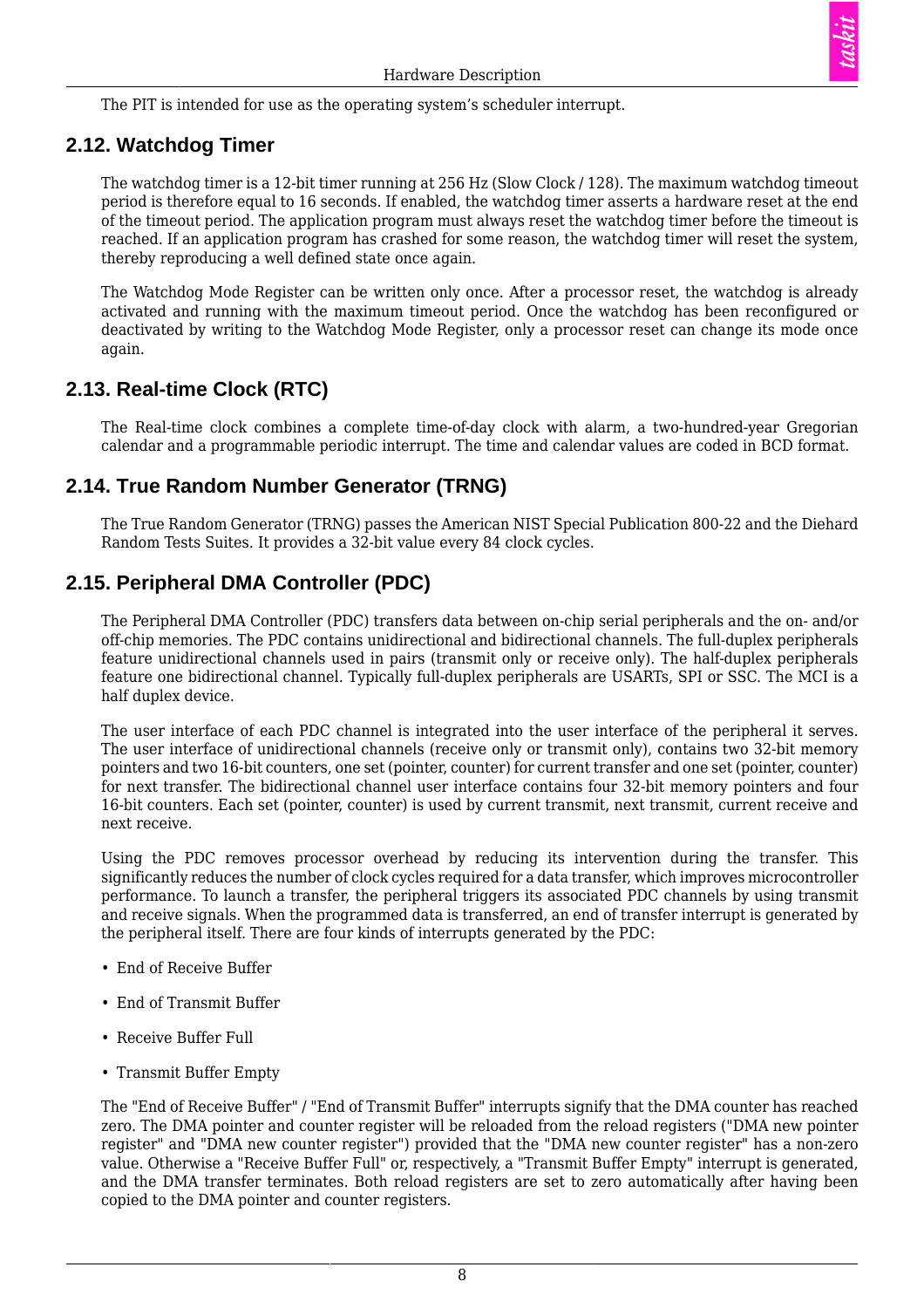#### <span id="page-14-0"></span>**2.16. Debug Unit (DBGU)**

Any of the five UARTS of the SAMA5D22 processor can be selected to serve as the serial console for Firmware and Operating Systems. Also, the SAM-BA monitor can be configured to use the DBGU.

#### <span id="page-14-1"></span>**2.17. JTAG Unit**

The JTAG unit can be used for hardware diagnostics, hardware initialization, flash memory programming, and debug purposes. The JTAG unit supports two different modes, namely the "ICE Mode", and the "Boundary Scan" mode. It is normally jumpered for "ICE Mode".

JTAG interface devices are available for the unit. However, the use of them is not within the scope of this document.

#### <span id="page-14-2"></span>**2.18. Two-wire Interface (TWI)**

The TWI is also known under the expression "I $^2$ C-Bus", which used to be subjected to licensing by Philips in the past (not any more). However, interoperability is guaranteed. The TWI supports both master or slave mode.

The TWI uses only two lines, namely serial data (SDA) and serial clock (SCL). According to the standard, the TWI clock rate is limited to 400 kHz in fast mode and 100 kHz in normal mode, but configurable baud rate generator permits the output data rate to be adapted to a wide range of core clock frequencies.

Caveat: The TWI hardware unit has been known to be error prone in various microcontrollers, which has lead operating systems like Linux to use a bit-banging driver on the same (or other) pins instead.

#### <span id="page-14-3"></span>**2.19. Multimedia Card Interface (MCI)**

The DropA5D22 features a onboard Micro-SD-Card slot, which is connected to the MCI-B interface of the microcontroller. The MCI-A interface is provided for external additional use.

The MultiMedia Card Interface (MCI) supports the MultiMedia Card (MMC) Specification V3.11, the SDIO Specification V1.1 and the SD Memory Card Specification V1.0.

The MCI includes a command register, response registers, data registers, timeout counters and error detection logic that automatically handle the transmission of commands and, when required, the reception of the associated responses and data with a limited processor overhead. The MCI supports stream, block and multi-block data read and write, and is compatible with the Peripheral DMA Controller (PDC) channels, minimizing processor intervention for large buffer transfers.

The MCI operates at a rate of up to Master Clock divided by 2 and supports the interfacing of 2 slot(s). Each slot may be used to interface with a MultiMediaCard bus (up to 30 Cards) or with a SD Memory Card. Only one slot can be selected at a time (slots are multiplexed). A bit field in the SD Card Register performs this selection.

The SD Memory Card communication is based on a 9-pin interface (clock, command, four data and three power lines) and the MultiMedia Card on a 7-pin interface (clock, command, one data, three power lines and one reserved for future use). The SD Memory Card interface also supports MultiMedia Card operations. The main differences between SD and MultiMedia Cards are the initialization process and the bus topology.

#### <span id="page-14-4"></span>**2.20. USB Host Port (UHP)**

The DropA5D22 integrates two USB host ports supporting speeds up to 480 MBit/s. USB Host Port A is connected directly to the transceiver, USB Host Port B is multiplexed with the USB device port. Thus, only one of these can be used at a time.

The controller is fully compliant with the Enhanced HCI(EHCI) specification. It supports both High-speed 480 Mbps and Full-speed 12 Mbps devices.

The USB Host Port (UHP) interfaces the USB with the host application. It handles Open HCI protocol (Open Host Controller Interface) as well as USB v2.0 Full-speed and Low-speed protocols.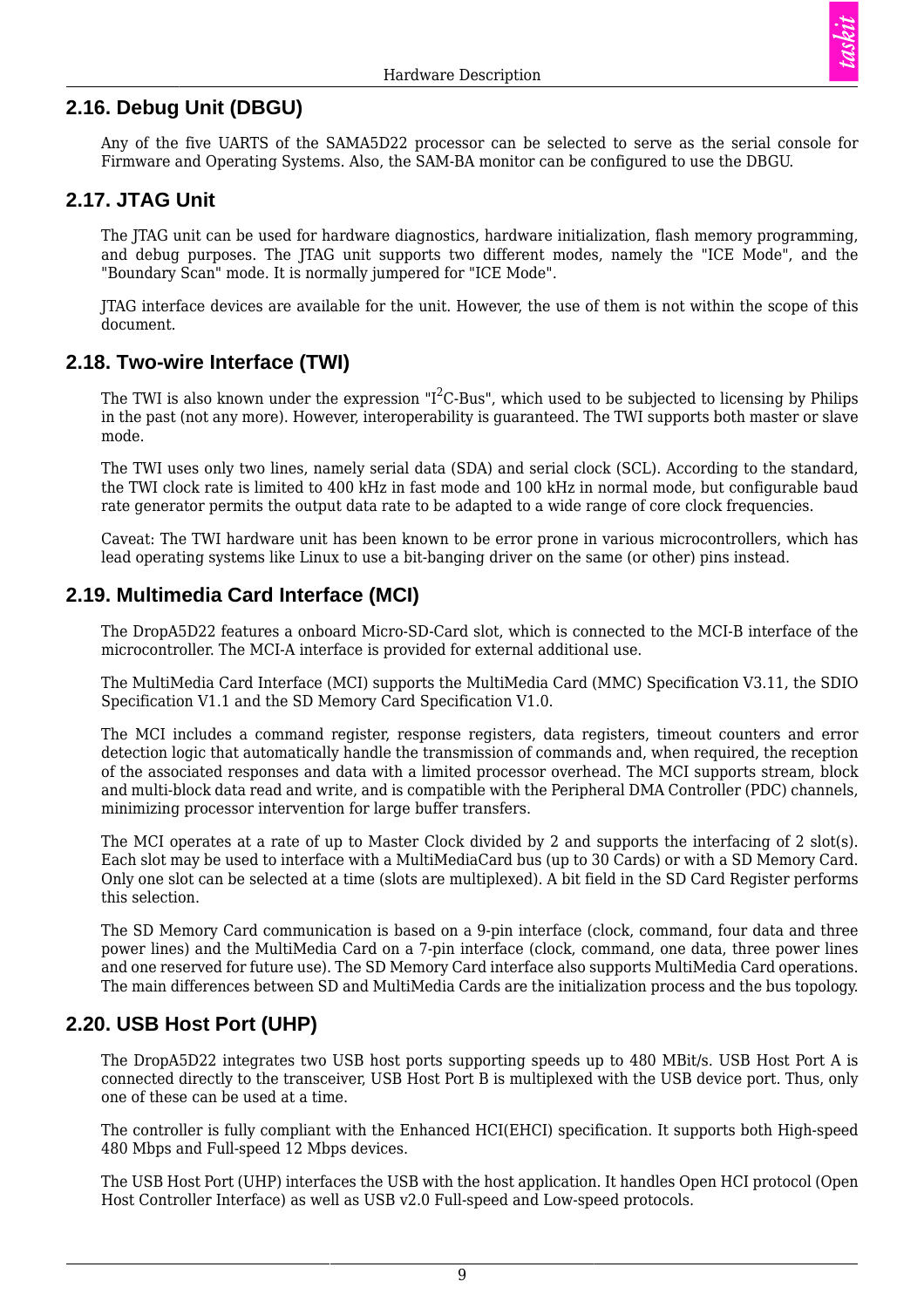

The USB Host Port integrates a root hub and transceivers on downstream ports. It provides several highspeed half-duplex serial communication ports. Up to 127 USB devices (printer, camera, mouse, keyboard, disk, etc.) and an USB hub can be connected to the USB host in the USB "tiered star" topology.

#### <span id="page-15-0"></span>**2.21. USB Device Port (UDP)**

The DropA5D22 integrates one USB device port supporting speeds up to 480 MBit/s. It is multiplexed with the USB Host Port B. Only one of these can be used at a time.

The controller is fully compliant with the Enhanced HCI(EHCI) specification. It supports both High-speed 480 Mbps and Full-speed 12 Mbps devices.

The USB Device Port (UDP) is compliant with the Universal Serial Bus (USB) V2.0 full-speed device specification. The USB device port enables the product to act as a device to other host controllers.

The USB device port can also be implemented to power on the board. One I/O line may be used by the application to check that VBUS is still available from the host. Self-powered devices may use this entry to be notified that the host has been powered off. In this case, the pullup on DP must be disabled in order to prevent feeding current to the host. The application should disconnect the transceiver, then remove the pullup.

#### <span id="page-15-1"></span>**2.22. Ethernet Interface (EMAC, GMAC)**

The Ethernet interface of the DropA5D22 contains a MAC (Media Access Controllers) but not a PHY (Physical Layer Transceiver). Hence, an external "PHY" chip is required to implement an complete Ethernet port. A suitable IC is the SMSC/Microchip LAN8720A which is small, inexpensive and relatively easy to route. Please refer to the PHY's datasheet for hints on routing high speed signals.

The SAMA5D22 "GMAC" (100Mbit/s, not "G"igabit, anyway) may be used via its 4-bit MII (Media Independent Interface) or 2-bit RMII (Reduced ...). This latter is the standard interface in the usual initialization of the DropA5D22, and it is the one which fits to the LAN8720A PHY.

A sample implementation is found on the Starterkit Board.

#### <span id="page-15-2"></span>**2.23. Universal Asynchronous Receiver and Transmitter (UART)**

The DropA5D22 has up to five independent UARTs.

The Universal Asynchronous Receiver Transceiver (UART) provides one full duplex universal asynchronous serial link. Data frame format is widely programmable (data length, parity, number of stop bits). The receiver implements parity error, framing error and overrun error detection. The receiver time-out enables handling variable-length frames and the transmitter timeguard facilitates communications with slow remote devices. Multidrop communications are also supported through address bit handling in reception and transmission.

The UART supports the connection to the Peripheral DMA Controller, which enables data transfers to the transmitter and from the receiver. The PDC provides chained buffer management without any intervention of the processor.

**Signals of the Serial Interfaces.**  All UARTs/USARTs have one receiver and one transmitter data line (full duplex). Not all USARTs are implemented with full modem control lines. Furthermore the available lines depend largely on the used multiplexing. Most modem control lines can be implemented with standard digital ports.

**Hardware Interrupts.**  There are several interrupt sources for each USART:

- Receive: RX Ready, (DMA) Buffer Full, End of Receive Buffer
- Transmit: TX Ready, (DMA) Buffer Empty, End of Transmit Buffer, Shift Register Empty
- Errors: overrun, parity, framing, and timeout errors
- Break: the receiver has detected a break condition on RXD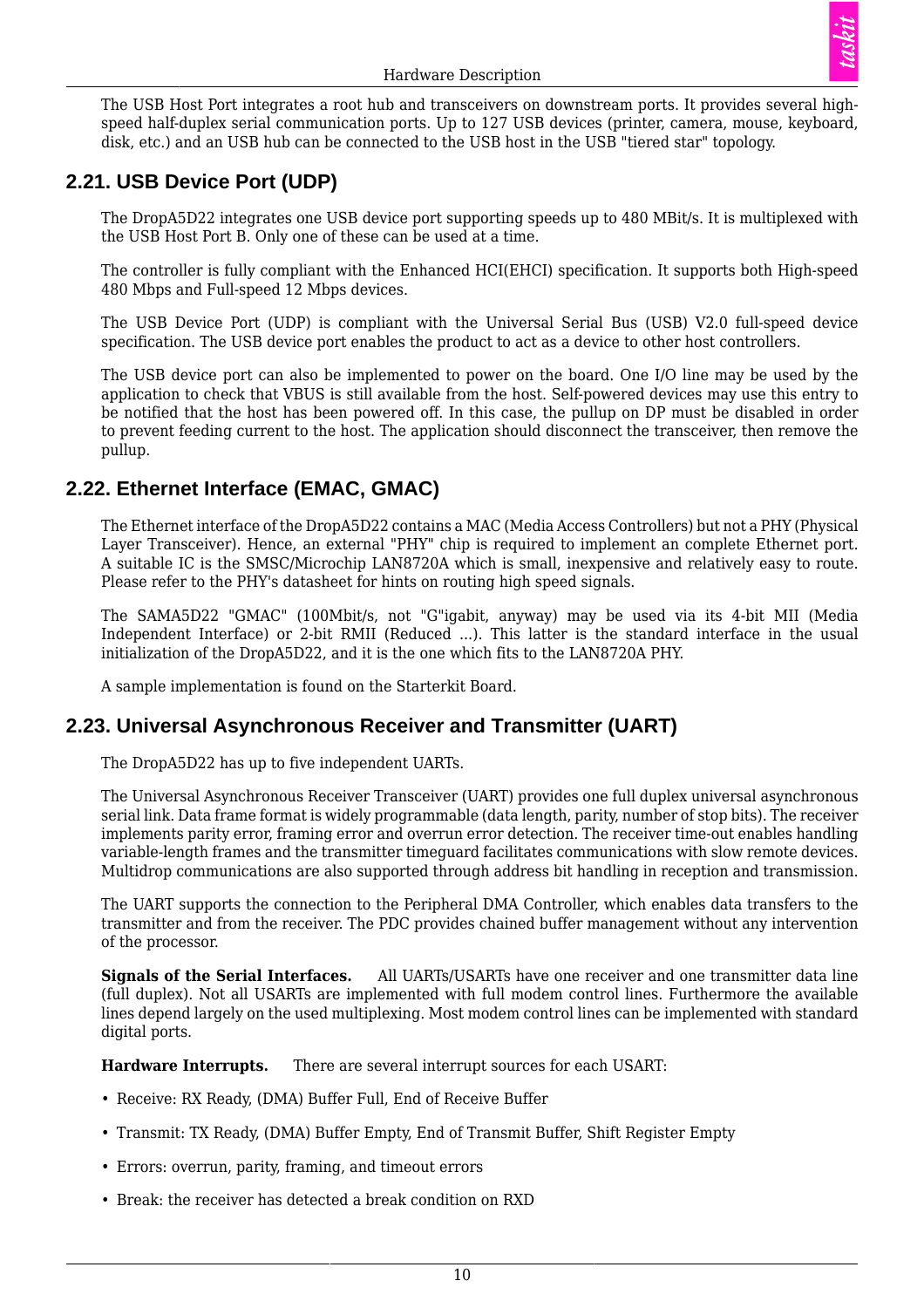

Please refer to the chapter about the DMA unit (PDC) for a description of the "Buffer Full" and "End of Receive / Transmit Buffer" events.

#### <span id="page-16-0"></span>**2.24. Universal Sychronous Asynchronous Receiver and Transmitter (USART, FLEXCOM)**

The DropA5D22 has up to four independent USARTs.

The Universal Synchronous Asynchronous Receiver Transceiver (USART) provides one full duplex universal synchronous asynchronous serial link. Data frame format is widely programmable (data length, parity, number of stop bits) to support a maximum of standards. The receiver implements parity error, framing error and overrun error detection. The receiver time-out enables handling variable-length frames and the transmitter timeguard facilitates communications with slow remote devices. Multidrop communications are also supported through address bit handling in reception and transmission.

The USART supports the connection to the Peripheral DMA Controller, which enables data transfers to the transmitter and from the receiver. The PDC provides chained buffer management without any intervention of the processor.

Six different modes are implemented within the USARTs:

- Normal (standard RS232 mode)
- RS485
- Hardware Handshaking
- ISO7816 Protocol:  $T=0$  or  $T=1$
- IrDA

**RS485.**  In RS485 operating mode the RTS pin is automatically driven high during transmit operations. If RTS is connected to the "enable" line of the RS485 driver, the driver will thus be enabled only during transmit operations.

**Hardware Handshaking.**  The hardware handshaking feature enables an out-of-band flow control by automatic management of the pins RTS and CTS. The receive DMA channel must be active for this mode. The RTS signal is driven high if the receiver is disabled or if the DMA indicates a buffer full condition. As the RTS signal is connected to the CTS line of the connected device, its transmitter is thus prevented from sending any more characters.

**ISO7816.**  The USARTs have an ISO7816-compatible mode which permits interfacing with smart cards and Security Access Modules (SAM). Both  $T=0$  and  $T=1$  protocols of the ISO7816 specification are supported.

**IrDA.**  The USART features an infrared (IrDA) mode supplying half-duplex point-to-point wireless communication. It includes the modulator and demodulator which allows a glueless connection to the infrared transceivers. The modulator and demodulator are compliant with the IrDA specification version 1.1 and support data transfer speeds ranging from 2.4 kb/s to 115.2 kb/s.

**Signals of the Serial Interfaces.**  All UARTs/USARTs have one receiver and one transmitter data line (full duplex). Not all USARTs are implemented with full modem control lines. Furthermore the available lines depend largely on the used multiplexing. Most modem control lines can be implemented with standard digital ports.

**Hardware Interrupts.**  There are several interrupt sources for each USART:

- Receive: RX Ready, (DMA) Buffer Full, End of Receive Buffer
- Transmit: TX Ready, (DMA) Buffer Empty, End of Transmit Buffer, Shift Register Empty
- Errors: overrun, parity, framing, and timeout errors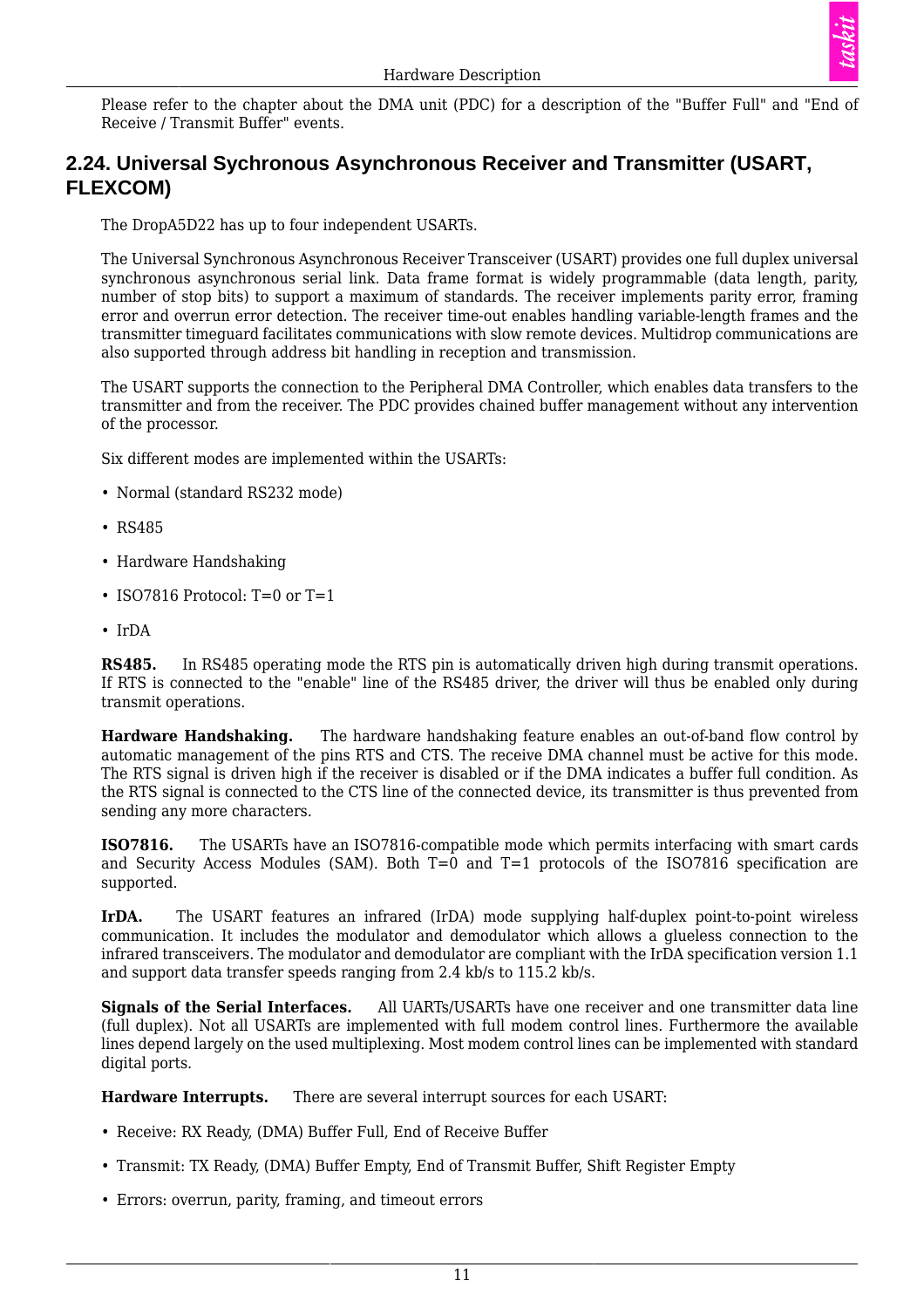- Handshake: the status of CTS has changed
- Break: the receiver has detected a break condition on RXD
- NACK: non acknowledge (ISO7816 mode only)
- Iteration: the maximum number of repetitions has been reached (ISO7816 mode only)

Please refer to the chapter about the DMA unit (PDC) for a description of the "Buffer Full" and "End of Receive / Transmit Buffer" events.

#### <span id="page-17-0"></span>**2.25. Synchronous Peripheral Interface (SPI)**

The DropA5D22 has two standard SPI ports, each one with four chip selects. However, SPI0 NPCS0 is used for the internal serial flash and should thus not be used by external peripherals.

Moreover, there are two additional QSPI ports on the DropA5D22 (Quad SPI). These may be used in 4-bit, 2-bit, or 1-bit operating mode.

Yet another four SPI's are available within the "Flexcom" (USART) interfaces (see Flexcom).

The Serial Peripheral Interface (SPI) circuit is a synchronous serial data link that provides communication with external devices in Master or Slave Mode. It also enables communication between processors if an external processor is connected to the system.

The Serial Peripheral Interface is essentially a shift register that serially transmits data bits to other SPIs. During a data transfer, one SPI system acts as the "master" which controls the data flow, while the other devices act as "slaves" which have data shifted into and out by the master.

A slave device is selected when the master asserts its NSS signal. If multiple slave devices exist, the master generates a separate slave select signal for each slave (NPCS). The SPI system consists of two data lines and two control lines:

- Master Out Slave In (MOSI): This data line supplies the output data from the master shifted into the input(s) of the slave(s).
- Master In Slave Out (MISO): This data line supplies the output data from a slave to the input of the master. There may be no more than one slave transmitting data during any particular transfer.
- Serial Clock (SPCK): This control line is driven by the master and regulates the flow of the data bits. The master may transmit data at a variety of baud rates; the SPCK line cycles once for each bit that is transmitted. The SPI baudrate is Master Clock (MCK) divided by a value between 1 and 255
- Slave Select (NSS): This control line allows slaves to be turned on and off by hardware.

Each SPI Controller has a dedicated receive and transmit DMA channel.

#### <span id="page-17-1"></span>**2.26. Synchronous Serial Controller (SSC)**

The DropA5D22 has one SSC interface available, depending on the multiplexing of the pins.

The SSC supports many serial synchronous communication protocols generally used in audio and telecom applications such as I2S, Short Frame Sync, Long Frame Sync, etc.

The SSC has separated receive and transmit channels. Each channel has a data, a clock and a frame synchronization signal (RD, RK, RF, resp. TD, TK, TF). Both a receive and a transmit DMA channel are assigned to each SSC.

#### <span id="page-17-2"></span>**2.27. LCD Controller (LCDC)**

The SAMA5D22 has a full featured LCD-controller on chip which is capable to drive TFT displays with up to 1024x768 pixels.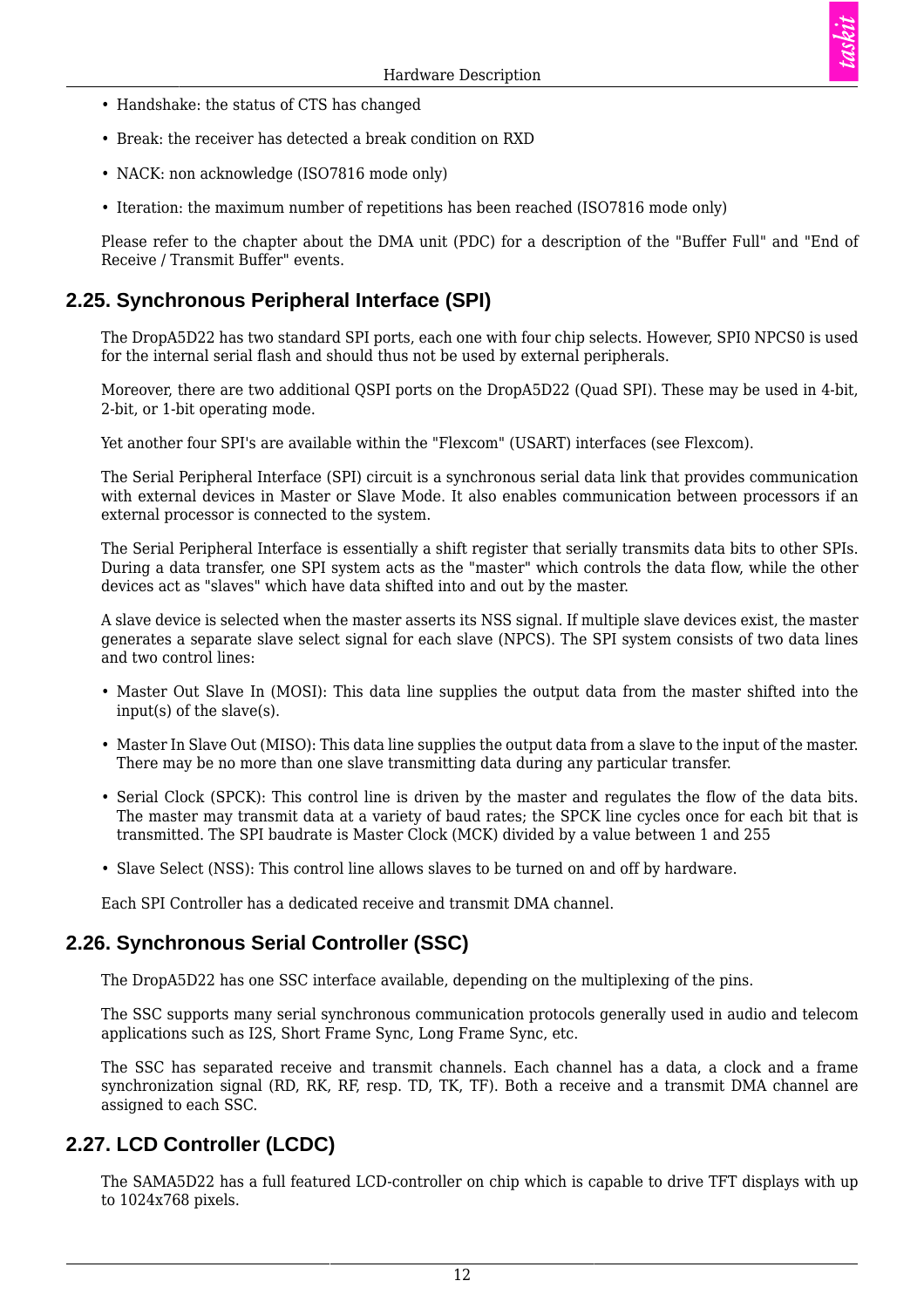#### <span id="page-18-0"></span>**2.27.1. LCD Signals and Timing**

Usual 7 inch or 5.7 inch display have a color resolution of 18 bits. Thus 20 I/O lines, including "Data Enable" (LCD\_DEN) and Pixel Clock (LCD\_PCK) are required to display the complete color spectrum of the LCD. Of course, due to the limited number of I/O lines on the DropA5D22, this will inhibit a substantial number of other peripheral interfaces.

Many industrial applications only require a restricted number of colors, as in diagrams or user menus. In this case, a smaller subset of LCD data lines will be required, like 12 lines (4096 colors), 9 lines (512 colors), or even 6 lines (64 colors). If the application programmer has full control of the color space he is going to use, any subset of LCD data lines can be used to implement a fixed color set on the LCD.

The LCD VS (VSYNC) and LCD HS (HSYNC) signals are not necessary for most displays, as the "one-signal control" using only the LCD\_DEN signal is sufficient in most cases. The DEN signal uses a "short" pulse as a line synchronization signal, and a "long" pulse as the frame synchronization signal. "Short" usually meaning something like 20 or 30 clock pulses, and "long" the duration of several lines, e.g. 10 or 20.

As most displays differ from each other, the correct timing has to be adapted for each display model. The following basic points must be configured in the LCDC in order to get a proper display output:

- the pixel clock rate,
- polarity of LCD\_PCK and LCD\_DEN signals,
- vertical and horizontal front porch of LCD\_DEN,
- LCD DEN pulse length (vertical and horizontal).

These values have to be taken from the datasheet of the LCD manufacturer.

The LCD DISP (display on/off) and LCD PWM (useful for backlight control!) are optional, but useful in many cases. The LCD\_DISP signal may be connected to the respective pin of the LCD, or - in case that the LCD in question does not have such a pin - to the enable pin of a power distribution switch in order to switch the power supply of the LCD. A current limited switch like the TPS2552 should be used to avoid instantaneous capacitive loading of the supply voltage.

#### <span id="page-18-1"></span>**2.27.2. LCDC Initialisation and LCD Power Sequencing**

LCD cells (pixels) should not be subjected to DC power for prolonged periods of time, as chemical decomposition might take place. Therefore, the LCD controller has to be initialized appropriately before switching on the LCD supply voltage.

Accordingly, the LCDC should not be stopped without deactivating the LCD supply voltage. The same is true if the LCDC is stopped indirectly by stopping the respective clock source.

The LCD backlight supply is not involved in these considerations. It may switched on or off at any time independently of the state of the LCDC. However, it is good practice to switch the backlight on only after the LCD controller has been initialised and a proper output screen is displayed.

#### <span id="page-18-2"></span>**2.27.3. Color Resolution**

- 1, 2, 4, 8 bits per pixel in palletized mode
- 12, 16, 18, 19, 24, 25 or 32 bits per pixel in standard mode

The color resolutions of 1, 2, 4, and 8 bpp (bits per pixel) use a palette table which is made up of 24-bit entries (as part of 32-bit registers). The value of each pixel in the frame buffer serves as an index into the palette table.

Alpha-channel (transparency) information can be provided optionally as part of 16-, 19-, 25- and 32-bit resolutions, either as 1 bit, or as 8 bit transparency. A two dimension scaler is available for the "High End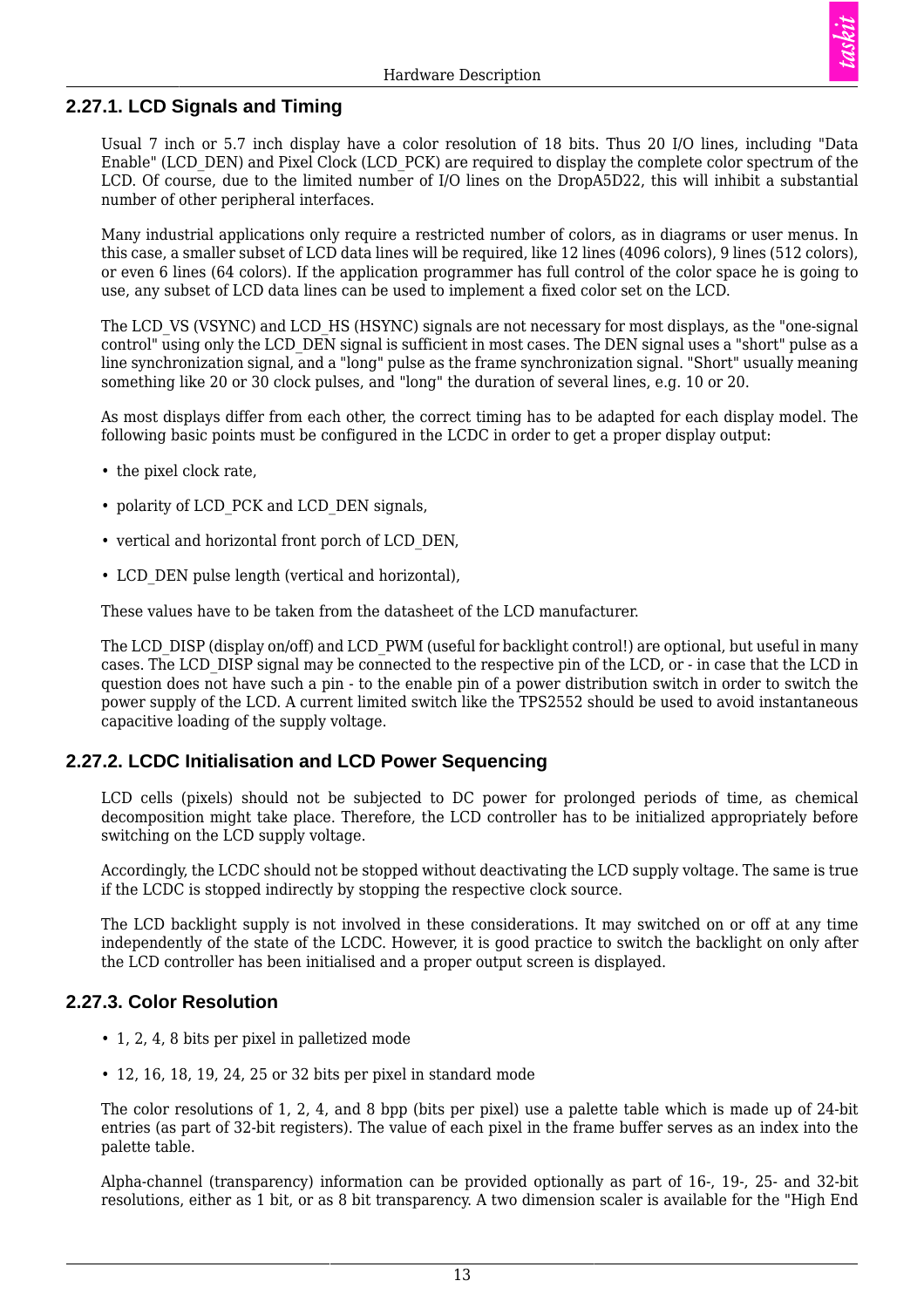

Overlay" (overlay 3). Video information can also be provided as "YUV" in several modes. A color space conversion unit generates the RGB output in this case.

#### <span id="page-19-0"></span>**2.27.4. LCDC Frame Buffer**

The LCDC frame buffer typically resides in the external DRAM. If overlays are used, each overlay has a frame buffer on its own.

- Base Layer (Background)
- Overlay 1 Layer Window
- Overlay 2 Layer Window
- High End Overlay (HEO) Window

The Linux frame buffer driver offers a function which returns the information about the frame buffer structure including the assignment of each frame buffer bit to a color channel bit. It is recommended that graphics software uses this function in order to achieve a correct color representation.

#### <span id="page-19-1"></span>**2.28. Image Sensor Interface (ISI)**

The Image Sensor Interface (ISI) supports direct connection to the ITU-R BT. 601/656 8-bit mode compliant sensors and up to 12-bit grayscale sensors. It receives the image data stream from the image sensor on the 12-bit data bus. This module receives up to 12 bits for data, the horizontal and vertical synchronizations and the pixel clock. The reduced pin count alternative for synchronization is supported for sensors that embed SAV (start of active video) and EAV (end of active video) delimiters in the data stream.

The Image Sensor Interface interrupt line is generally connected to the Advanced Interrupt Controller and can trigger an interrupt at the beginning of each frame and at the end of a DMA frame transfer. If the SAV/ EAV synchronization is used, an interrupt can be triggered on each delimiter event.

For 8-bit color sensors, the data stream received can be in several possible formats: YCbCr 4:2:2, RGB 8:8:8, RGB 5:6:5 and may be processed before the storage in memory. The data stream may be sent on both preview path and codec path if the bit CODEC\_ON in the ISI\_CR1 is one. To optimize the bandwidth, the codec path should be enabled only when a capture is required.

In grayscale mode, the input data stream is stored in memory without any processing. The 12-bit data, which represent the grayscale level for the pixel, is stored in memory one or two pixels per word, depending on the GS MODE bit in the ISI CR2 register. The codec datapath is not available when grayscale image is selected.

#### <span id="page-19-2"></span>**2.29. Analog-to-Digital Converter (ADC)**

The ADC Controller is a 12-bit Analog-to-Digital Converter supporting resistive touch screen panels. It can be used as Touch Screen Controller, ADC or both supporting five lines maximum. It integrates a 5-to-1 analog multiplexer for analog to digital conversions of up to five analog lines, four power switches that measure both axis positions and a pen-interrupt and pen-loss switch.

The conversions extend from  $0V$  to  $V_{ADVREF}$ , an external voltage reference for better accuracy. Every channel can be enabled and disabled seperately. It supports a sampling rate of 1 Mega-samples/sec.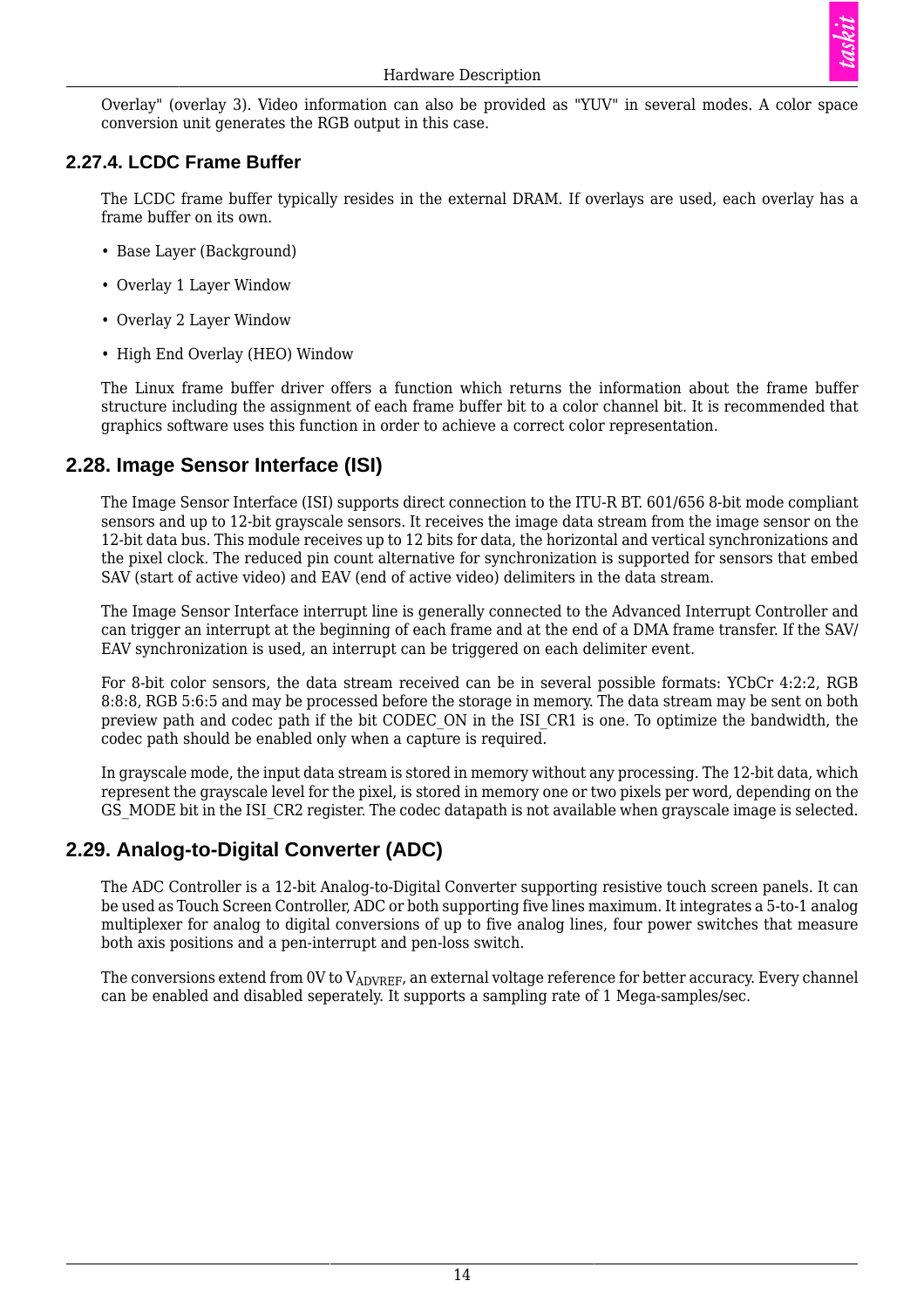

#### <span id="page-20-0"></span>**3. Designing your own base board**

#### <span id="page-20-1"></span>**3.1. Ethernet Controller (EMAC)**

The emac needs an aditional PHY design. The emac supports both, MII and RMII interface.

Please take care of the specific layout requirements of the Ethernet port when designing a base board. The two signals of the transmitter pair (ETX+ and ETX-) should be routed in parallel (constant distance, e.g. 0.5mm) with no vias on their way to the RJ45-jack. The same is true for the receiver pair (ERX+ and ERX-). No other signals should be crossing or get next to these lines. If a ground plane is used on the base board, it should be omitted in the vicinity of the Ethernet signals.

A 1nF / 2kV capacitor should be connected between board ground and chassis ground (which is usually connected to the shield of the RJ45-jack).

#### <span id="page-20-2"></span>**3.2. USB Host Controller (UHP)**

**External Parts.** A few external parts are required for the proper operation of the UHP:

- No pull-down resistors are needed.
- No series resistors are needed.
- ESD protection devices are recommended for applications which are subject to external contact. The restrictions with regard to capacitive loading have to be applied when selecting a protection device.
- A circuit to generate the 5V VBUS supply voltage.

**V<sub>BUS</sub>** considerations for USB Host. A USB host port has to provide a supply voltage V<sub>BUS</sub> of 5V +- 5% which has to be able to source a maximum of 500mA, or 100mA in case of battery operation. Please refer to the appropriate rules in the USB specification. A low ESR capacitor of at least 120µF has to be provided on  $V_{\text{BUS}}$  in order to avoid excessive voltage drops during current spikes.

 $V_{\text{BUS}}$  has to have an over-current protection. The over-current drawn temporarily on  $V_{\text{BUS}}$  must not exceed 5A. Polymeric PTCs or solid state switches are recommended by the specification. Suitable PPTCs are "MultiFuse" (Bourns), "PolyFuse" (Wickmann/Littelfuse), "PolySwitch" (Raychem/Tyco).

It is required that the over-current condition can be detected by software, so that  $V_{BUS}$  can be switched off or be reduced in power in such a case.

**Layout considerations.**  The two traces of any of the differential pairs (USB-Host A+ and USB-Host A- , as well as USB-Host B+ and USB-Host B-) have to be routed closely in parallel to the USB connector. This is especially critical if the high speed mode is used.

#### <span id="page-20-3"></span>**3.3. USB Device Controller (UDP)**

**External Parts.** A few external parts are required for the proper operation of the UDP:

- No pull-down resistors are needed.
- No series resistors are needed.
- A voltage divider on the 5V USB supply voltage VBUS converting this voltage to 3.3V (1.8V), e.g. 27 k $\Omega$  / 47 kΩ, for the VBUS monitoring input (USB\_CNX), which has to chosen as a suitable PIO port.
- ESD protection devices are recommended for applications which are subject to external contact. The restrictions with regard to capacitive loading have to be applied when selecting a protection device.

The USB specification demands a switchable pull-up resistor of 1.5 k $\Omega$  on USB-Device+ which identifies the UDP as a full speed device to the attached host controller. On this module, this resistor is integrated on the chip. This pull-up resistor is required to be switchable in order not to source current to an attached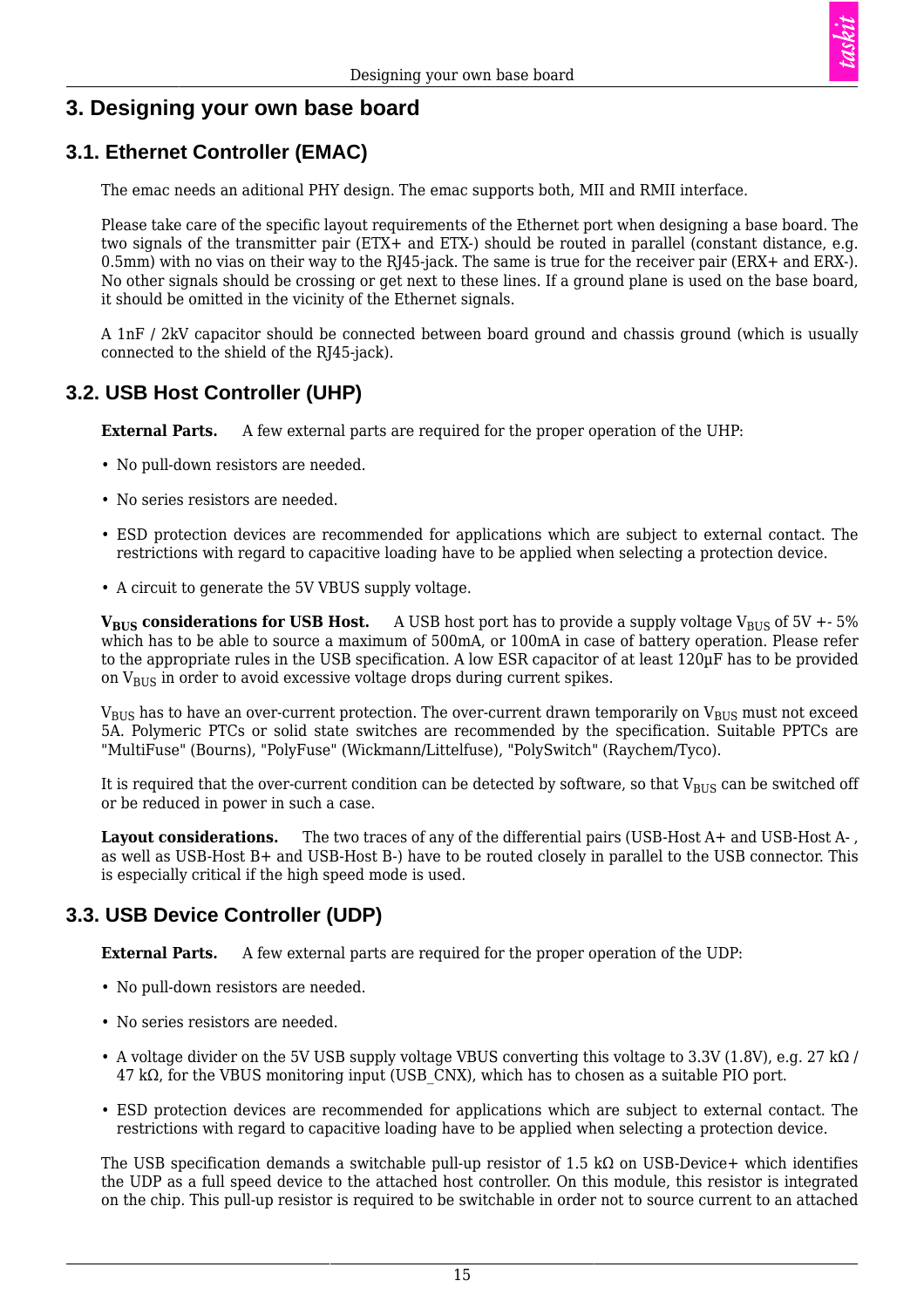

but powered down host. This would otherwise constitute an irregular condition on the host. The software has to take care of this fact.

**Operation with V<sub>BUS</sub>** as a Supply. Special care has to be taken if the module is powered by the VBUS supply. Please refer to the appropriate rules in the USB specification with regard to inrush current limiting and power switching. As the module draws more than 100mA in normal mode, it is a "high-power" device according to the specification  $\langle 100 \text{mA} = \text{``low-power''}, 100..500 \text{mA} = \text{``high-power''}.$  It therefore requires staged switching which means that at power-up it should draw not more than 100mA on VBUS. The capacitive load of a USB device on VBUS should be not higher than 10µF.

#### <span id="page-21-0"></span>**3.4. Booting Strategies**

#### <span id="page-21-1"></span>**3.4.1. Boot Sequence**

On power-up the SAMA5D22 always boots the first level bootloader from internal ROM memory at address 0x0 (level-0 boot device). It can boot in standard boot mode, which will be described in this chapter, or in secure boot mode. How the secure boot mode can be enabled and how the chip operates in this mode is explained in an application note by Atmel which is only available under NDA. Please contact taskit support if you want to employ the secure bootloader.

The recommended boot device is the on-board serial flash memory (level-1 boot device). The "bootstrap loader" from serial flash will then load the operating system from an SD-Card. If no valid boostrap loader is present, the system will default to the SAM-BA monitor, implementing a connection via the USB device port.

Other boot strategies, e.g. NAND flash boot, are possible but not recommended.

#### <span id="page-21-2"></span>**3.4.2. SAM-BA Monitor**

If no valid code is found among the configured boot devices, the SAM-BA monitor is launched. The SAM-BA Monitor initializes the DBGU and USB-Device. It then checks if an USB device enumeration occurs or if characters are received on the DBGU. Once the communication interface is identified, it runs an infinite loop, waiting for commands.

The SAM-BA monitor allows programming of flash and related functions. For this purpose Atmel provides a tool running on desktop PCs. If you need to use the SAM-BA monitor and have valid code on one of the booting devices, these have to be disabled first (e.g. disable chipselect of serial or nand flash or remove SD/MMC-Card).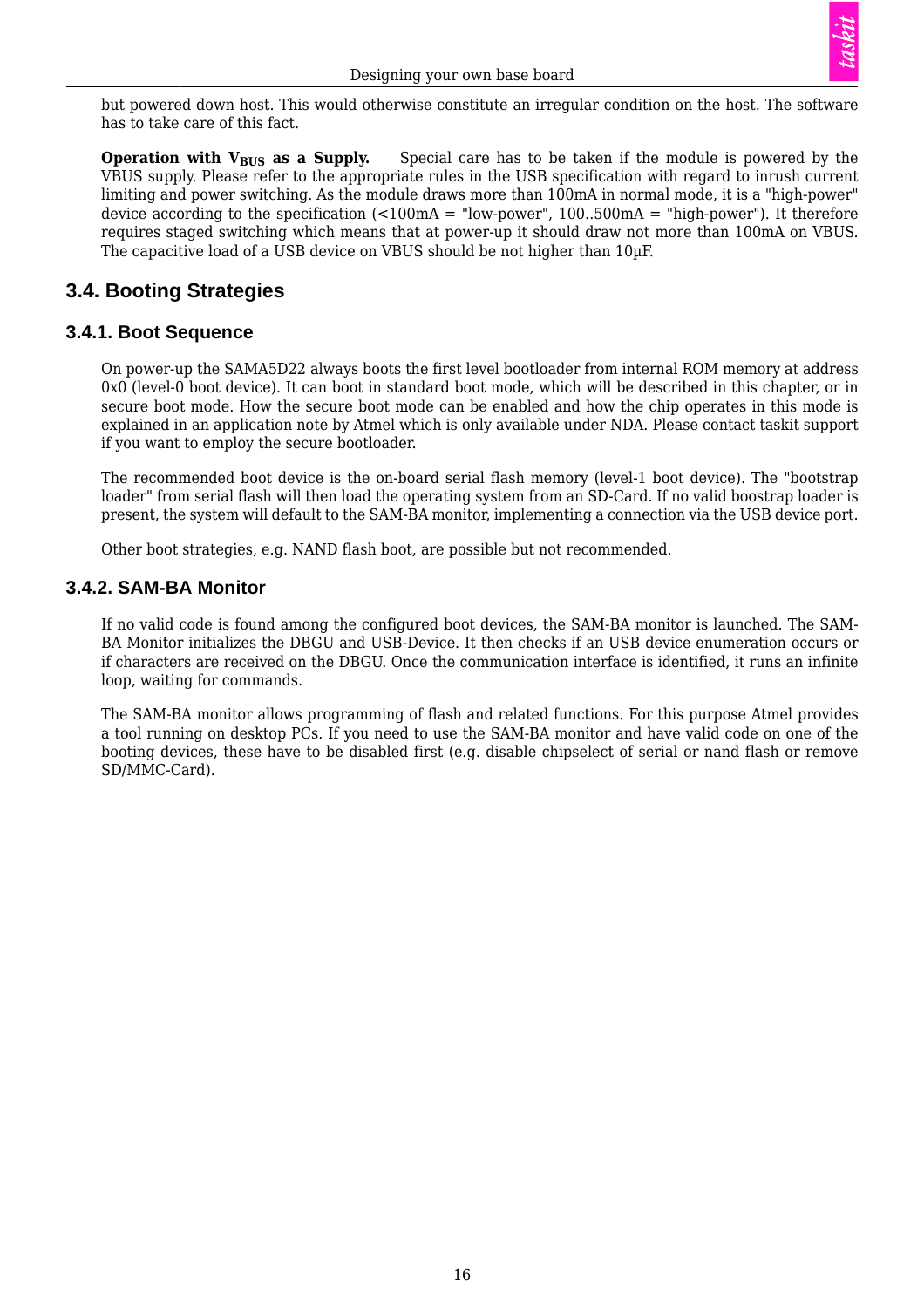#### <span id="page-22-0"></span>**Appendix A. Peripheral Identifiers and Address Map**

After the execution of the remap command the 4 GB physical address space is separated as shown in the following table. Accessing these addresses directly is only possible if the MMU (memory management unit) is deactivated. As soon as the MMU is activated the visible address space is changed completely. If absolute memory addresses should be accessed within an application, the corresponding address space has first to be mapped to the virtual address space using mmap or ioremap under Linux.

<span id="page-22-1"></span>

| <b>Address</b>               | <b>Peripheral ID</b> | <b>Mnemonic</b>               | <b>Peripheral Name</b>                     |
|------------------------------|----------------------|-------------------------------|--------------------------------------------|
| <b>Internal memories:</b>    |                      |                               |                                            |
| 0x00000000                   |                      | <b>ROM</b>                    |                                            |
| 0x00040000                   |                      | <b>ECC ROM</b>                |                                            |
| 0x00100000                   |                      | NFC (SRAM)                    |                                            |
| 0x00200000                   |                      | SRAM0                         |                                            |
| 0x00220000                   |                      | SRAM1                         |                                            |
| 0x00300000                   |                      | <b>UDPHS (RAM)</b>            |                                            |
| 0x00400000                   |                      | UHPHS (OHCI)                  |                                            |
| 0x00500000                   |                      | <b>UHPHS (EHCI)</b>           |                                            |
| 0x00600000                   |                      | <b>AXIMX</b>                  |                                            |
| 0x00700000                   |                      | <b>DAP</b>                    |                                            |
| 0x00800000                   |                      | L <sub>2</sub> CC             |                                            |
|                              |                      |                               |                                            |
| <b>External memories:</b>    |                      |                               |                                            |
| 0x10000000                   |                      | EBI NCS0                      | EBI Chip Select 0                          |
| 0x20000000                   |                      | <b>DDRCS</b>                  | <b>DDR Chip Select</b>                     |
| 0x40000000                   |                      | <b>DDRAESBCS</b>              | DDR AESB Chip Select                       |
| 0x60000000                   |                      | EBI NCS1                      | EBI Chip Select 1                          |
| 0x70000000                   |                      | EBI NCS2                      | EBI Chip Select 2                          |
| 0x80000000                   |                      | EBI NCS3                      | EBI Chip Select 3                          |
| 0x90000000                   |                      |                               | QSPI0 AESB MEM                             |
| 0x98000000                   |                      |                               | QSPI1 AESB MEM                             |
| 0xA0000000                   | 31;71                | SDMMC0                        | SD-Card Controller memory                  |
| 0xB0000000                   | 32;72                | SDMMC1                        | SD-Card Controller memory                  |
| 0xC0000000                   |                      | NFC CR                        | NAND Flash Controller Command Register     |
| 0xD0000000                   |                      |                               | QSPI0 MEM                                  |
| 0xD8000000                   |                      |                               | QSPI1 MEM                                  |
|                              |                      |                               |                                            |
| <b>Internal peripherals:</b> |                      |                               |                                            |
| 0xF0000000                   | 45                   | <b>LCDC</b>                   | LCD-Controller                             |
| 0xF0004000                   | $\overline{7}$       | XDMAC1                        | DMA-Controller                             |
| 0xF0008000                   | 46                   | <b>ISC</b>                    | Image Sensor Controller                    |
| 0xF000C000                   | 13                   | <b>MPDDRC</b>                 | Multiport DDR-SDRAM Controller             |
| 0xF0010000                   | 6                    | XDMAC0                        | DMA Controller 0                           |
| 0xF0014000                   | 74                   | PMC                           | Power Management Controller                |
| 0xF0018000                   | 15                   | <b>MATRIX0</b>                |                                            |
| 0xF001C000                   | 10                   | <b>AESB</b>                   | <b>Advanced Encryption Standard Bridge</b> |
| 0xF0020000                   | 52                   | QSPI0                         | Quad SPI Controller 0                      |
| 0xF0024000                   | 53                   | QSPI1                         | Quad SPI Controller 1                      |
| 0xF0028000                   | 12                   | SHA                           | Secure Hash Algorithm Engine               |
| 0xF002C000                   | 9                    | $\mathbf A\mathbf E\mathbf S$ | <b>Advanced Encryption Standard Engine</b> |
| 0xF8000000                   | 33                   | SPI0                          | SPI Controller 0                           |
| 0xF8004000                   | 43                   | SSC <sub>0</sub>              | Synchronous Serial Controller 0            |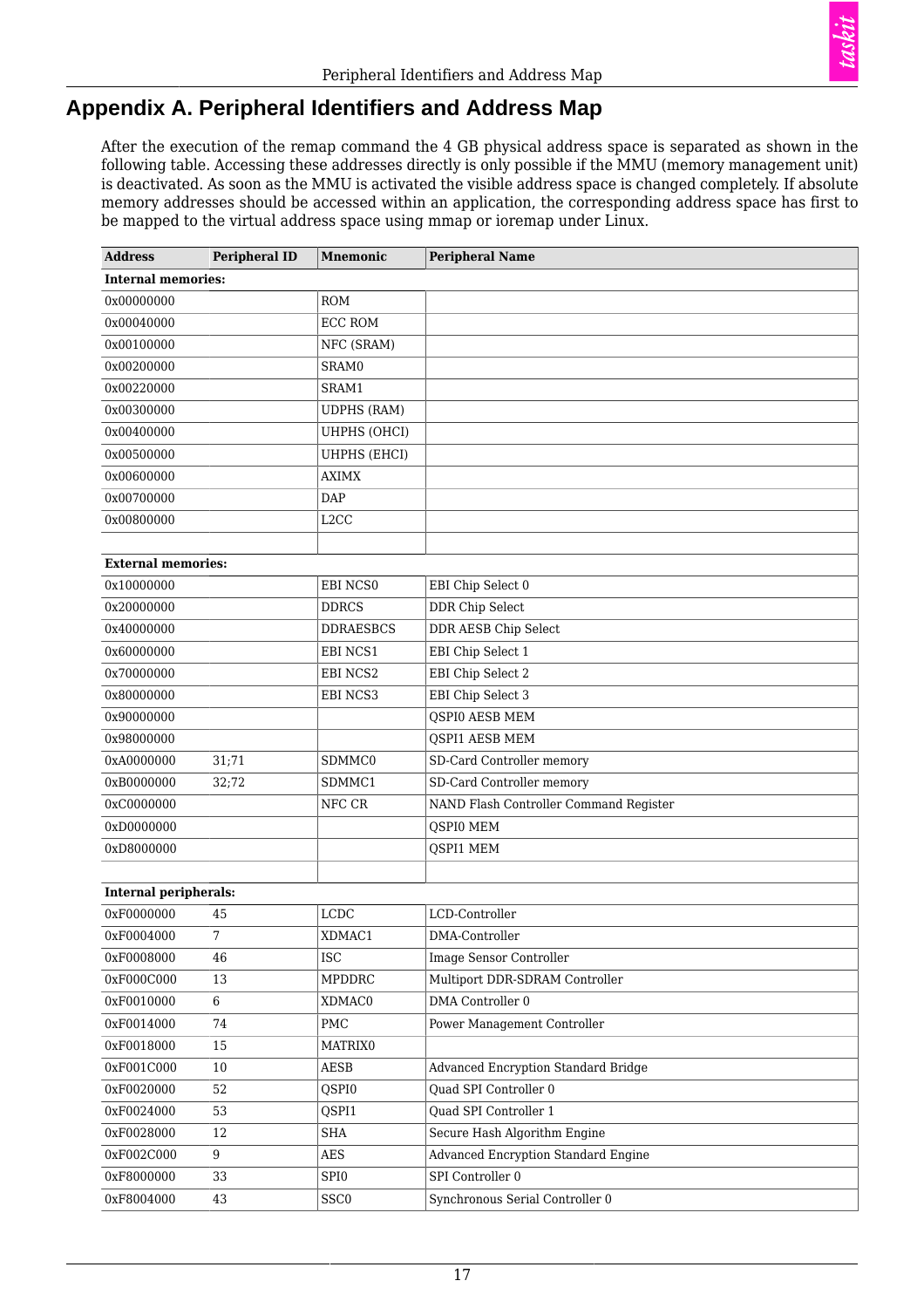# taskit

#### Peripheral Identifiers and Address Map

| <b>Address</b> | <b>Peripheral ID</b> | <b>Mnemonic</b>   | <b>Peripheral Name</b>                                 |
|----------------|----------------------|-------------------|--------------------------------------------------------|
| 0xF8008000     | 5;66;67              | <b>GMAC</b>       | Ethernet Controller                                    |
| 0xF800C000     | 35                   | TC0 Ch0           | 32-Bit Timer 0 Channel 0                               |
| 0xF800C040     | 35                   | TC0 Ch1           | 32-Bit Timer 0 Channel 1                               |
| 0xF800C080     | 35                   | TC0 Ch2           | 32-Bit Timer 0 Channel 2                               |
| 0xF8010000     | 36                   | TC1 Ch3           | 32-Bit Timer 1 Channel 3                               |
| 0xF8010040     | 36                   | TC1 Ch4           | 32-Bit Timer 1 Channel 4                               |
| 0xF8010080     | 36                   | TC1 Ch5           | 32-Bit Timer 1 Channel 5                               |
| 0xF8014000     | 17                   | <b>HSMC</b>       | Static Memory Controller (for NAND-Flash or SRAM)      |
| 0xF8018000     | 48                   | <b>PDMIC</b>      | <b>Pulse Density Modulation Microphone</b>             |
| 0xF801c000     | 24                   | <b>UART0</b>      | Asynchronous Serial Port 0                             |
| 0xF801c000     | 25                   | UART1             | Asynchronous Serial Port 1                             |
| 0xF801c000     | 26                   | UART2             | Asynchronous Serial Port 2                             |
| 0xF8028000     | 29                   | TWIHS0            | TWI Controller 0 (I2C)                                 |
| 0xF802C000     | 38                   | <b>PWM</b>        | Pulse Width Modulation Controller                      |
| 0xF8030000     | 60                   | <b>SFR</b>        | Special Function Register                              |
| 0xF8034000     | 19                   | FLEXCOM0          | USART 0 - UART, SPI, TWI, LIN                          |
| 0xF8038000     | 20                   | FLEXCOM1          | USART 1 - UART, SPI, TWI, LIN                          |
| 0xF803C000     | 0;61                 | <b>SAIC</b>       | Secure Advanced Interrupt Controller                   |
| 0xF8040000     | 8                    | ICM               | <b>Integrity Check Monitor</b>                         |
| 0xF8044000     | 51                   | <b>SECURAM</b>    | <b>Secured SRAM</b>                                    |
| 0xF8048000     | 74                   | <b>SYSC RSTC</b>  | Reset Controller (System Controller)                   |
| 0xF8048010     |                      | <b>SYSC SHDWC</b> | Shutdown/Wakeup Controller (Part of System Controller) |
| 0xF8048030     | 3                    | <b>SYSC PIT</b>   | Periodic Interval Timer (Part of System Controller)    |
| 0xF8048040     | $\overline{4}$       | <b>SYSC WDT</b>   | Watchdog Timer (Part of System Controller)             |
| 0xF8048050     |                      | <b>SYSC SCKC</b>  | Slow Clock Controller (Part of System Controller)      |
| 0xF80480b0     | 74                   | <b>SYSC RTC</b>   | Real Time Clock (Part of System Controller)            |
| 0xF8049000     | 76                   | <b>RXLP</b>       | Low Power Asynchronous Receiver (for Wakeup)           |
| 0xF804A000     | 75                   | ACC               | Analog Comparator                                      |
| 0xF804B000     |                      | <b>RESERVED</b>   |                                                        |
| 0xF804C000     | 50                   | <b>SFC</b>        | Secure Fuse Controller                                 |
| 0xF8050000     | 54                   | I2SC0             | Inter-IC Sound Controller 0                            |
| 0xF8054000     | 56;64                | CAN <sub>0</sub>  | CAN Controller 0                                       |
| 0xFC000000     | 34                   | SPI1              | SPI Controller 1                                       |
| 0xFC004000     | 44                   | SSC1              | Synchronous Serial Controller 1                        |
| 0xFC008000     | 27                   | UART3             | Asynchronous Serial Port                               |
| 0xFC00C000     | 28                   | UART4             | Asynchronous Serial Port                               |
| 0xFC010000     | 21                   | FLEXCOM2          | USART 2 (not available on "DropA5D2")                  |
| 0xFC014000     | 22                   | FLEXCOM3          | USART 3 - UART, SPI, TWI, LIN                          |
| 0xFC018000     | 23                   | FLEXCOM4          | USART 4 - UART, SPI, TWI, LIN                          |
| 0xFC01C000     | 47                   | TRNG              | True Random Number Generator                           |
| 0xFC020000     | 49;62                | <b>AIC</b>        |                                                        |
| 0xFC024000     |                      | <b>RESERVED</b>   |                                                        |
| 0xFC028000     | 30                   | TWIHS1            | TWI Controller 1 (I2C)                                 |
| 0xFC02C000     | 42                   | <b>UDPHS</b>      | <b>USB Host Controller</b>                             |
| 0xFC030000     | 40                   | ADC               | Analog-to-Digital Converter                            |
| 0xFC034000     |                      | <b>RESERVED</b>   |                                                        |
| 0xFC038000     | 18                   | <b>PIOA</b>       | 32-Bit Peripheral I/O Controller A                     |
| 0xFC03C000     | 14                   | MATRIX1           |                                                        |
| 0xFC040000     | $16\,$               | <b>SECUMOD</b>    | <b>Security Module</b>                                 |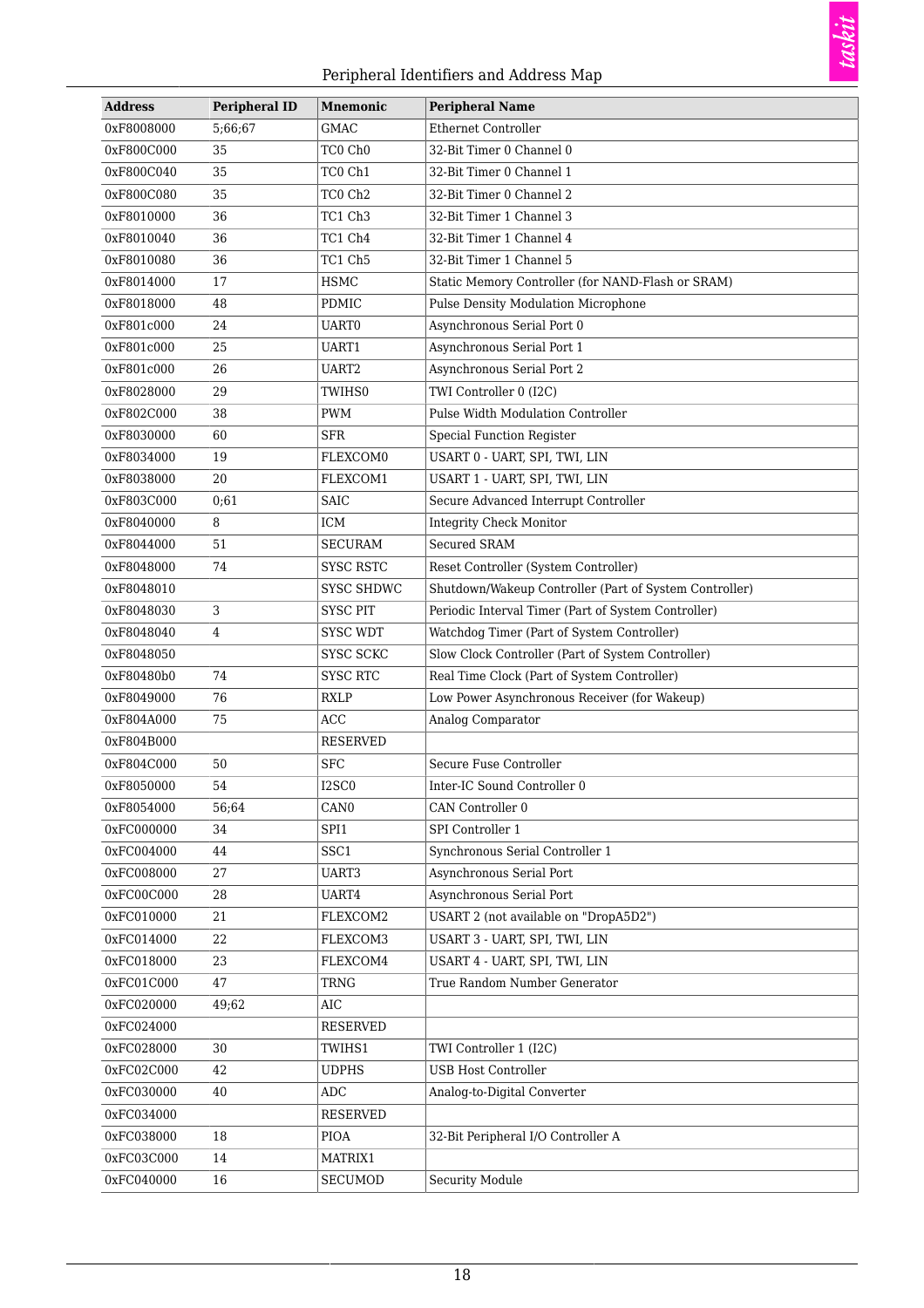#### Peripheral Identifiers and Address Map

| <b>Address</b> | <b>Peripheral ID</b> | <b>Mnemonic</b>  | <b>Peripheral Name</b>                      |
|----------------|----------------------|------------------|---------------------------------------------|
| 0xFC044000     | 11                   | TDES             | Triple-DES Engine                           |
| 0xFC048000     | 59                   | <b>CLASSD</b>    | Stereo Audio Class-D Amplifier              |
| 0xFC04C000     | 55                   | I2SC1            | Inter-IC Sound Controller 1                 |
| 0xFC050000     | 57:65                | CAN <sub>1</sub> | CAN Controller 1 (not availabe on DropA5D2) |
| 0xFC054000     |                      | <b>UTMI</b>      | USB 2.0 Transceiver Macrocell Interface     |
| 0xFC058000     |                      | <b>RESERVED</b>  |                                             |
| 0xFC05C000     | 77                   | <b>SFRBU</b>     | Special Function Registers Backup           |
| 0xFC060000     |                      | <b>RESERVED</b>  |                                             |
| 0xFC064000     |                      | <b>RESERVED</b>  |                                             |
| 0xFC068000     |                      | <b>RESERVED</b>  |                                             |
| 0xFC069000     | 78                   | <b>CHIPID</b>    | Chip Identifier Registers                   |
| 0xFC06A000     |                      | <b>RESERVED</b>  |                                             |

#### **Table A.1. Peripheral Identifiers**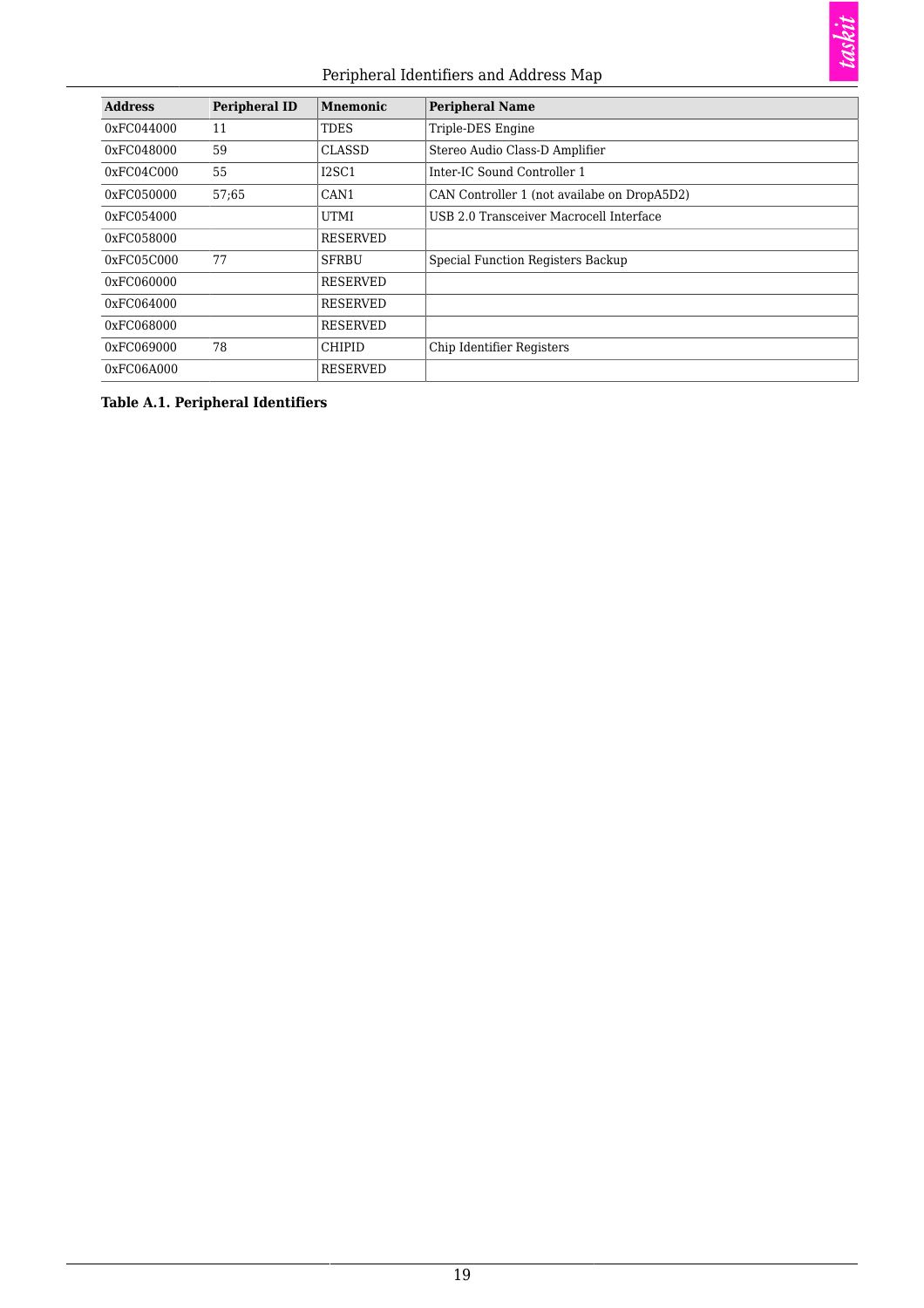

# <span id="page-25-0"></span>**Appendix B. DropA5D22 PIO Functions**

<span id="page-25-1"></span>

| Pin#     | PIO#            | SD-Card,<br>LCD,<br>EMAC, ADC | UART,<br><b>USART</b> | QSPI, TWI,<br>CAN, IRQ | SPI, SSC,<br><b>PCK</b> | I2S,<br>ClassD-<br>Amplifier,<br>Microphone | <b>Timer</b>      | <b>EBI</b>      | ISC, PWM          |
|----------|-----------------|-------------------------------|-----------------------|------------------------|-------------------------|---------------------------------------------|-------------------|-----------------|-------------------|
| 99       | <b>PA18</b>     | SD D <sub>0</sub>             |                       |                        |                         |                                             |                   |                 |                   |
| 97       | <b>PA19</b>     | $SD_$ 1                       |                       |                        |                         |                                             |                   |                 |                   |
| 95       | <b>PA20</b>     | SD D2                         |                       |                        |                         |                                             |                   |                 |                   |
| 93       | <b>PA21</b>     | $SD_$ $D3$                    |                       | <b>IRQ</b>             | PCK <sub>2</sub>        |                                             | TIOA0             |                 |                   |
| $\rm 91$ | <b>PA22</b>     | SD CLK                        | US1_SCK               | QSPI0 SCK              | SPI1 SCK                |                                             | TIOB <sub>0</sub> | D <sub>0</sub>  |                   |
| 89       | <b>PA23</b>     |                               | US1 TXD               | QSPI0 CS               | SPI1 MOSI               |                                             | <b>TCLK0</b>      | D1              |                   |
| 87       | <b>PA24</b>     |                               | US1 RXD               | QSPI0 IO0              | SPI1 MISO               |                                             |                   | D <sub>2</sub>  |                   |
| 85       | <b>PA25</b>     |                               | US1 CTS               | QSPI0 IO1              | SPI1 CS0                |                                             |                   | D <sub>3</sub>  |                   |
| 83       | <b>PA26</b>     |                               | US1 RTS               | QSPI0 IO2              | SPI1 CS1                |                                             |                   | D <sub>4</sub>  |                   |
| 81       | <b>PA27</b>     |                               |                       | QSPI0 IO3              | SPI0/1 CS2              |                                             | TIOA1             | D <sub>5</sub>  |                   |
| 79       | <b>PA28</b>     | SD CMD                        |                       |                        | <b>SPI0/1 CS3</b>       | CLASSD L0                                   | TIOB1             | D <sub>6</sub>  |                   |
| 77       | <b>PA29</b>     |                               |                       |                        | SPIO CS1                | CLASSD L1                                   | TCLK1             | D7              |                   |
| 75       | <b>PA30</b>     |                               |                       |                        | SPIO CSO                | CLASSD L2                                   |                   | WR0/WE          | PWMH0             |
| 73       | <b>PA31</b>     |                               |                       |                        | SPI0 MISO               | CLASSD L3                                   |                   | CS <sub>3</sub> | <b>PWML0</b>      |
| 78       | PB <sub>0</sub> |                               |                       |                        | SPI0 MOSI               |                                             |                   | A21/ALE         | PWMH1             |
| 76       | PB1             |                               |                       |                        | SPIO SCK                | CLASSD R0                                   |                   | A22/CLE         | PWML1             |
| 74       | PB <sub>2</sub> |                               |                       |                        |                         | CLASSD R1                                   |                   | RD/OE           | <b>PWMFI0</b>     |
| 72       | PB <sub>3</sub> |                               | URXD4                 | <b>IRQ</b>             |                         | CLASSD R2                                   |                   | D <sub>8</sub>  | PWMTRG0           |
| 70       | PB4             |                               | UTXD4                 | <b>FIQ</b>             |                         | CLASSD R3                                   |                   | D <sub>9</sub>  |                   |
| 68       | PB <sub>5</sub> |                               |                       | QSPI1 SCK              |                         |                                             | TCLK2             | D <sub>10</sub> | PWMH <sub>2</sub> |
| 66       | PB <sub>6</sub> |                               |                       | QSPI1 CS               |                         |                                             | TIOA2             | D11             | PWML2             |
| 64       | PB7             |                               |                       | QSPI1 IO0              |                         |                                             | TIOB <sub>2</sub> | D <sub>12</sub> | PWMH3             |
| 60       | PB8             |                               |                       | QSPI1_IO1              |                         |                                             | TCLK3             | D13             | PWML3             |
| 58       | PB9             |                               |                       | <b>QSPI1 IO2</b>       |                         |                                             | TIOA3             | D14             | PWMFI1            |
| 56       | <b>PB10</b>     |                               |                       | QSPI1 IO3              |                         |                                             | TIOB <sub>3</sub> | D <sub>15</sub> | PWMTRG1           |
| 54       | <b>PB11</b>     | LCD BL0                       | URXD3                 |                        |                         | PDMIC DAT                                   |                   | A0/BS0          |                   |
| 52       | <b>PB12</b>     | LCD BL1                       | UTXD3                 |                        |                         | PDMIC CLK                                   |                   | A1              |                   |
| 50       | <b>PB13</b>     | LCD BL2                       |                       |                        | PCK1                    |                                             |                   | A2              |                   |
| 48       | <b>PB14</b>     | LCD BL3                       |                       | QSPI1 SCK              | <b>SSC1 TK</b>          | I2S1 MCK                                    |                   | A3              |                   |
| 46       | <b>PB15</b>     | LCD_BL4                       |                       | QSPI1 CS               | SSC1 TF                 | <b>I2S1_CK</b>                              |                   | A4              |                   |
| 44       | <b>PB16</b>     | LCD_BL5                       |                       | QSPI1_IO0              | SSC1_TD                 | $I2S1$ <sub>_</sub> WS                      |                   | A5              |                   |
| 42       | <b>PB17</b>     | LCD_BL6                       |                       | QSPI1_IO1              | SSC1_RD                 | I2S1_DI0                                    |                   | A6              |                   |
| 40       | <b>PB18</b>     | LCD_BL7                       |                       | QSPI1_IO2              | SSC1_RK                 | I2S1_DO0                                    |                   | A7              |                   |
| 38       | <b>PB19</b>     | LCD_GR0                       |                       | <b>QSPI1 IO3</b>       | SSC1_RF                 |                                             | TIOA3             | A <sub>8</sub>  |                   |
| 34       | <b>PB20</b>     | LCD GR1                       |                       |                        | <b>SSCO TK</b>          |                                             | TIOB <sub>3</sub> | A <sub>9</sub>  |                   |
| 32       | <b>PB21</b>     | LCD GR2                       | US3_SCK               |                        | SSCO TF                 |                                             | TCLK3             | A10             |                   |
| 30       | <b>PB22</b>     | LCD_GR3                       | US3_RXD               |                        | SSC0_TD                 |                                             | TIOA <sub>2</sub> | A11             |                   |
| 28       | <b>PB23</b>     | LCD_GR4                       | US3_TXD               |                        | SSC <sub>0_RD</sub>     |                                             | TIOB <sub>2</sub> | A12             |                   |
| 26       | <b>PB24</b>     | LCD_GR5                       | US3_CTS               |                        | <b>SSCO RK</b>          |                                             | TCLK2             | A13             | ISC_D10           |
| 24       | <b>PB25</b>     | LCD_GR6                       | US3_RTS               |                        | <b>SSCO RF</b>          |                                             |                   | A14             | $ISC_$ $D11$      |
| 22       | <b>PB26</b>     | LCD_GR7                       | URXD <sub>0</sub>     |                        |                         | PDMIC DAT                                   |                   | A15             | $ISC_$ $D0$       |
| 20       | <b>PB27</b>     | LCD_RED0                      | UTXD <sub>0</sub>     |                        |                         | PDMIC CLK                                   |                   | A16             | $ISC_$ $D1$       |
| 18       | <b>PB28</b>     | LCD_RED1                      | US0 TXD               |                        |                         |                                             | TIOA5             | A17             | $ISC_ D2$         |
| 16       | <b>PB29</b>     | LCD_RED2                      | US0 RXD               |                        |                         |                                             | TIOB <sub>5</sub> | A18             | $ISC_$ $D3$       |
| 14       | <b>PB30</b>     | LCD_RED3                      | US0 SCK               |                        |                         |                                             | TCLK5             | A19             | ISC_D4            |
| 12       | <b>PB31</b>     | LCD_RED4                      | US0 CTS               | TWD0                   |                         |                                             |                   | A20             | $ISC_$ $D5$       |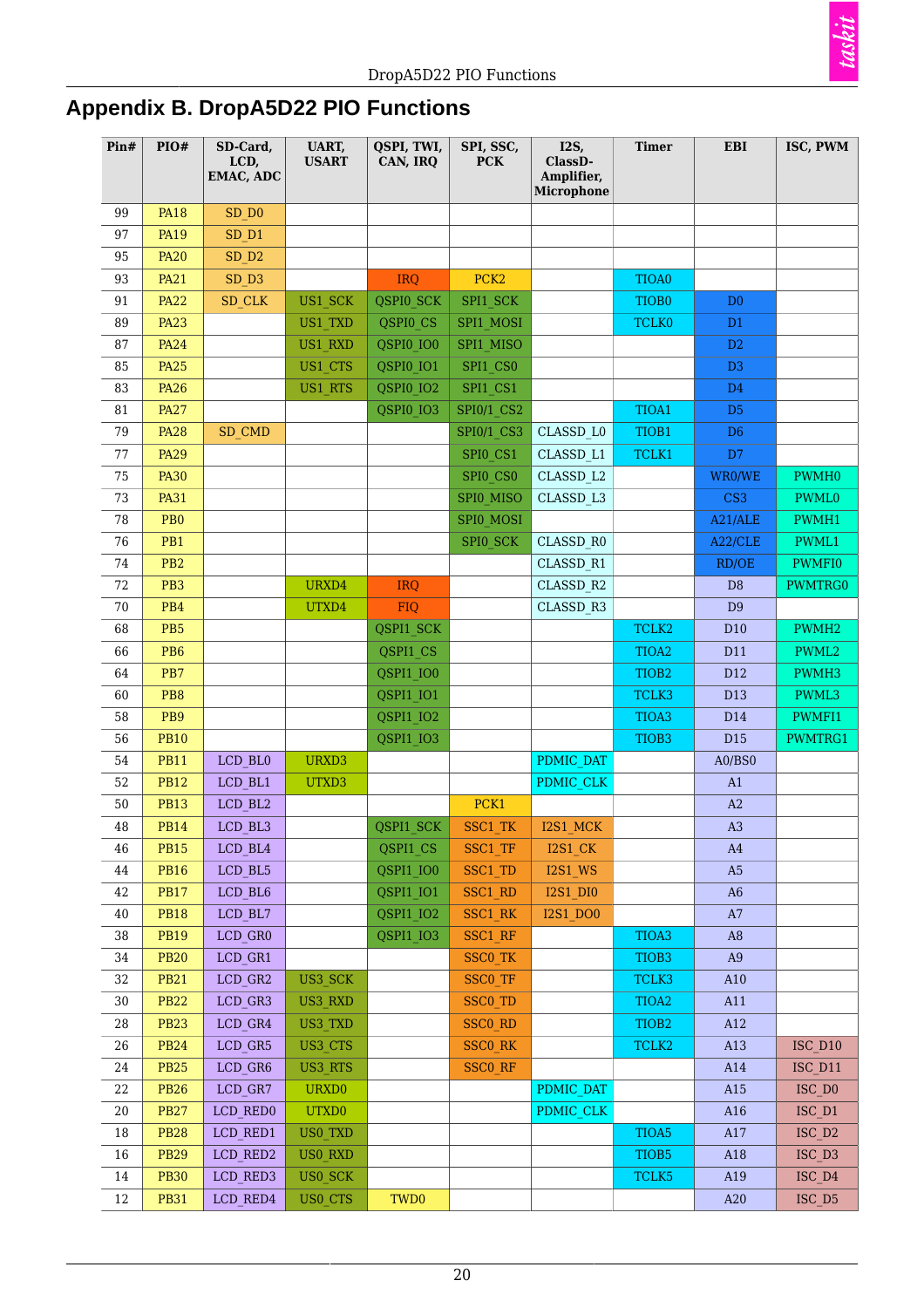#### DropA5D22 PIO Functions

| Pin#         | PIO#            | SD-Card,<br>LCD,<br>EMAC, ADC | <b>UART,</b><br><b>USART</b> | QSPI, TWI,<br>CAN, IRQ | SPI, SSC,<br><b>PCK</b> | I2S,<br>ClassD-<br>Amplifier,<br><b>Microphone</b> | <b>Timer</b>      | <b>EBI</b>      | ISC, PWM         |
|--------------|-----------------|-------------------------------|------------------------------|------------------------|-------------------------|----------------------------------------------------|-------------------|-----------------|------------------|
| $\mathbf{1}$ | PC <sub>0</sub> | LCD RED5                      | US0 RTS                      | <b>TWCK0</b>           |                         |                                                    |                   | A23             | ISC D6           |
| 3            | PC1             | LCD RED6                      |                              | CANTX0                 | SPI1 SCK                | <b>I2S0 CK</b>                                     |                   | A24             | ISC D7           |
| 5            | PC <sub>2</sub> | LCD RED7                      |                              | <b>CANRX0</b>          | SPI1 MOSI               | I2S0 MCK                                           |                   | A25             | ISC D8           |
| 7            | PC <sub>3</sub> | LCD PWM                       |                              |                        | SPI1 MISO               | <b>I2S0 WS</b>                                     | TIOA1             | <b>WAIT</b>     | ISC D9           |
| 9            | PC4             | LCD DISP                      |                              |                        | SPI1 CS0                | <b>I2S0 DI0</b>                                    | TIOB1             | WR1/BS1         | ISC PCK          |
| 11           | PC <sub>5</sub> | LCD VS                        |                              |                        | SPI1 CS1                | <b>I2S0 DO0</b>                                    | TCLK1             | CS <sub>0</sub> | ISC VS           |
| 13           | PC <sub>6</sub> | LCD HS                        |                              | TWD1                   | SPI1 CS2                |                                                    |                   | CS1             | ISC_HS           |
| 15           | PC7             | LCD PCK                       | URXD1                        | TWCK1                  | SPI1 CS3                |                                                    |                   | CS <sub>2</sub> | ISC MCK          |
| 19           | PC <sub>8</sub> | LCD DEN                       | UTXD1                        | <b>FIQ</b>             | <b>PCK0</b>             |                                                    |                   | <b>NANDRDY</b>  | ISC FIELD        |
| 59           | PD7             |                               |                              |                        |                         |                                                    |                   |                 |                  |
| 57           | PD <sub>8</sub> |                               |                              |                        |                         |                                                    |                   |                 |                  |
| 55           | PD <sub>9</sub> | <b>GTXCK</b>                  |                              |                        |                         |                                                    |                   |                 |                  |
| 53           | <b>PD10</b>     | <b>GTXEN</b>                  |                              |                        |                         |                                                    |                   |                 |                  |
| 51           | <b>PD11</b>     | <b>GRXDV</b>                  |                              |                        | PCK <sub>2</sub>        |                                                    | TIOA1             |                 | ISC MCK          |
| 49           | <b>PD12</b>     | <b>GRXER</b>                  | <b>US4 TXD</b>               |                        |                         |                                                    | TIOB1             |                 | ISC D4           |
| 47           | <b>PD13</b>     | GRX0                          | <b>US4 RXD</b>               |                        |                         |                                                    | TCLK1             |                 | ISC D5           |
| 45           | <b>PD14</b>     | GRX1                          | <b>US4 SCK</b>               |                        |                         |                                                    |                   |                 | ISC D6           |
| 43           | <b>PD15</b>     | GTX0                          | US4 CTS                      |                        |                         |                                                    |                   |                 | ISC_D7           |
| 39           | <b>PD16</b>     | GTX1                          | US4 RTS                      |                        |                         |                                                    |                   |                 | ISC D8           |
| 37           | <b>PD17</b>     | <b>GMDC</b>                   |                              |                        |                         |                                                    |                   |                 | ISC D9           |
| 35           | <b>PD18</b>     | <b>GMDIO</b>                  |                              |                        |                         |                                                    |                   |                 | ISC D10          |
| 33           | <b>PD19</b>     | AD <sub>0</sub>               | URXD <sub>2</sub>            | TWD1                   | <b>PCK0</b>             | <b>I2S0 CK</b>                                     |                   |                 | ISC D11          |
| 31           | <b>PD20</b>     | AD1                           | UTXD2                        | TWCK1                  |                         | I2S0 MCK                                           | TIOA2             |                 | ISC PCK          |
| 29           | <b>PD21</b>     | AD <sub>2</sub>               | <b>US4 TXD</b>               | TWD <sub>0</sub>       |                         | <b>I2S0 WS</b>                                     | TIOB <sub>2</sub> |                 | ISC VS           |
| 27           | <b>PD22</b>     | AD <sub>3</sub>               | US4 RXD                      | <b>TWCK0</b>           |                         | <b>I2S0 DI0</b>                                    | TCLK2             |                 | ISC_HS           |
| 25           | <b>PD23</b>     | AD4                           | <b>US4 SCK</b>               |                        |                         | <b>I2S0 DO0</b>                                    |                   |                 | <b>ISC FIELD</b> |

**Table B.1.**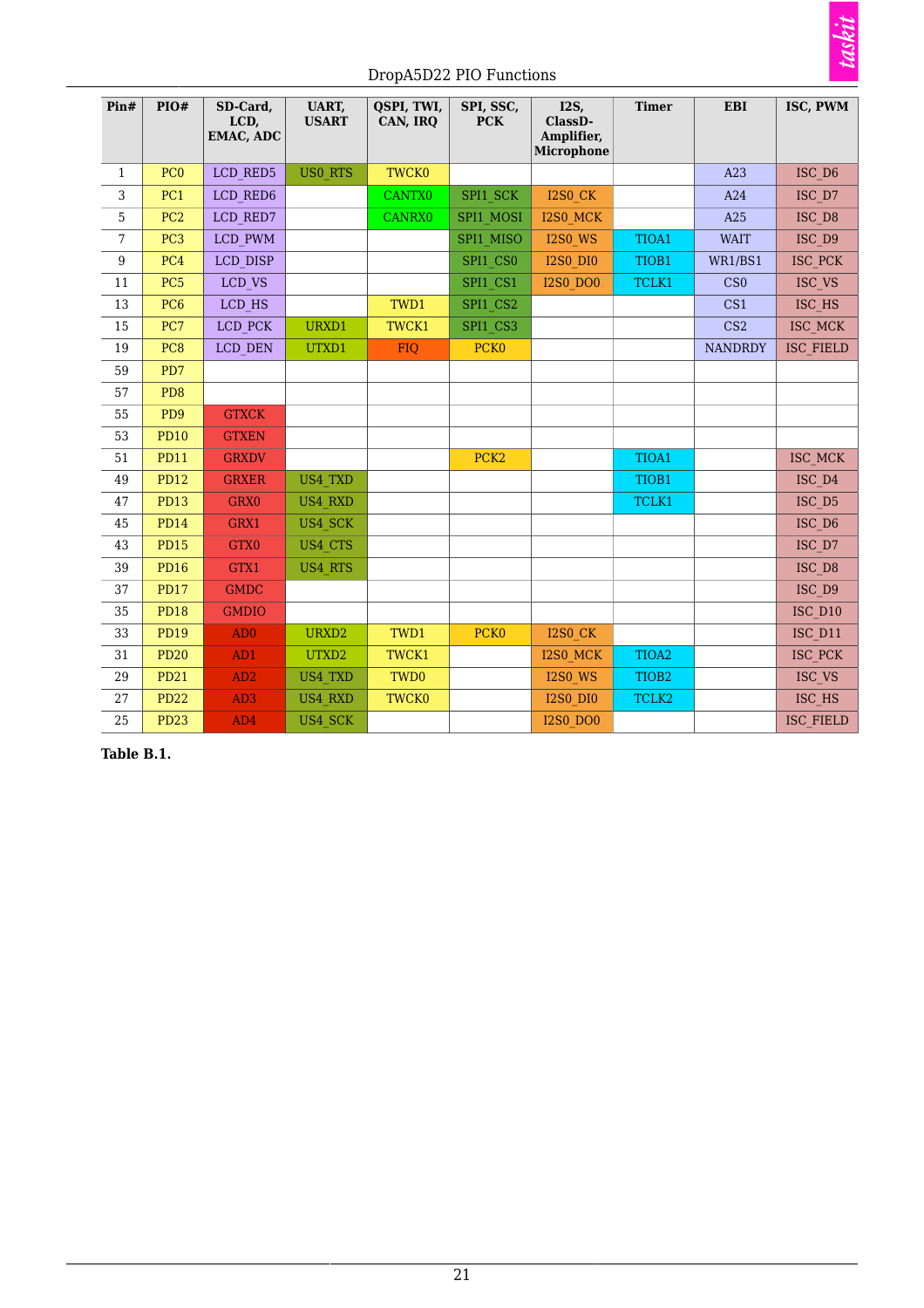

# <span id="page-27-1"></span><span id="page-27-0"></span>**Appendix C. DropA5D22 PIO Multiplexing**

| Pin<br>FX8     | PIO# / A/D<br>Channel                             | <b>Function A</b>    | I/O<br>Se<br>t    | 1/O<br><b>Se</b><br><b>Function B</b><br>t   | <b>Function C</b>                | I/O<br>Set   | <b>Function D</b>         | 1/O<br>Set                                | <b>Function E</b>             | I/O<br>Set     | <b>Function F</b>               | 1/O<br><b>Set</b>   |
|----------------|---------------------------------------------------|----------------------|-------------------|----------------------------------------------|----------------------------------|--------------|---------------------------|-------------------------------------------|-------------------------------|----------------|---------------------------------|---------------------|
| 99             | <b>PA18</b>                                       | SPIO NPCS1           |                   | 1 RK1                                        | 1 QSPI0 102                      |              | 2 I2SC1 DO0               | 2                                         | SDMMC1 DAT0                   |                | $1\overline{D13}$               | $\sqrt{2}$          |
| 97             | <b>PA19</b>                                       | SPIO NPCS2           |                   | 1 RF1                                        | 1 QSPI0 103                      | 2            | <b>TIOA0</b>              | 1                                         | SDMMC1 DAT1                   |                | $1\quad14$                      | $\sqrt{2}$          |
| 95             | <b>PA20</b>                                       | SPIO NPCS3           | 1                 |                                              |                                  |              | <b>TIOB0</b>              | 1                                         | SDMMC1 DAT2                   |                | $1\quad1015$                    | $\sqrt{2}$          |
| 93             | <b>PA21</b>                                       | <b>IRQ</b>           |                   | 2 PCK <sub>2</sub><br>3                      |                                  |              | <b>TCLK0</b>              | 1                                         | SDMMC1 DAT3                   |                | 1 NANDRDY                       | $\sqrt{2}$          |
| 91             | <b>PA22</b>                                       | FLEXCOM1 IO2         |                   | 1 D <sub>0</sub>                             | 1 TCK/SWCLK                      |              | 4 SPI1 SPCK               | $\overline{\mathbf{c}}$                   | <b>SDMMC1 CK</b>              |                | 1 QSPI0 SCK                     | 3                   |
| 89             | <b>PA23</b>                                       | FLEXCOM1 IO1         |                   | 1 D1                                         | 1 TDI                            |              | 4 SPI1_MOSI               | $\overline{\mathbf{c}}$                   |                               |                | QSPI0 CS                        | 3                   |
| 87             | <b>PA24</b>                                       | FLEXCOM1 IO0         |                   | 1 D <sub>2</sub>                             | 1 TDO                            |              | 4 SPI1 MISO               | $\overline{2}$                            |                               |                | QSPI0 IO0/MOSI                  | 3                   |
| 85             | <b>PA25</b>                                       | FLEXCOM1 IO3         |                   | 1 D <sub>3</sub>                             | 1 TMS/SWDIO                      |              | 4 SPI1_NPCS0              | $\overline{\mathbf{c}}$                   |                               |                | QSPI0_IO1/MISO                  | 3                   |
| 83             | <b>PA26</b>                                       | FLEXCOM1 IO4         |                   | 1 D4                                         | 1 NTRST                          |              | 4 SPI1_NPCS1              | $\overline{2}$                            |                               |                | QSPI0 IO2                       | 3                   |
| 81             | <b>PA27</b>                                       | TIOA1                |                   | 2 D <sub>5</sub>                             | 1 SPI0 NPCS2                     |              | 2 SPI1 NPCS2              | 2                                         | SDMMC1 RSTN                   |                | 1 QSPI0 103                     | 3                   |
| 79             | <b>PA28</b>                                       | TIOB <sub>1</sub>    |                   | 2 D <sub>6</sub>                             | 1 SPIO NPCS3                     | 2            | SPI1 NPCS3                | 2                                         | SDMMC1 CMD                    |                | 1 CLASSD LO                     | 1                   |
| 77<br>75       | <b>PA29</b><br><b>PA30</b>                        | <b>TCLK1</b>         |                   | 2 D7                                         | 1 SPI0 NPCS1                     | 2            | 2 PWMH0                   |                                           | SDMMC1 WP                     |                | 1 CLASSD L1                     | 1                   |
| 73             | PA31                                              |                      |                   | NWE/NANDWE 1 SPI0 NPCS0<br>NCS <sub>3</sub>  | 1 SPI0 MISO                      |              | 2 PWML0                   | 1<br>1                                    | SDMMC1 CD                     |                | 1 CLASSD L2<br><b>CLASSD L3</b> | 1<br>1              |
| 78             | PB <sub>0</sub>                                   |                      |                   | A21/NANDALE 1 SPI0 MOSI                      |                                  |              | 2 PWMH1                   | 1                                         |                               |                |                                 |                     |
| 76             | PB <sub>1</sub>                                   |                      |                   | A22/NANDCLE                                  | 1 SPI0 SPCK                      |              | 2 PWML1                   | $\mathbf{1}$                              |                               |                | <b>CLASSD R0</b>                | 1                   |
| 74             | PB <sub>2</sub>                                   |                      |                   | NRD/NANDOE<br>$\overline{1}$                 |                                  |              | PWMFI0                    | 1                                         |                               |                | CLASSD R1                       | 1                   |
| 72             | PB <sub>3</sub>                                   | URXD4                |                   | 1 D8                                         | 1 IRQ                            |              | 3 PWMEXTRG0               | 1                                         |                               |                | CLASSD R2                       | 1                   |
| 70             | PB <sub>4</sub>                                   | UTXD4                |                   | 1 D9                                         | 1 FIQ                            | 4            |                           |                                           |                               |                | CLASSD R3                       | 1                   |
| 68             | PB <sub>5</sub>                                   | <b>TCLK2</b>         |                   | 1 D <sub>10</sub>                            | 1 PWMH <sub>2</sub>              | 1            | QSPI1 SCK                 | $\overline{\mathbf{c}}$                   |                               |                | <b>GTSUCOMP</b>                 | 3                   |
| 66             | PB <sub>6</sub>                                   | TIOA <sub>2</sub>    |                   | 1 D11                                        | 1 PWML2                          | 1            | QSPI1 CS                  | $\overline{\mathbf{c}}$                   |                               |                | GTXER                           | 3                   |
| 64             | PB7                                               | TIOB <sub>2</sub>    |                   | 1 D12                                        | 1 PWMH3                          |              | 1 QSPI1   IO0/MOSI        | $\overline{2}$                            |                               |                | <b>GRXCK</b>                    | 3                   |
| 60             | PB <sub>8</sub>                                   | TCLK3                |                   | 1 D13                                        | 1 PWML3                          | 1            | QSPI1 IO1/MISO            | $\overline{2}$                            |                               |                | <b>GCRS</b>                     | 3                   |
| 58             | PB <sub>9</sub>                                   | TIOA3                |                   | 1 D14                                        | 1 PWMFI1                         | 1            | <b>QSPI1 102</b>          | $\overline{2}$                            |                               |                | GCOL                            | 3                   |
| 56             | <b>PB10</b>                                       | TIOB <sub>3</sub>    |                   | 1 D15                                        | 1 PWMEXTRG1                      |              | 1 QSPI1 103               | $\overline{2}$                            |                               |                | GRX2                            | 3                   |
| 54             | <b>PB11</b>                                       | LCDDAT0              |                   | 1 A0/NBS0                                    | 1 URXD3                          |              | 3 PDMIC DAT               | $\overline{\mathbf{c}}$                   |                               |                | GRX3                            | 3                   |
| 52             | <b>PB12</b>                                       | LCDDAT1              |                   | 1 A1                                         | 1 UTXD3                          |              | 3 PDMIC CLK               | $\overline{2}$                            |                               |                | GTX2                            | 3                   |
| 50             | <b>PB13</b>                                       | LCDDAT2              |                   | 1 A2<br>1 A3                                 | 1 PCK1<br>1 TK1                  | 3            |                           |                                           |                               |                | GTX3                            | 3<br>3              |
| 48<br>46       | <b>PB14</b><br><b>PB15</b>                        | LCDDAT3<br>LCDDAT4   |                   | 1 A4                                         | 1 TF1                            |              | 2 I2SC1 MCK<br>2 I2SC1 CK | 1<br>1                                    | QSPI1_SCK<br>QSPI1 CS         |                | 3 GTXCK<br>3 GTXEN              | 3                   |
| 44             | <b>PB16</b>                                       | LCDDAT5              |                   | 1 A <sub>5</sub>                             | 1 TD1                            |              | 2 I2SC1 WS                | 1                                         | QSPI1 IO0/MOSI                |                | 3 GRXDV                         | 3                   |
| 42             | <b>PB17</b>                                       | LCDDAT6              |                   | 1 A <sub>6</sub>                             | 1 RD1                            |              | 2 I2SC1 DI0               | 1                                         | QSPI1 IO1/MISO                |                | 3 GRXER                         | 3                   |
| 40             | <b>PB18</b>                                       | LCDDAT7              |                   | 1 A7                                         | 1 RK1                            |              | 2 I2SC1 DO0               | 1                                         | <b>QSPI1 102</b>              |                | 3 GRX0                          | 3                   |
| 38             | <b>PB19</b>                                       | LCDDAT8              |                   | 1 A <sub>8</sub>                             | 1 RF1                            |              | 2 TIOA3                   | $\overline{2}$                            | QSPI1_IO3                     |                | 3 GRX1                          | 3                   |
| 34             | <b>PB20</b>                                       | LCDDAT9              |                   | 1 A <sub>9</sub>                             | 1 TK0                            |              | 1 TIOB <sub>3</sub>       | 2                                         | PCK <sub>1</sub>              |                | 4 GTX0                          | 3                   |
| 32             | <b>PB21</b>                                       | LCDDAT10             |                   | 1 A10                                        | 1 TF0                            |              | 1 TCLK3                   | 2                                         | FLEXCOM3 IO2                  |                | 3 GTX1                          | 3                   |
| 30             | <b>PB22</b>                                       | LCDDAT <sub>11</sub> |                   | 1 A11                                        | 1 TD <sub>0</sub>                |              | 1 TIOA2                   | 2                                         | FLEXCOM3 IO1                  |                | 3 GMDC                          | 3                   |
| 28             | <b>PB23</b>                                       | LCDDAT12             |                   | 1 A12                                        | 1 RD0                            |              | 1 TIOB <sub>2</sub>       | 2                                         | FLEXCOM3 IO0                  |                | 3 GMDIO                         | 3                   |
| 26             | <b>PB24</b>                                       | LCDDAT13             |                   | 1 A13                                        | 1 RK0                            |              | 1 TCLK2                   |                                           | 2 FLEXCOM3 IO3                |                | 3 ISC D10                       | 3                   |
| 24             | <b>PB25</b>                                       | LCDDAT14             |                   | 1 A14                                        | 1 RF0                            | 1            |                           |                                           | FLEXCOM3 IO4                  |                | 3 ISC D11                       | 3                   |
| 22             | <b>PB26</b>                                       | LCDDAT15             |                   | 1 A15                                        | 1 URXD0                          | 1            | <b>PDMIC DAT</b>          | $\mathbf{1}$                              |                               |                | ISC_D0                          | 3                   |
| 20             | <b>PB27</b>                                       | LCDDAT16             |                   | 1 A16                                        | 1 UTXD0                          | 1            | <b>PDMIC CLK</b>          | $\mathbf{1}$                              |                               |                | ISC D1                          | 3                   |
| 18             | <b>PB28</b>                                       | LCDDAT17             |                   | 1 A17                                        | 1 FLEXCOM0 IO0                   |              | 1 TIOA5                   | $\overline{2}$                            |                               |                | ISC D <sub>2</sub>              | 3                   |
| 16<br>14       | <b>PB29</b><br><b>PB30</b>                        | LCDDAT18<br>LCDDAT19 |                   | 1 A18<br>1 A19                               | 1 FLEXCOM0 IO1<br>1 FLEXCOM0 IO2 |              | 1 TIOB5<br>1 TCLK5        | $\overline{2}$<br>$\overline{\mathbf{c}}$ |                               |                | ISC D3<br>ISC D4                | 3<br>3              |
| 12             | <b>PB31</b>                                       | LCDDAT20             |                   | 1 A20                                        | 1 FLEXCOM0 IO3                   |              | 1 TWD0                    | 1                                         |                               |                | ISC D5                          | 3                   |
| $\mathbf{1}$   | PC <sub>0</sub>                                   | LCDDAT21             |                   | 1 A23                                        | 1 FLEXCOM0 IO4                   | $\mathbf{1}$ | <b>TWCK0</b>              | $\mathbf{1}$                              |                               |                | ISC_D6                          | 3                   |
| 3              | PC <sub>1</sub>                                   | LCDDAT22             |                   | 1 A24                                        | 1 CANTX0                         |              | 1 SPI1 SPCK               | 1                                         | I2SCO CK                      |                | 1 ISC_D7                        | 3                   |
| 5              | PC <sub>2</sub>                                   | LCDDAT23             |                   | 1 A25                                        | 1 CANRX0                         |              | 1 SPI1 MOSI               | 1                                         | <b>I2SC0 MCK</b>              |                | 1 ISC D8                        | 3                   |
| $\overline{7}$ | PC <sub>3</sub>                                   | <b>LCDPWM</b>        |                   | 1 NWAIT                                      | 1 TIOA1                          |              | 1 SPI1 MISO               | $\mathbf{1}$                              | <b>I2SCO WS</b>               |                | 1 ISC D9                        | 3                   |
| 9              | PC4                                               | LCDDISP              |                   | 1 NWR1/NBS1                                  | 1 TIOB1                          |              | 1 SPI1_NPCS0              | 1                                         | <b>I2SC0_DI0</b>              |                | 1 ISC_PCK                       | 3                   |
| 11             | PC <sub>5</sub>                                   | <b>LCDVSYNC</b>      |                   | 1 NCS <sub>0</sub>                           | 1 TCLK1                          |              | 1 SPI1 NPCS1              | 1                                         | <b>I2SC0 DO0</b>              |                | 1 ISC_VSYNC                     | 3                   |
| 13             | PC <sub>6</sub>                                   | <b>LCDHSYNC</b>      |                   | 1 NCS1                                       | 1 TWD1                           |              | 1 SPI1 NPCS2              | 1                                         |                               |                | ISC_HSYNC                       | 3                   |
| 15             | PC7                                               | <b>LCDPCK</b>        |                   | 1 NCS2                                       | 1 TWCK1                          |              | 1 SPI1_NPCS3              | $\mathbf{1}$                              | URXD1                         |                | 2 ISC_MCK                       | 3                   |
| 19             | PC8                                               | <b>LCDDEN</b>        |                   | 1 NANDRDY                                    | 1 FIQ                            |              | 1 PCK0                    | 3                                         | UTXD1                         |                | 2 ISC FIELD                     | 3                   |
| 59<br>57       | PD7<br>PD <sub>8</sub>                            | TDI<br>TDO           | 2<br>$\mathbf{2}$ |                                              | UTMI RXVAL<br><b>UTMI RXERR</b>  | 1.<br>1.     | GTX2<br>GTX3              | $\overline{2}$<br>$\overline{2}$          | ISC DO                        |                | 2 NWR1/NBS1<br>2 NANDRDY        | $\overline{2}$<br>2 |
| 55             | P <sub>D</sub> <sub>9</sub>                       | TMS/SWDIO            | $\mathbf{2}$      |                                              | UTMI RXACT                       |              | 1 GTXCK                   |                                           | ISC_D1<br>2 ISC D2            | $\sqrt{2}$     |                                 |                     |
| 53             | <b>PD10</b>                                       | <b>NTRST</b>         | $\mathbf{2}$      |                                              | UTMI HDIS                        | $\mathbf{1}$ | <b>GTXEN</b>              | $\overline{2}$                            | ISC D3                        | $\overline{2}$ |                                 |                     |
| 51             | <b>PD11</b>                                       | TIOA1                |                   | 3 PCK2                                       | 2 UTMI LSO                       | $\mathbf{1}$ | <b>GRXDV</b>              |                                           | 2 ISC D4                      |                | 2 ISC_MCK                       | 4                   |
| 49             | <b>PD12</b>                                       | TIOB <sub>1</sub>    |                   | 3 FLEXCOM4 IO( 2 UTMI LS1                    |                                  | 1            | <b>GRXER</b>              | $\overline{2}$                            | ISC D5                        |                | 2 ISC D4                        | 4                   |
| 47             | <b>PD13</b>                                       | TCLK <sub>1</sub>    |                   | 3 FLEXCOM4_IO <sup>2</sup> 2 UTMI_CDRCPSEL 1 |                                  |              | GRX0                      | $\overline{2}$                            | ISC D6                        |                | 2 ISC_D5                        | 4                   |
| 45             | <b>PD14</b>                                       | <b>TCK/SWCLK</b>     |                   | 1 FLEXCOM4 IO: 2 UTMI CDRCPSEL 1 GRX1        |                                  |              |                           | $\overline{2}$                            | ISC_D7                        |                | 2 ISC_D6                        | 4                   |
| 43             | <b>PD15</b>                                       | TDI                  |                   | 1 FLEXCOM4_IO: 2 UTMI_CDRCPDIV 1             |                                  |              | GTX <sub>0</sub>          |                                           | 2 ISC PCK                     |                | 2 ISC_D7                        | 4                   |
| 39             | <b>PD16</b>                                       | <b>TDO</b>           |                   | 1 FLEXCOM4 IO <sup>2</sup> 2 UTMI CDRBISTE 1 |                                  |              | GTX1                      |                                           | 2 ISC VSYNC                   |                | 2 ISC D8                        | 4                   |
| 37             | <b>PD17</b>                                       | <b>TMS/SWDIO</b>     | 1                 |                                              | UTMI CDRCPSEL 1                  |              | <b>GMDC</b>               |                                           | 2 ISC_HSYNC                   |                | 2 ISC_D9                        | 4                   |
| 35             | <b>PD18</b>                                       | <b>NTRST</b>         | 1                 |                                              |                                  |              | <b>GMDIO</b>              |                                           | 2 ISC_FIELD                   |                | 2 ISC_D10                       | 4                   |
|                | 33 PD19 / AD0 PCK0                                |                      |                   | 1 TWD1                                       | 3 URXD2                          | 3            |                           |                                           | I2SC0 CK                      |                | 2 ISC D11                       | 4                   |
|                | 31 PD20 / AD1 TIOA2                               |                      |                   | 3 TWCK1                                      | 3 UTXD2                          | 3            |                           |                                           | <b>I2SC0 MCK</b>              |                | 2 ISC PCK                       | 4                   |
| 29             | <b>PD21 / AD2</b> TIOB2                           |                      |                   | 3 TWD0                                       | 4 FLEXCOM4 IO0                   | 3            |                           |                                           | <b>I2SCO WS</b>               |                | 2 ISC VSYNC                     | 4                   |
|                | <b>27 PD22 / AD3</b> TCLK2<br>25 PD23 / AD4 URXD2 |                      | 2                 | 3 TWCK0                                      | 4 FLEXCOM4 IO1<br>FLEXCOM4 IO2   | 3<br>3       |                           |                                           | <b>I2SC0_DI0</b><br>I2SC0 DO0 |                | 2 ISC_HSYNC<br>2 ISC_FIELD      | 4<br>4              |
|                |                                                   |                      |                   |                                              |                                  |              |                           |                                           |                               |                |                                 |                     |

#### **Figure C.1.**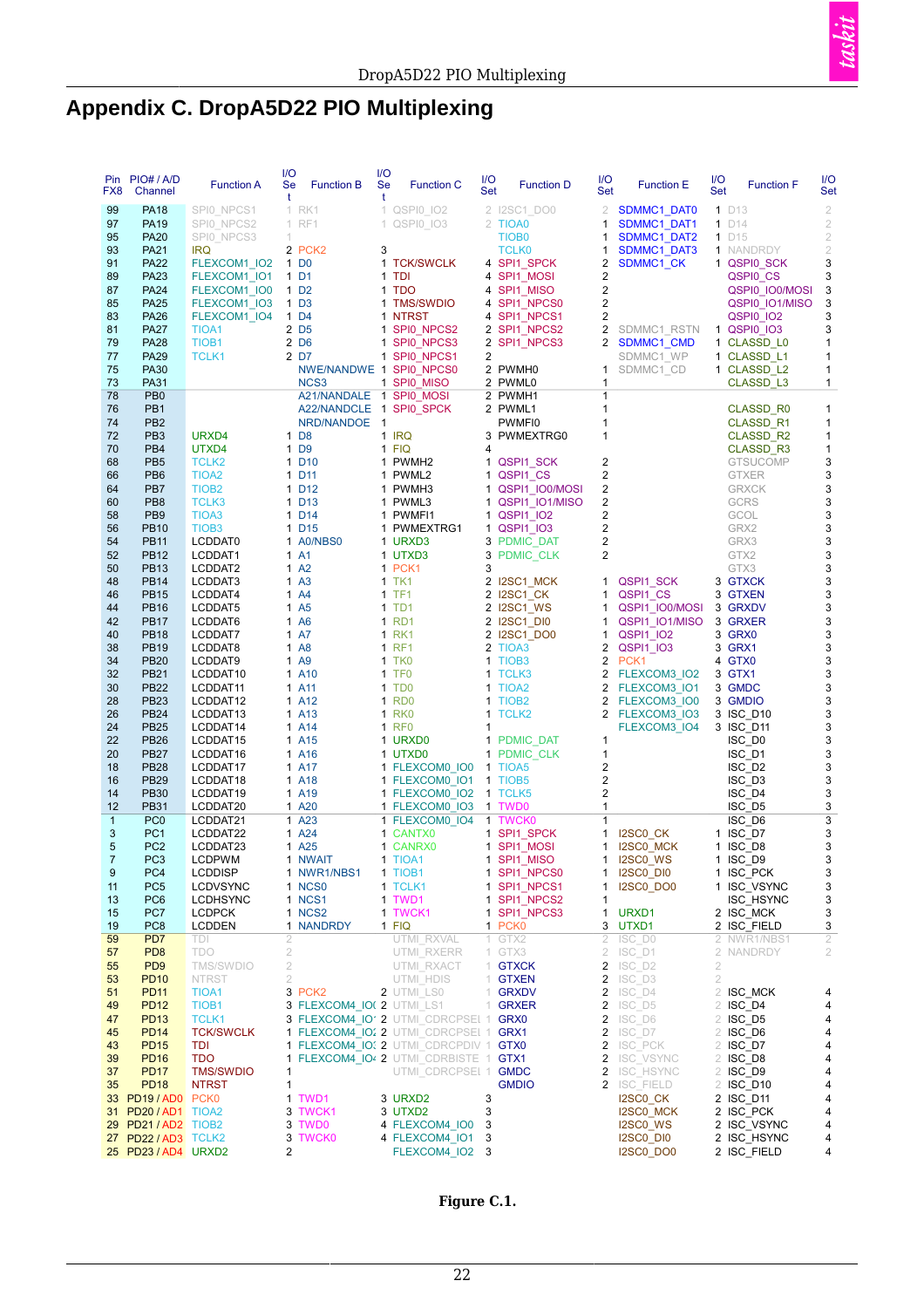

#### <span id="page-28-0"></span>**Color Codes**

| Supply Rail for PIO Pin:<br>VDDIOP0<br><b>VDDIOP1</b><br><b>VDDANA</b>                     |                                                             |                                                                             | <b>SDMMC</b><br>RMII<br><b>FLEXCOM</b><br><b>UART</b><br>TWI | SD-Card<br><b>Ethernet</b><br>USART/SPI/TWI<br>aka I2C                                       | <b>SPI</b><br><b>QSPI</b><br>12S<br><b>SSC</b><br><b>LCD</b> | Serial Peripheral Interface<br><b>Quad SPI</b><br>Inter-IC Sound Controller<br><b>Synchronous Serial Controlle</b>      |
|--------------------------------------------------------------------------------------------|-------------------------------------------------------------|-----------------------------------------------------------------------------|--------------------------------------------------------------|----------------------------------------------------------------------------------------------|--------------------------------------------------------------|-------------------------------------------------------------------------------------------------------------------------|
| Name<br>v.                                                                                 | <b>FLEXCOM Functions</b><br><b>USART/UART</b>               | <b>SPI</b>                                                                  | <b>JTAG/SWD</b><br><b>TIMER</b><br><b>EBI</b>                | JTAG/Single Wire Debug<br>Parallel Bus (EBI / HSMC)                                          | <b>ISC</b><br><b>PWM</b><br><b>PDMIC</b>                     | Image Sensor Interface<br>Pulse Width Modulator<br>Microphone                                                           |
| FLEXCOM IO0 N<br>FLEXCOM IO1 //<br>FLEXCOM IO2<br><b>FLEXCOM IO3</b><br><b>FLEXCOM IO4</b> | TXD<br><b>RXD</b><br><b>SCK</b><br><b>CTS</b><br><b>RTS</b> | <b>MOSI</b><br><b>MISO</b><br><b>SPCK</b><br>NPCS0/NSS<br>NPCS <sub>1</sub> | <b>IRQ/FIQ</b><br><b>PCK</b><br><b>AD</b><br>CAN             | Interrupt/Fast Interrupt<br><b>Programmable Clock</b><br>Analog-Digital-Converter<br>CAN-Bus | <b>CLASSD</b><br>PNU<br><b>TDO</b>                           | <b>Stereo Speaker</b><br>Probably never used<br>Incomplete Peripherals on<br>BGA196 package, therefor<br>not to be used |

#### **Figure C.2.**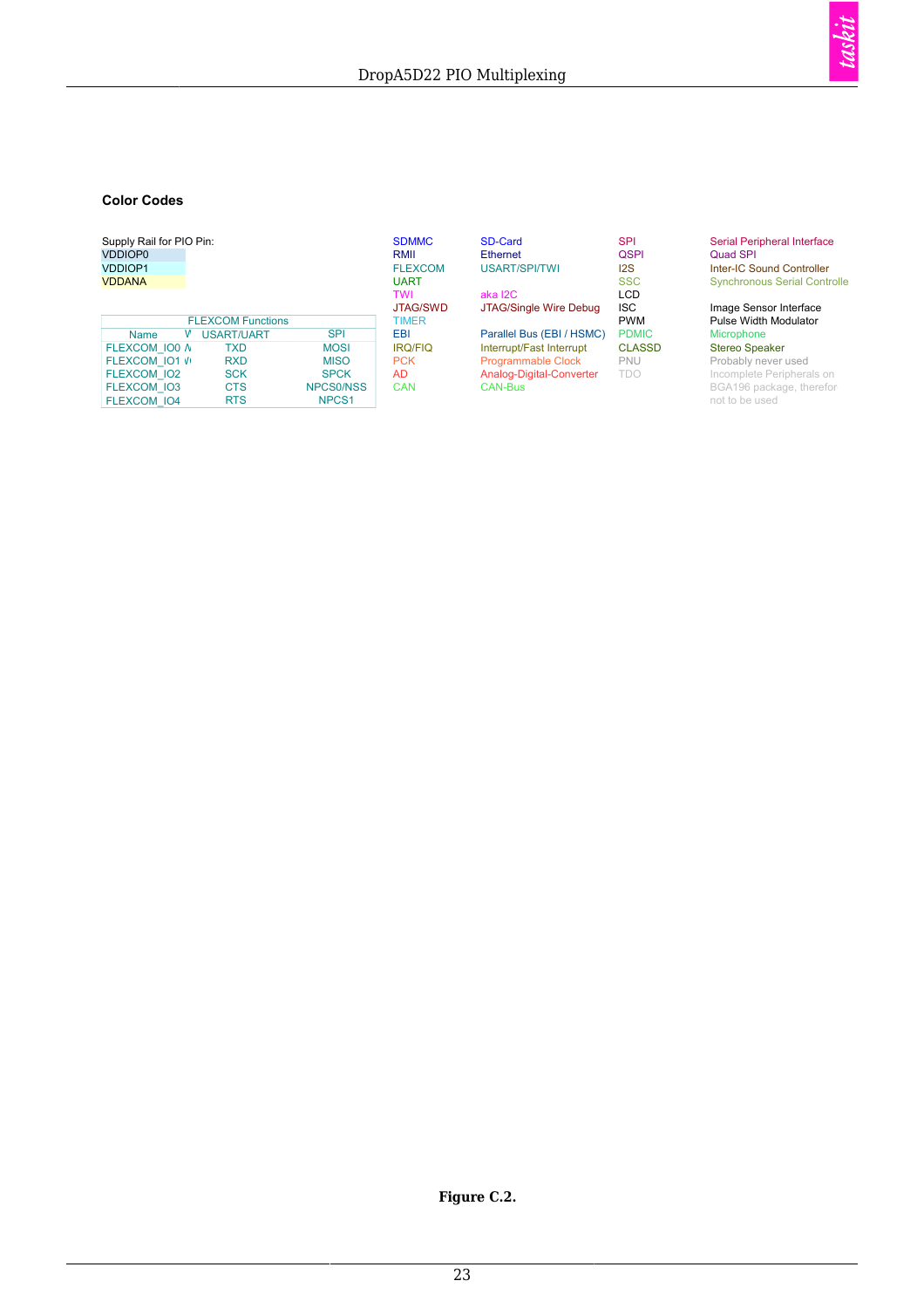

# <span id="page-29-0"></span>**Appendix D. DropA5D22 Pin Assignment**

<span id="page-29-1"></span>

| Pin | <b>Mnemonic</b> | <b>Description</b>          | Pin     | <b>Mnemonic</b>    | <b>Description</b>               |  |
|-----|-----------------|-----------------------------|---------|--------------------|----------------------------------|--|
| 1   | PC <sub>0</sub> | PIO C                       | 2       | VDD3V3             | Supply Voltage 3.3V              |  |
| 3   | PC1             | ${\rm \overline{P}}$ IO C   | $\,4\,$ | VDD3V3             | Supply Voltage 3.3V              |  |
| 5   | PC <sub>2</sub> | PIO C                       | 6       | <b>NRST</b>        | System Reset, active low         |  |
| 7   | PC <sub>3</sub> | PIO C                       | 8       | <b>CLK AUDIO</b>   | Audio Clock Output               |  |
| 9   | PC4             | PIO <sub>C</sub>            | 10      | <b>GND</b>         | System Ground                    |  |
| 11  | PC <sub>5</sub> | PIO C                       | 12      | <b>PB31</b>        | PIO B                            |  |
| 13  | PC <sub>6</sub> | PIO C                       | 14      | <b>PB30</b>        | PIO B                            |  |
| 15  | PC7             | PIO <sub>C</sub>            | 16      | <b>PB29</b>        | PIO B                            |  |
| 17  | <b>GND</b>      | System Ground               | 18      | <b>PB28</b>        | PIO B                            |  |
| 19  | PC8             | PIO C                       | $20\,$  | <b>PB27</b>        | PIO B                            |  |
| 21  | <b>SHDN</b>     | Shutdown Output, active low | 22      | <b>PB26</b>        | PIO B                            |  |
| 23  | <b>WKUP</b>     | Wakeup Input                | 24      | <b>PB25</b>        | PIO B                            |  |
| 25  | <b>PD23</b>     | PIO D                       | 26      | <b>PB24</b>        | PIO B                            |  |
| 27  | <b>PD22</b>     | PIO D                       | 28      | <b>PB23</b>        | PIO B                            |  |
| 29  | <b>PD21</b>     | PIO D                       | 30      | <b>PB22</b>        | PIO B                            |  |
| 31  | <b>PD20</b>     | PIO D                       | 32      | <b>PB21</b>        | PIO B                            |  |
| 33  | <b>PD19</b>     | PIO D                       | 34      | <b>PB20</b>        | PIO B                            |  |
| 35  | <b>PD18</b>     | PIO D                       | 36      | <b>GND</b>         | System Ground                    |  |
| 37  | <b>PD17</b>     | PIO D                       | 38      | <b>PB19</b>        | PIO B                            |  |
| 39  | <b>PD16</b>     | PIO D                       | 40      | <b>PB18</b>        | PIO B                            |  |
| 41  | <b>GND</b>      | System Ground               | 42      | <b>PB17</b>        | PIO B                            |  |
| 43  | <b>PD15</b>     | PIO D                       | 44      | <b>PB16</b>        | PIO B                            |  |
| 45  | <b>PD14</b>     | PIO D                       | 46      | <b>PB15</b>        | PIO B                            |  |
| 47  | <b>PD13</b>     | PIO D                       | 48      | <b>PB14</b>        | PIO B                            |  |
| 49  | <b>PD12</b>     | PIO D                       | 50      | <b>PB13</b>        | PIO B                            |  |
| 51  | <b>PD11</b>     | PIO D                       | 52      | <b>PB12</b>        | PIO B                            |  |
| 53  | <b>PD10</b>     | PIO D                       | 54      | <b>PB11</b>        | PIO B                            |  |
| 55  | PD <sub>9</sub> | PIO D                       | 56      | <b>PB10</b>        | PIO B                            |  |
| 57  | PD <sub>8</sub> | PIO D                       | 58      | PB9                | PIO B                            |  |
| 59  | PD7             | PIO D                       | 60      | PB8                | PIO B                            |  |
| 61  | <b>HHSDPB</b>   | USB Host B/USB Device "+"   | 62      | <b>GND</b>         | System Ground                    |  |
| 63  | <b>HHSDMB</b>   | USB Host B/USB Device "-"   | 64      | PB7                | PIO B                            |  |
| 65  | <b>GND</b>      | System Ground               | 66      | PB <sub>6</sub>    | PIO B                            |  |
| 67  | <b>HHSDPA</b>   | USB Host A "+"              | 68      | PB <sub>5</sub>    | PIO B                            |  |
| 69  | <b>HHSDMA</b>   | USB Host A "-"              | 70      | PB4                | PIO B                            |  |
| 71  | <b>GND</b>      | System Ground               | 72      | PB <sub>3</sub>    | PIO B                            |  |
| 73  | <b>PA31</b>     | PIO A                       | 74      | PB <sub>2</sub>    | PIO B                            |  |
| 75  | <b>PA30</b>     | PIO A                       | 76      | PB1                | PIO B                            |  |
| 77  | <b>PA29</b>     | PIO A                       | 78      | PB <sub>0</sub>    | PIO B                            |  |
| 79  | <b>PA28</b>     | $\rm PIO$ A                 | 80      | <b>COMPP</b>       | Analog Comparator Positive Input |  |
| 81  | <b>PA27</b>     | PIO A                       | 82      | <b>COMPN</b>       | Analog Comparator Negative Input |  |
| 83  | <b>PA26</b>     | PIO A                       | 84      | <b>VDDBU</b>       | <b>Backup Supply Voltage</b>     |  |
| 85  | <b>PA25</b>     | PIO A                       | 86      | <b>ADVREF</b>      | ADC Reference Voltage Input      |  |
| 87  | <b>PA24</b>     | PIO A                       | 88      | <b>GND</b>         | System Ground                    |  |
| 89  | <b>PA23</b>     | PIO A                       | 90      | PIOBU5             | Tamper Detection Pin             |  |
| 91  | <b>PA22</b>     | PIO A                       | 92      | PIOBU4             | Tamper Detection Pin             |  |
| 93  | <b>PA21</b>     | PIO A                       | 94      | PIOBU <sub>3</sub> | Tamper Detection Pin             |  |
| 95  | <b>PA20</b>     | PIO A                       | 96      | PIOBU2             | Tamper Detection Pin             |  |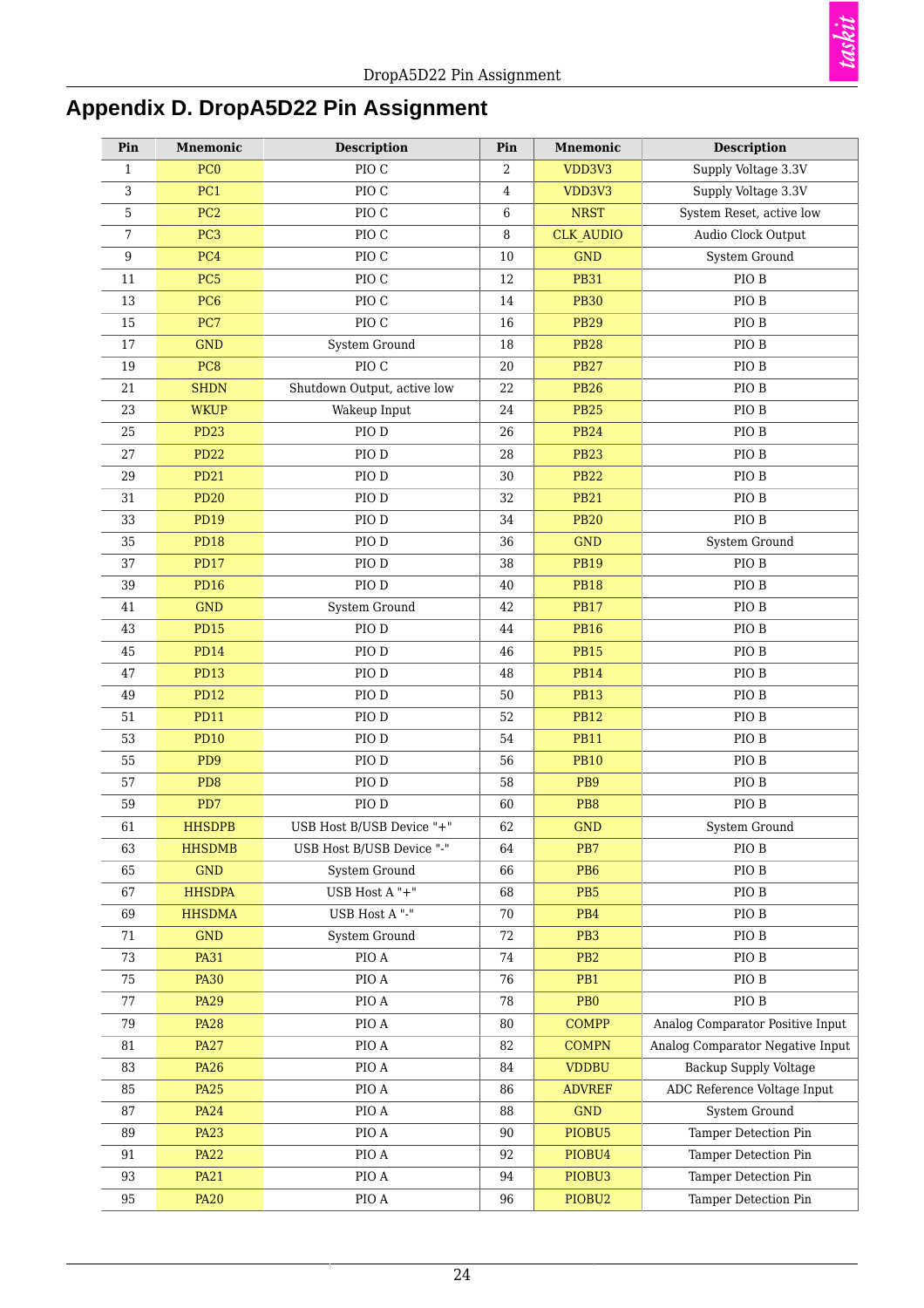#### DropA5D22 Pin Assignment

| Pin | <b>Description</b><br><b>Mnemonic</b> |       | Pin | <b>Mnemonic</b> | <b>Description</b>   |  |  |
|-----|---------------------------------------|-------|-----|-----------------|----------------------|--|--|
| Q7  | <b>PA19</b>                           | PIO A | 98  | PIOBU1          | Tamper Detection Pin |  |  |
| 99  | <b>PA18</b>                           | PIO A | 100 | PIOBU0          | Tamper Detection Pin |  |  |

**Table D.1.**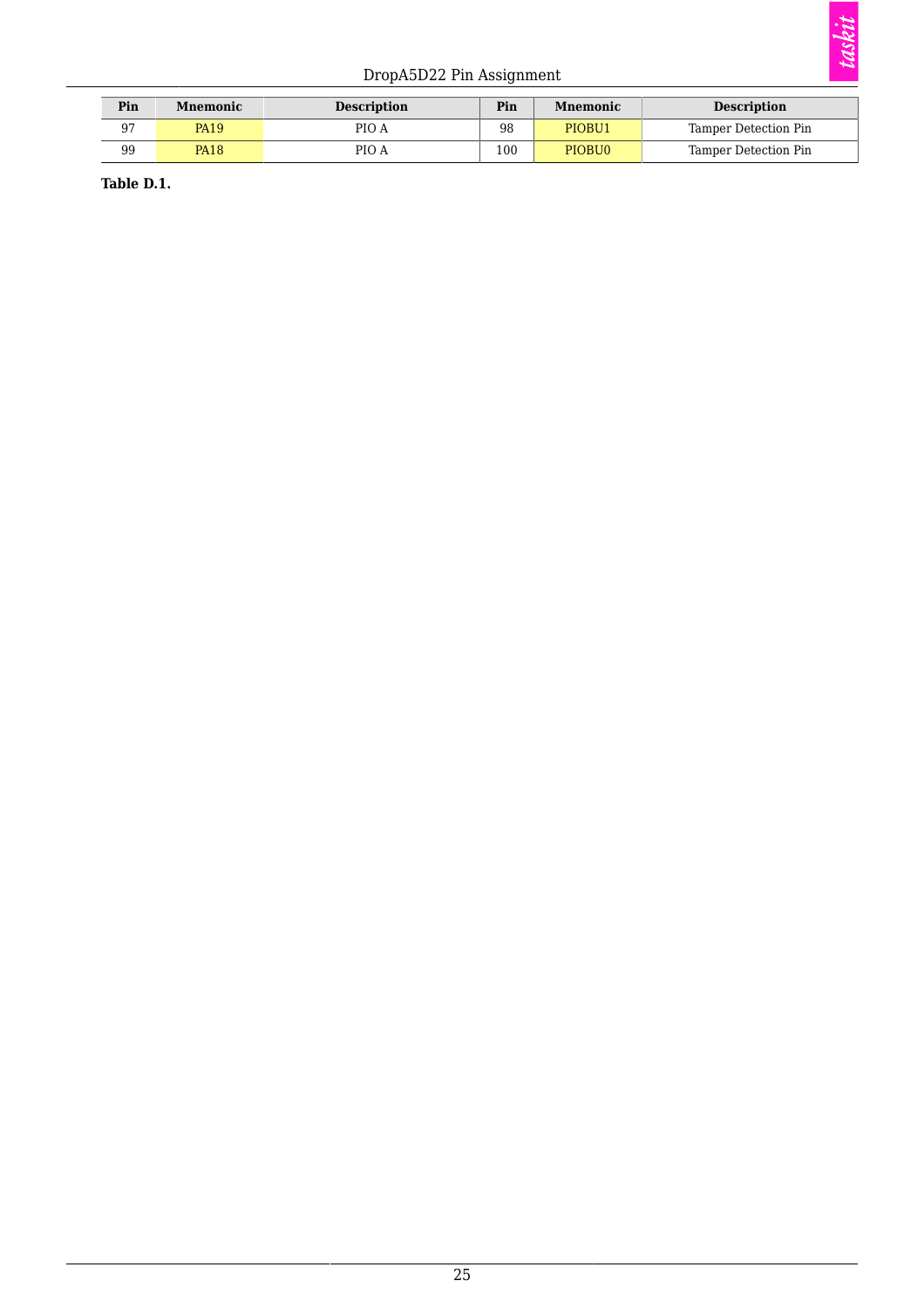# taskit

## <span id="page-31-0"></span>**Appendix E. DropA5D22 Electrical Characteristics**

Ambient temperature 25℃, unless otherwise indicated

<span id="page-31-1"></span>

| <b>Symbol</b>     | <b>Description</b>       | <b>Parameter</b>               | Min.   | Typ. | <b>Max</b>         | Unit |
|-------------------|--------------------------|--------------------------------|--------|------|--------------------|------|
| $V_{CC}$          | Operating Voltage        |                                | 3.1    | 3.3  | 3.6                | V    |
| <b>VADVREF</b>    | ADC Reference Voltage    |                                | 2.0    |      | $V_{CC}$           | V    |
| <b>LADVREF</b>    | IADVREF input current    | $V_{ADVREF} = 3.3V$            |        |      | 460                | μA   |
| V <sub>RES</sub>  | Reset Treshhold          |                                | 2.85   | 2.93 | 3.0                | V    |
| $T_{RES}$         | Duration of Reset Pulse  |                                | 140    |      | 460                | ms   |
| $V_{IH}$          | High-Level Input Voltage | $V_{\rm CC} = 3.3V$            | 2.0    |      | $V_{\rm CC}$ + 0.3 | V    |
| $\rm V_{\rm IL}$  | Low-Level Input Voltage  | 3.3V                           | $-0.3$ |      | 0.8                | V    |
| $\mathbf{P}$      | Normal Operation         |                                |        | TBD  |                    | mW   |
|                   | Full Load                | max.                           |        | TBD  |                    | mW   |
|                   | Stand-By                 |                                |        | TBD  |                    | mW   |
|                   | Power-Down               |                                |        | TBD  |                    | mW   |
| $\rm{V}_{BAT}$    | <b>Battery Voltage</b>   |                                | 1.65   | 3.0  | $V_{CC}$           | V    |
| $I_{\text{BATT}}$ | <b>Battery Current</b>   | Ambient temp. $= 25^{\circ}C$  |        | 5    |                    | μA   |
|                   |                          | Ambient temp. $= 70^{\circ}$ C |        |      | 17                 | μA   |
|                   |                          | Ambient temp. $= 85^{\circ}$ C |        |      | 22                 | μA   |

**Table E.1. Electrical Characteristics**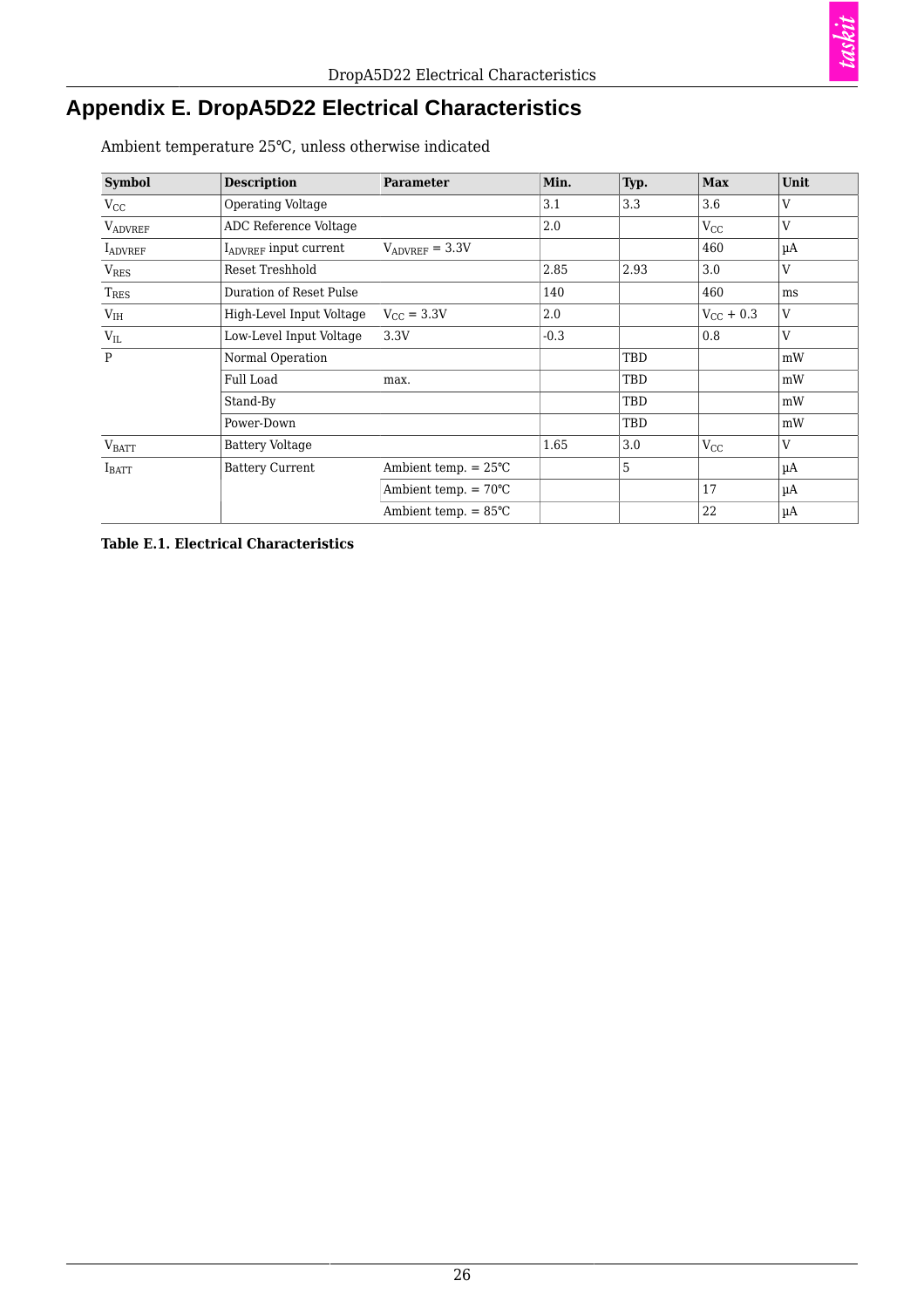

# <span id="page-32-0"></span>**Appendix F. DropA5D22 Clock Characteristics**

<span id="page-32-1"></span>

| <b>Symbol</b> | <b>Description</b>        | <b>Dependency</b> | <b>Tolerance</b> | <b>Typical Value Unit</b> |     |
|---------------|---------------------------|-------------------|------------------|---------------------------|-----|
| <b>MAINCK</b> | Main Oscillator frequency |                   |                  | 12.000                    | MHz |
| <b>SLCK</b>   | Slow Clock                |                   |                  | 32.768                    | KHz |
| <b>PLLACK</b> | PLLA Clock                | <b>MAINCK</b>     |                  | 800.000                   | MHz |
| <b>PCK</b>    | Processor Clock           | <b>PLLACK</b>     |                  | 400.000                   | MHz |
| <b>MCK</b>    | Master Clock              | <b>PCK</b>        |                  | 133.000                   | MHz |
| <b>DDCK</b>   | DDRAM Clock               | <b>MCK</b>        |                  | 266.000                   | MHz |
| <b>BCK</b>    | Baudrate Clock            | <b>MCK</b>        | 1.5%             | $8.25$ (max)              | MHz |
| <b>UPLLCK</b> | <b>USB Clock</b>          | <b>MAINCK</b>     | 0.25%            | 480.000                   | MHz |

**Table F.1. Clock Characteristics**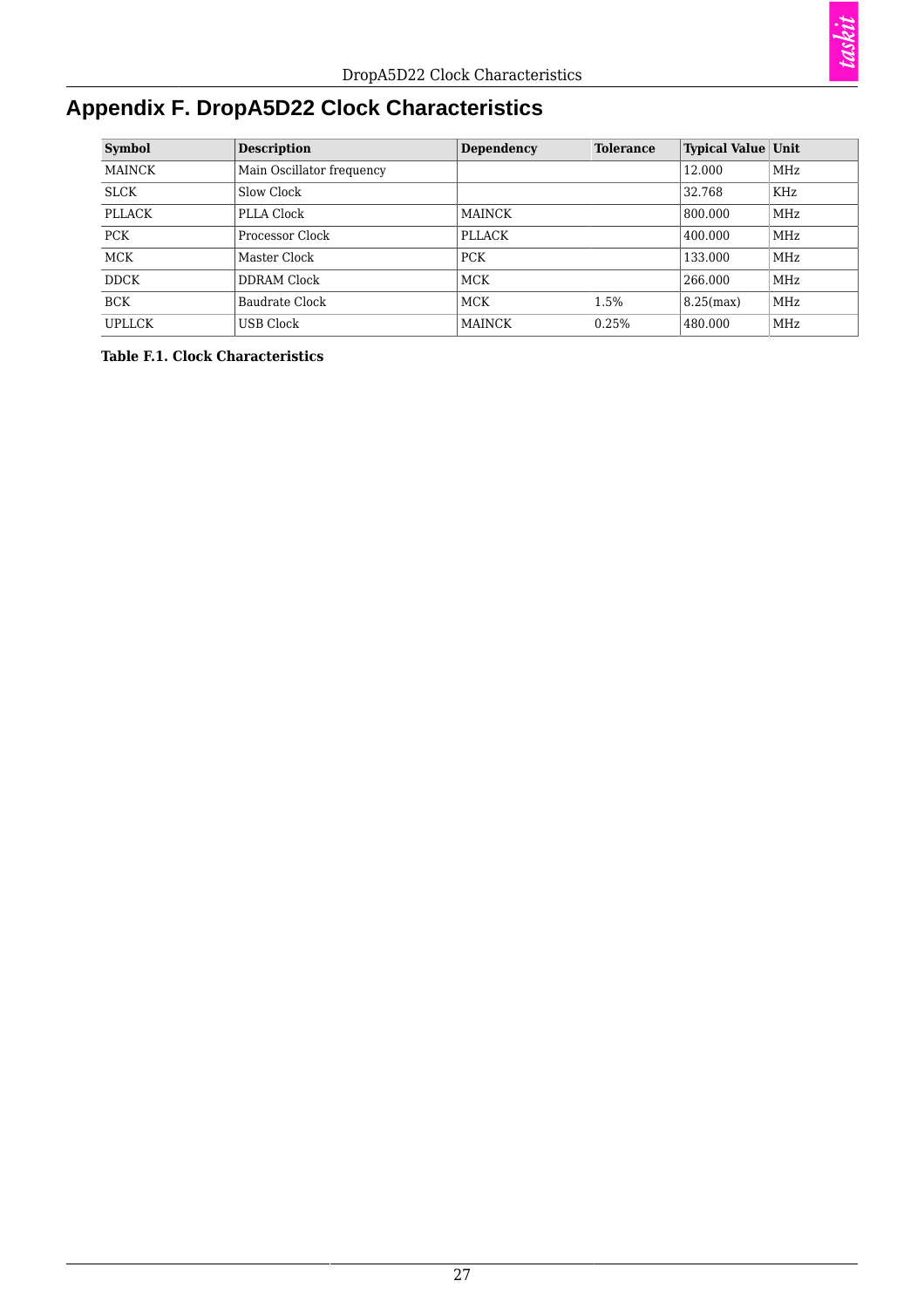

# <span id="page-33-0"></span>**Appendix G. DropA5D22 Environmental Ratings**

<span id="page-33-1"></span>

| <b>Symbol</b>    | <b>Description</b>  | Parameter       | Operating                                          |                  | <b>Storage</b> |      | Unit |
|------------------|---------------------|-----------------|----------------------------------------------------|------------------|----------------|------|------|
|                  |                     |                 | Min.                                               | $\mathbf{Max}$ . | Min.           | Max. |      |
| $\mathrm{T_{A}}$ | Ambient temperature |                 | $-30$                                              | 85               | $-45$          | 85   | °C   |
|                  | Relative Humidity   | no condensation |                                                    | 90               |                | 90   | %RH  |
|                  | Absolute Humidity   |                 | $\epsilon$ = Humidity@T <sub>A</sub> = 60°C, 90%RH |                  |                |      |      |
|                  | Corrosive Gas       |                 | not admissible                                     |                  |                |      |      |

**Table G.1. Environmental Ratings**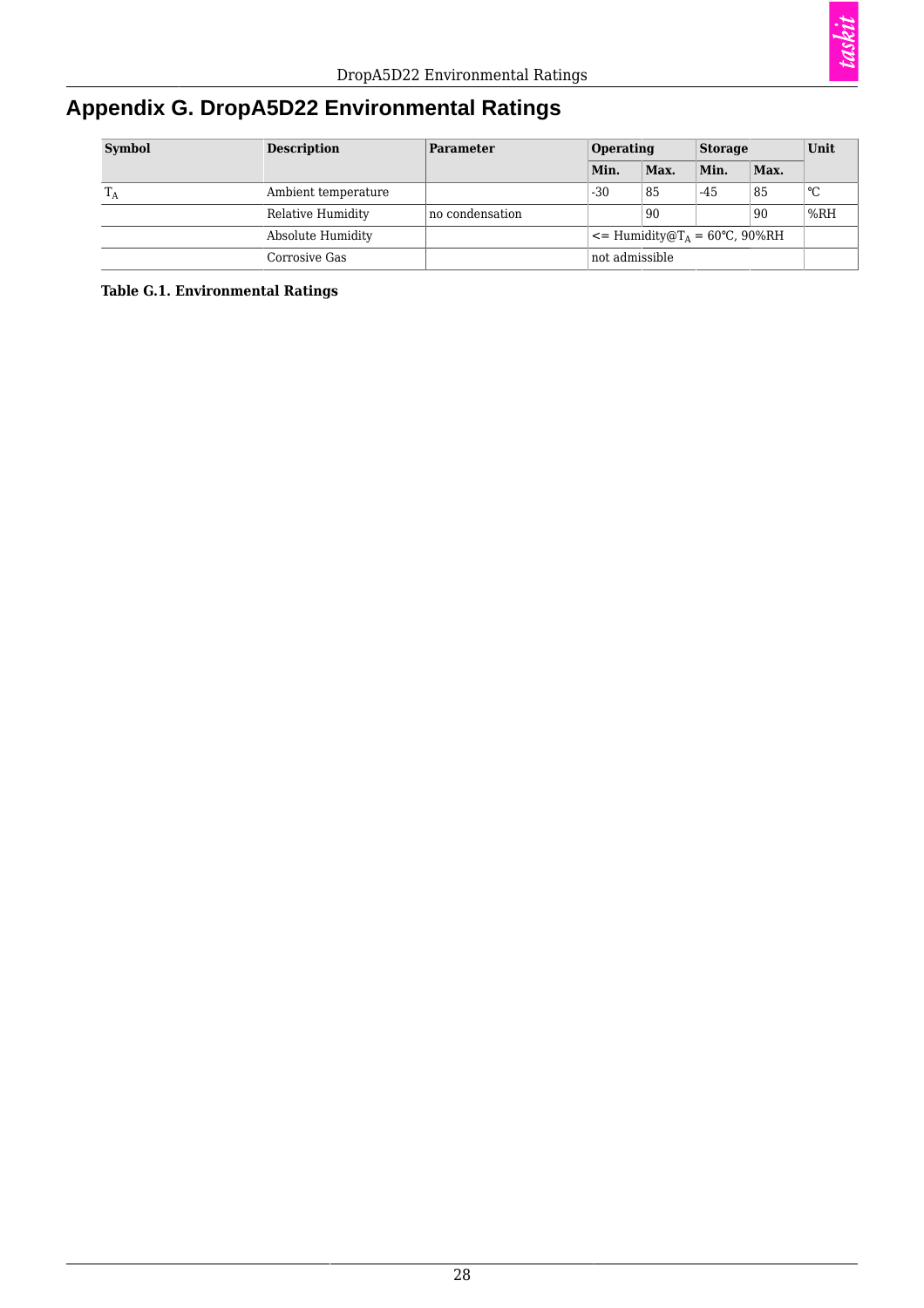<span id="page-34-0"></span>

<span id="page-34-1"></span>1. Top View 2. Bottom View



**Figure H.1. DropA5D22 Dimensions**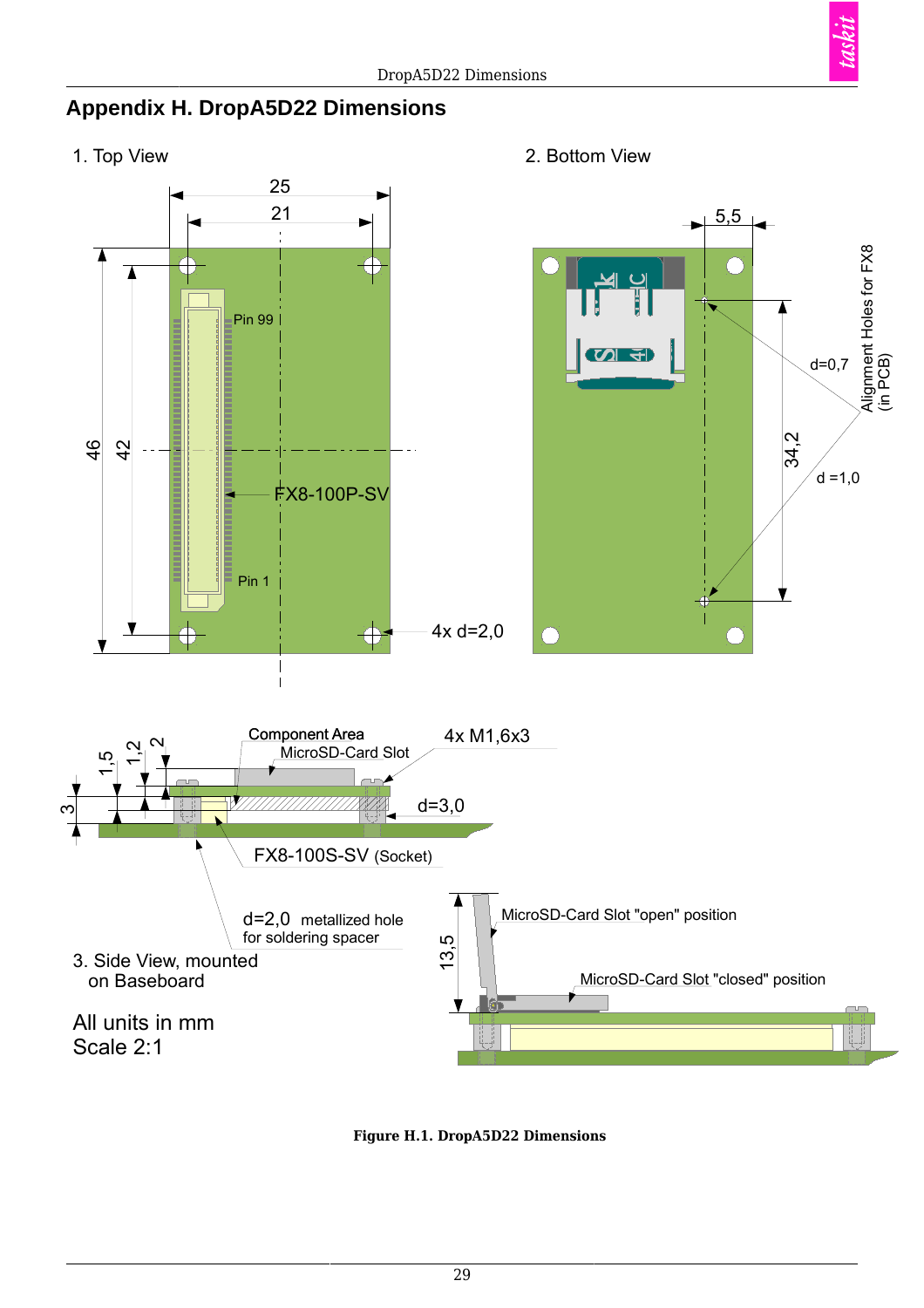# <span id="page-35-1"></span><span id="page-35-0"></span>**Appendix I. Starterkit Schematics**



**Figure I.1. Starterkit FX8**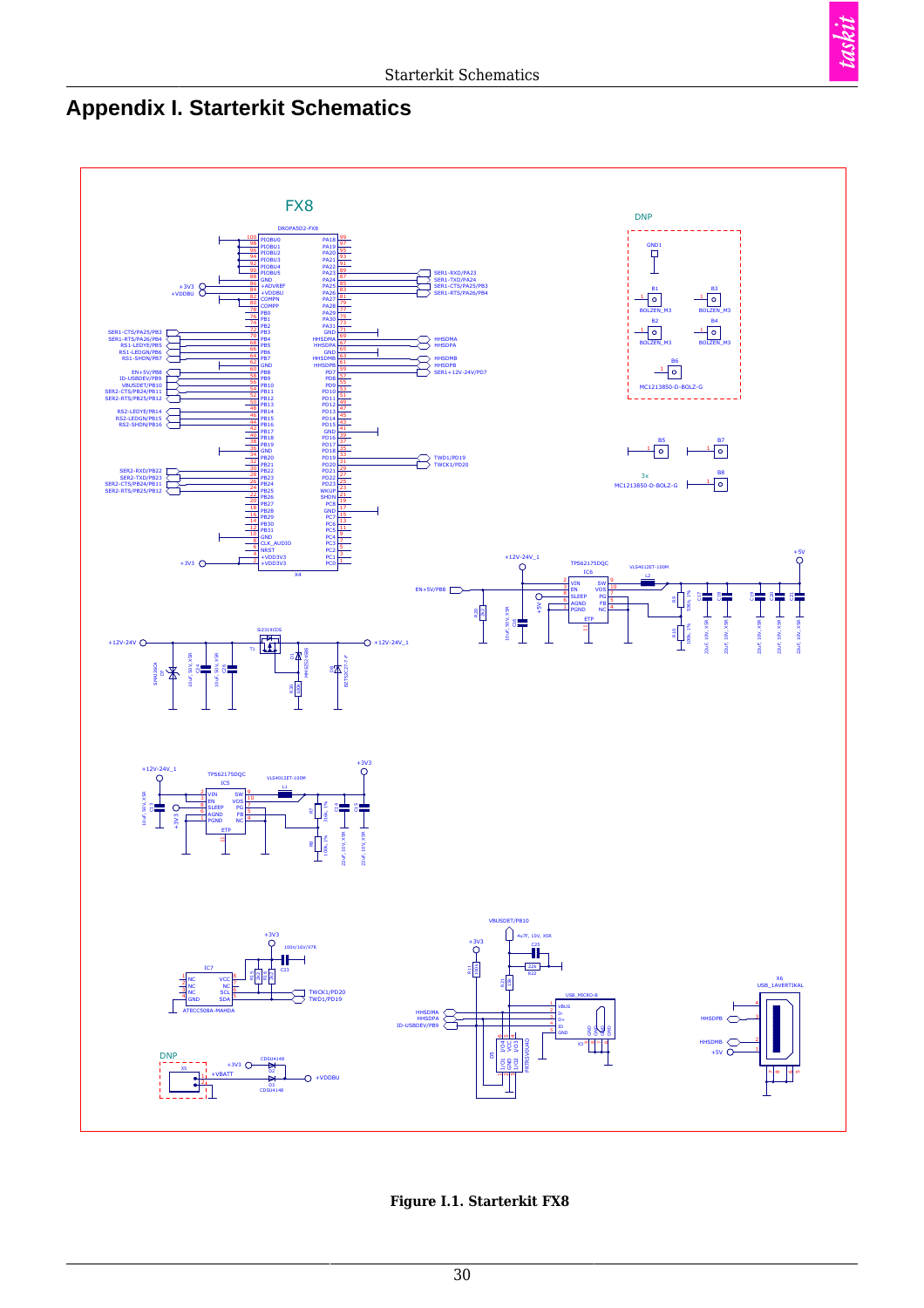<span id="page-36-0"></span>



**Figure I.2. Starterkit Buffer**